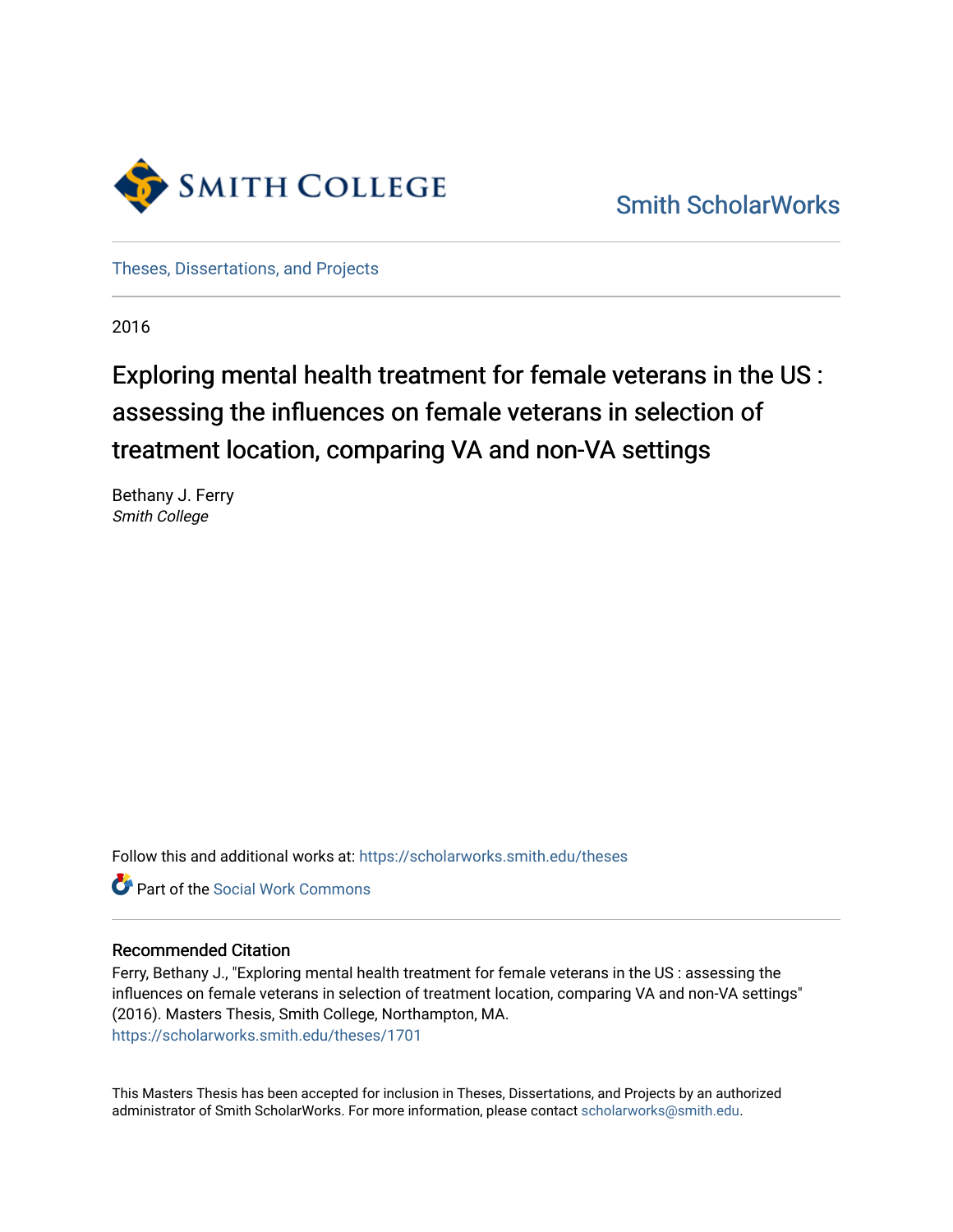Bethany J. Ferry Exploring Mental Health Treatment for Female Veterans in the U.S.: Assessing the Influences on Female Veterans in Selection of Treatment Location, Comparing VA and Non-VA Settings

# **ABSTRACT**

The purpose of this quantitative survey based study was to learn why women veterans choose VA versus non-VA mental health treatment when they need care. The study was designed to gain insight into choices that women veterans make when selecting mental health care treatment centers, and what motivates them in this choice. Women cited a number of barriers to treatment, particularly regarding accessing treatment through the VA. These barriers included limited appointment times, high turnover of providers, insufficient numbers of veterans and female veterans as providers, and feeling uncomfortable in the treatment environment.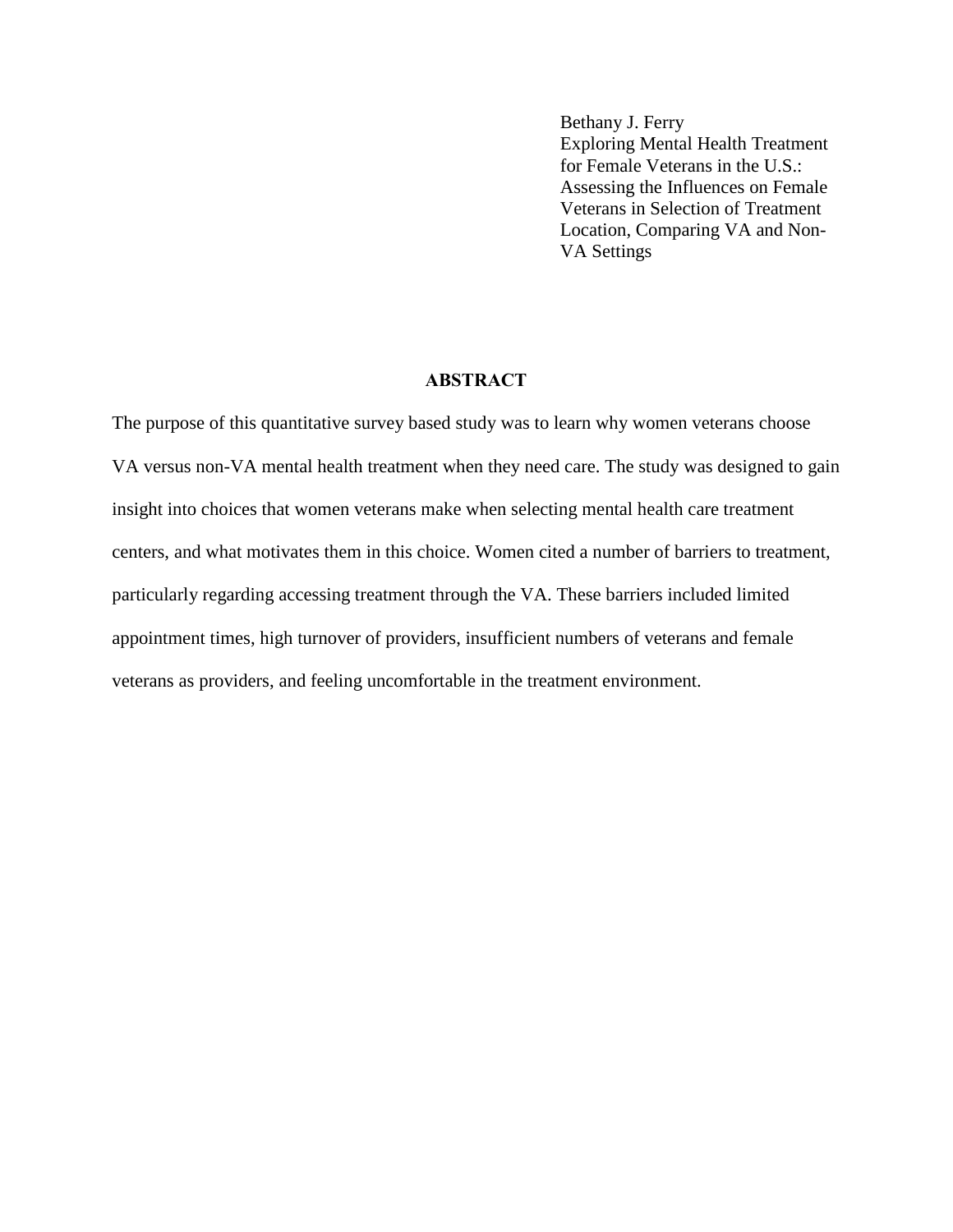# **EXPLORING MENTAL HEALTH TREATMENT FOR FEMALE VETERANS IN THE US: ASSESSING THE INFLUENCES ON FEMALE VETERANS IN SELECTION OF TREATMENT LOCATION, COMPARING VA AND NON-VA SETTINGS**

A project based on an independent research investigation which fulfilled partial requirements for the Master's in Social Work degree

Bethany Ferry

Smith College School for Social Work Northampton, Massachusetts 01063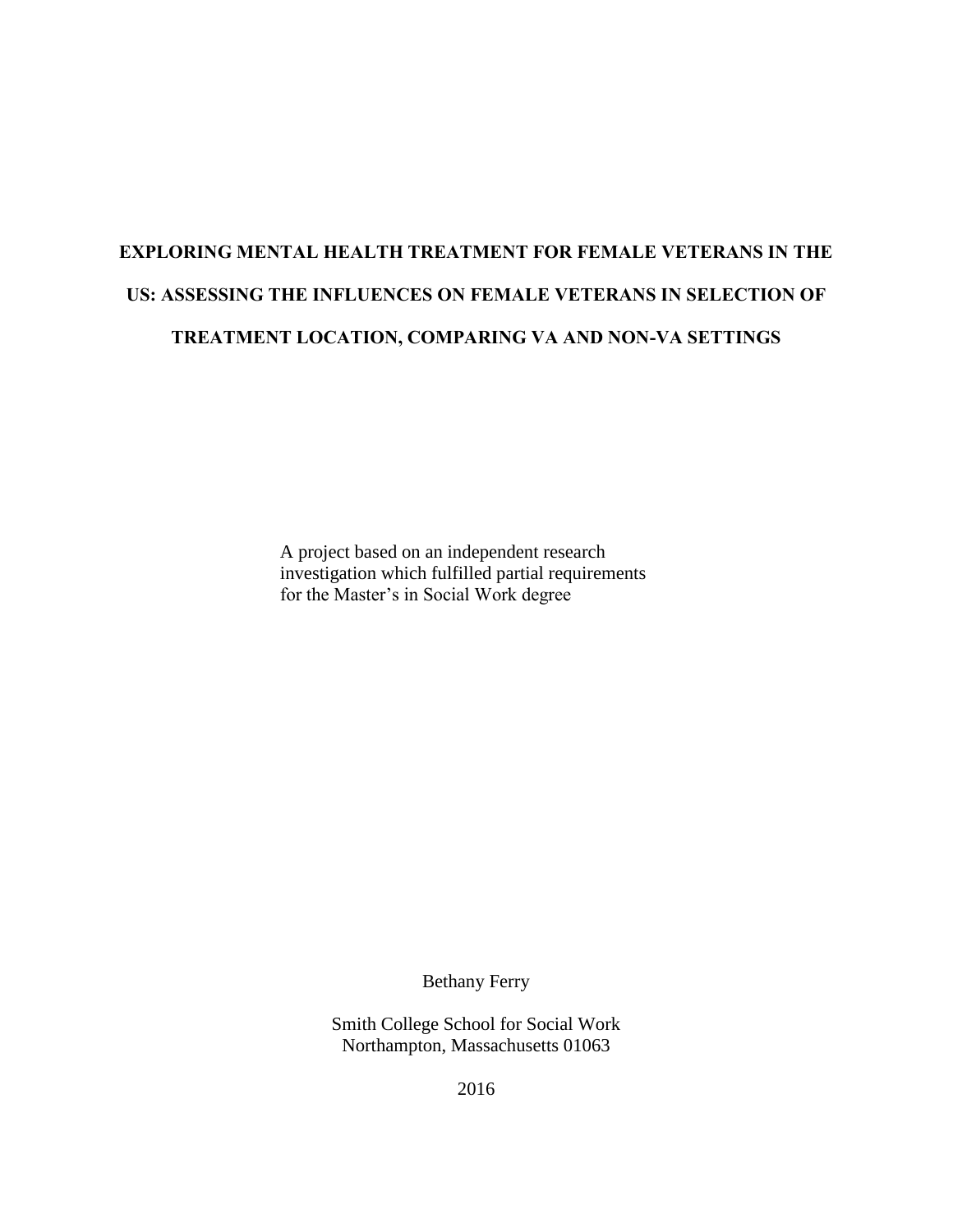# **ACKNOWLEDGEMENTS**

I would like to thank my thesis advisor, Elaine Kersten, for her consistent support and guidance in this project. I would like to thank the staff at Ward 8, Central Western Massachusetts VA for their tireless, careful, and empathetic work, and for their support of my professional and personal development. I would like to thank the staff at the Uniformed Services Program at Brattleboro Retreat for encouraging my research interest and supporting my development and my work with veterans. I would like to thank my daughter Natalie, for whom I keep moving forward, my dad and stepmom for their support, and my partner for all the dinners she made while I was typing and trips to the beach that were waylaid.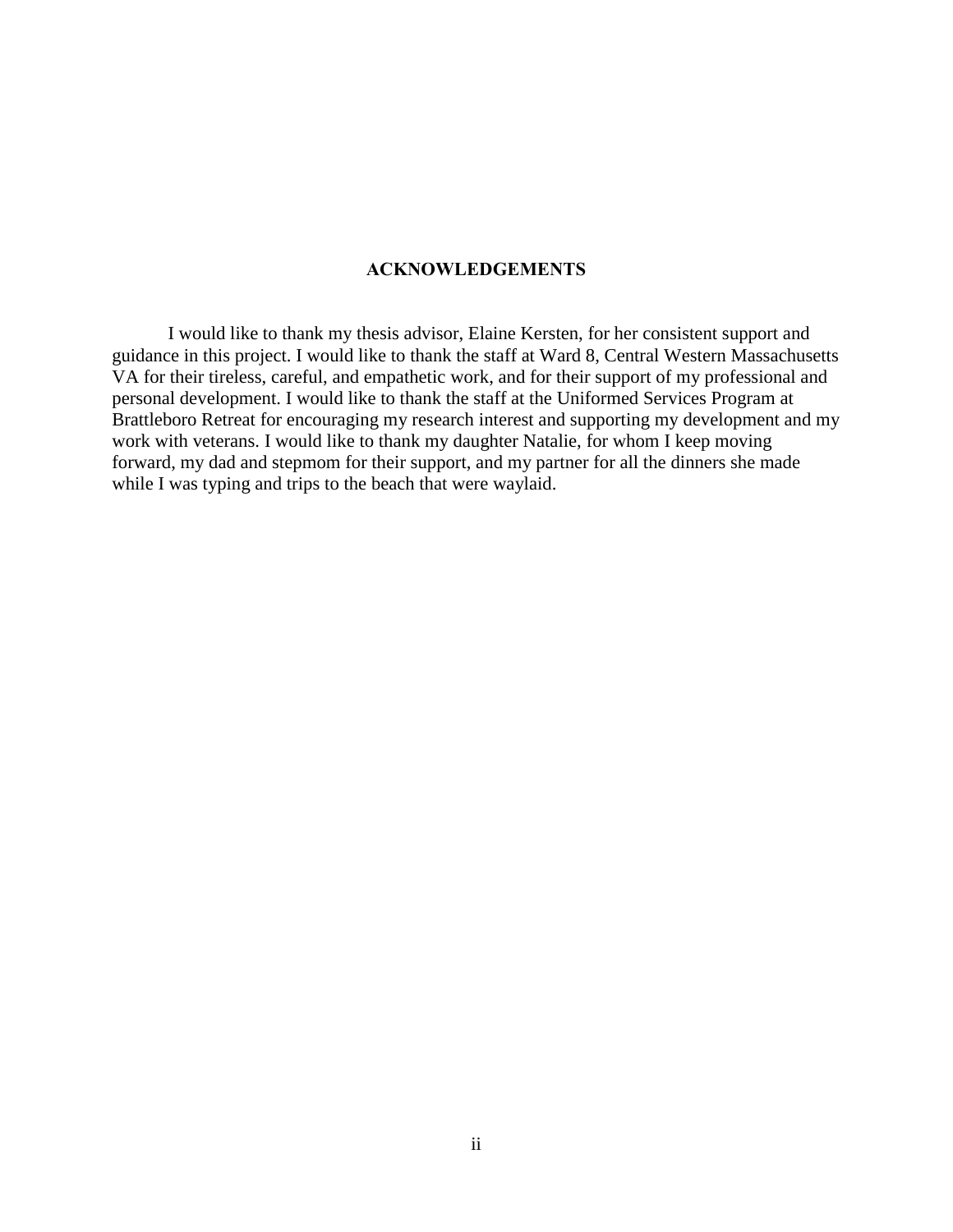# **TABLE OF CONTENTS**

# **CHAPTER**

# **APPENDICES**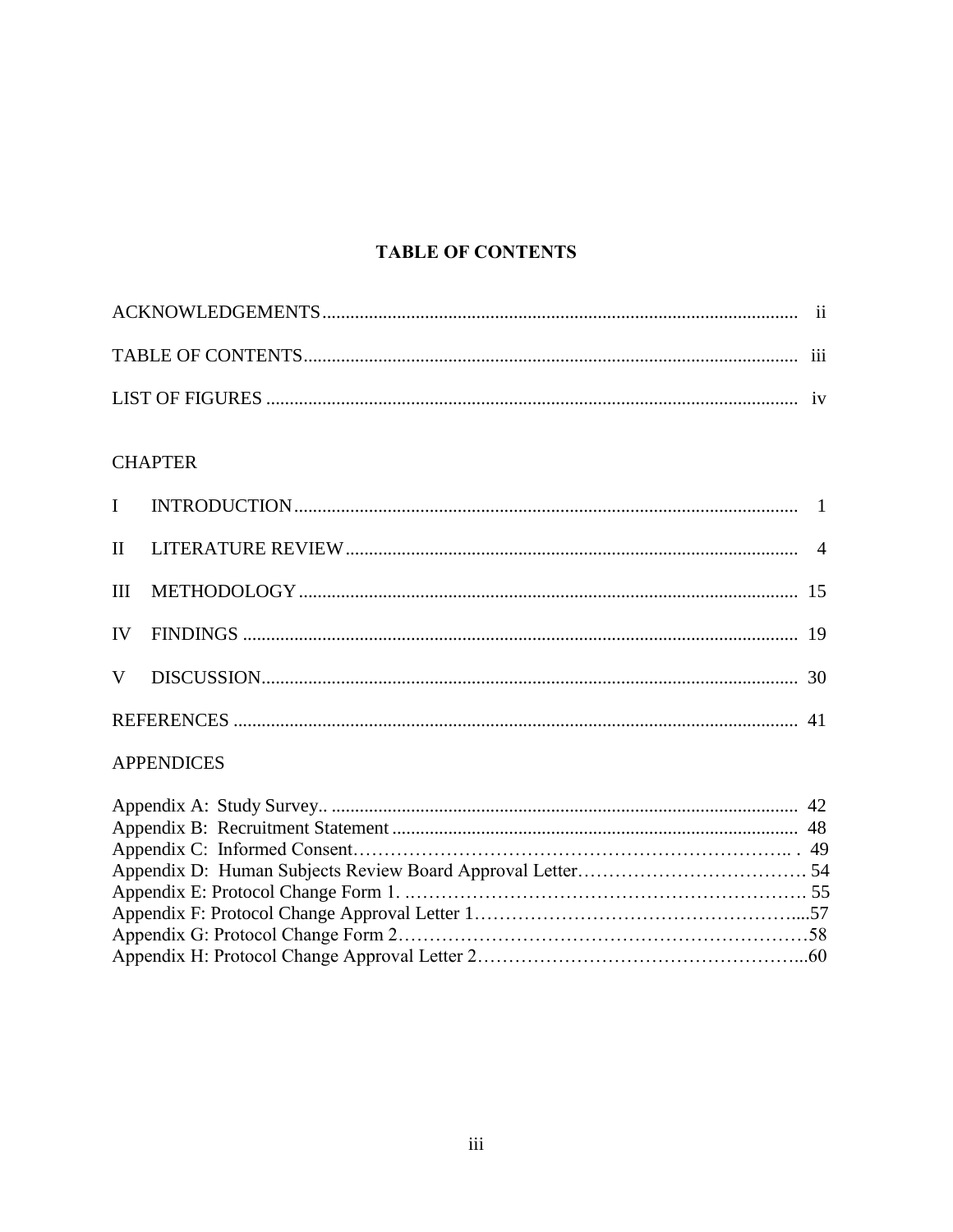# **LIST OF FIGURES**

| Figures |  |
|---------|--|
|         |  |
|         |  |
|         |  |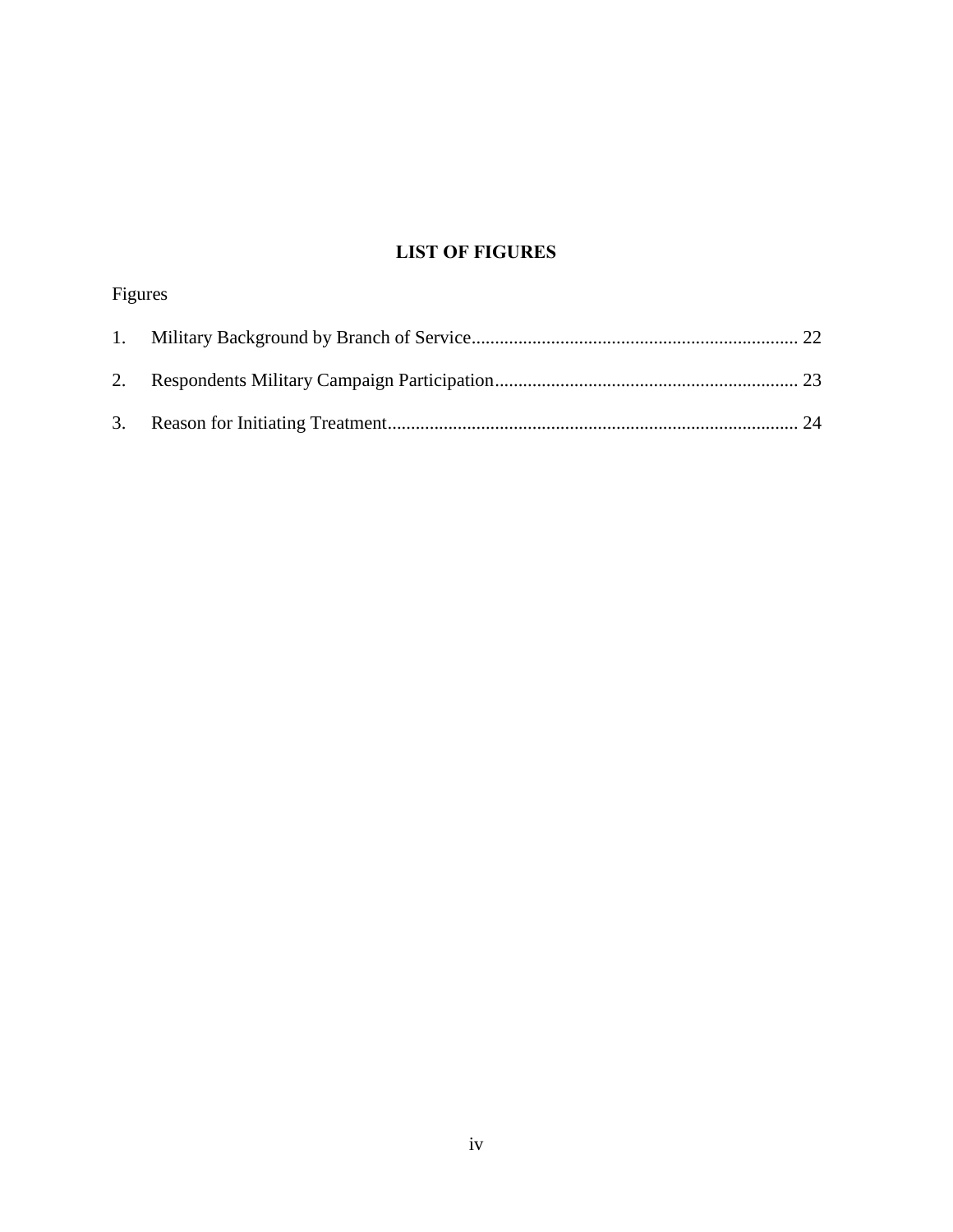## **CHAPTER I**

#### **Introduction**

Women have long been part of military operations, with their official entry into the Armed Forces starting in 1901 (Women Military Timeline, retrieved 2015). Women have entered service in greater numbers and in increasingly diverse fields including their recent official entry into combat operations. Women currently comprise the single fastest-growing group among veterans (Returning Service Members, n.d., para. 1) With their fast growing numbers, the proportion of women veterans who need post deployment services has also grown, and with this growth has come greater demand for specific treatment for women.

Women experience many of the same combat-related disorders as men, including Posttraumatic stress disorder, traumatic brain injury, and military sexual trauma. However, women are not seeking treatment through the VA at nearly the same rates as men. This study will examine the treatment venues woman are utilizing, including Vet Centers, private practice clinicians, community mental health centers, spiritual leaders or churches, and the VA, to assess the strengths and limitations of each setting in providing optimal treatment outcomes for women veterans. This information may then be used to address limitations of treatment in each respective setting, and to encourage expanding the use of successful practices across settings, exploring further the barriers to women's care.

Research has begun to address some of the barriers to treatment for women. Previous research, such as that conducted by Mattocks, Haskell, Krebs, Justice, Yano, & Brandt (2012),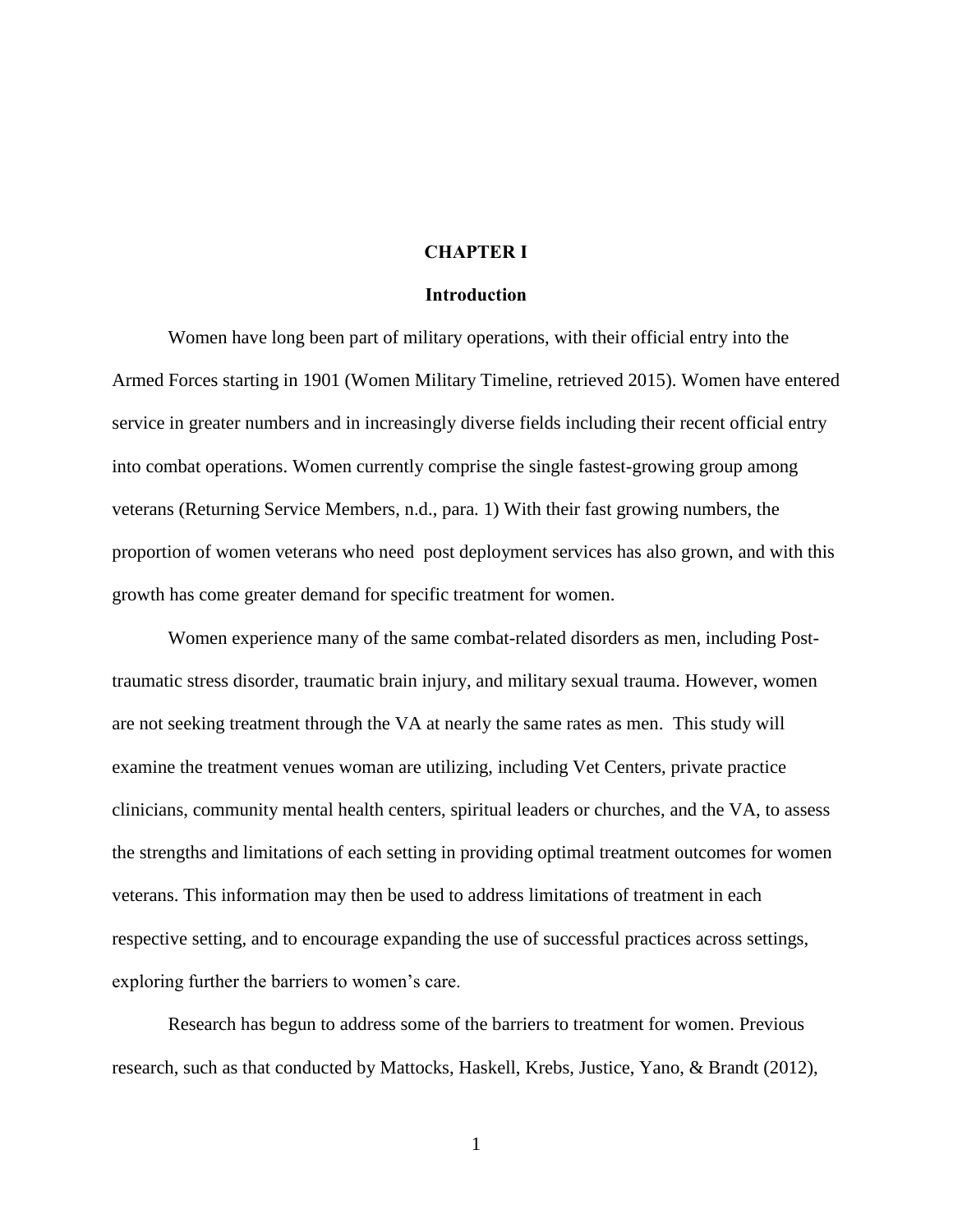reported that some women voiced they would "not feel comfortable seeking VA services for their problems (p.541). Both Mattocks et. al (2012) and Di Leone, Wang, Kressin, & Vogt, (2015) found that women did not believe their ailments "deserved" treatment through the VA. Some sought treatment through private treatment settings or received no treatment at all for their deployment-related physical and mental health issues (Mattocks et al., 2012, p. 543).

Skinner (2000) reported that "most female veterans receive their care at non-VA facilities" (p. 304). Campbell & Raja (2005) explored why women may be more likely to receive their treatment in non-VA settings. They found that women were more likely to experience revictimization when seeking services through VA settings. They explained that "analysis of the individual medical secondary victimization emotion items revealed that these women were significantly more likely to report feeling guilty, depressed, nervous, distrustful of others, and reluctant to seek further help after their contact with the military medical professionals than were victims who sought help at civilian facilities" (Campbell & Raja, 2005, p. 103).

To expand on current research and assess the strengths and needs of each setting I will examine the factors which impact women's treatment options and outcomes. The factors that will be explored in this study include distance to facility, expectations of care (whether positive expectations or negative), desire to either align with a military-associated facility (such as the VA) or to avoid a military-associated facility, limits of treatment options due to healthcare coverage, and concerns for privacy.

This study uses a brief survey format to assess each of these areas. The study is primarily quantitative, with some brief areas for specific qualitative feedback. The study will ask specifically about the veterans experiences related to each location that a veteran has accessed.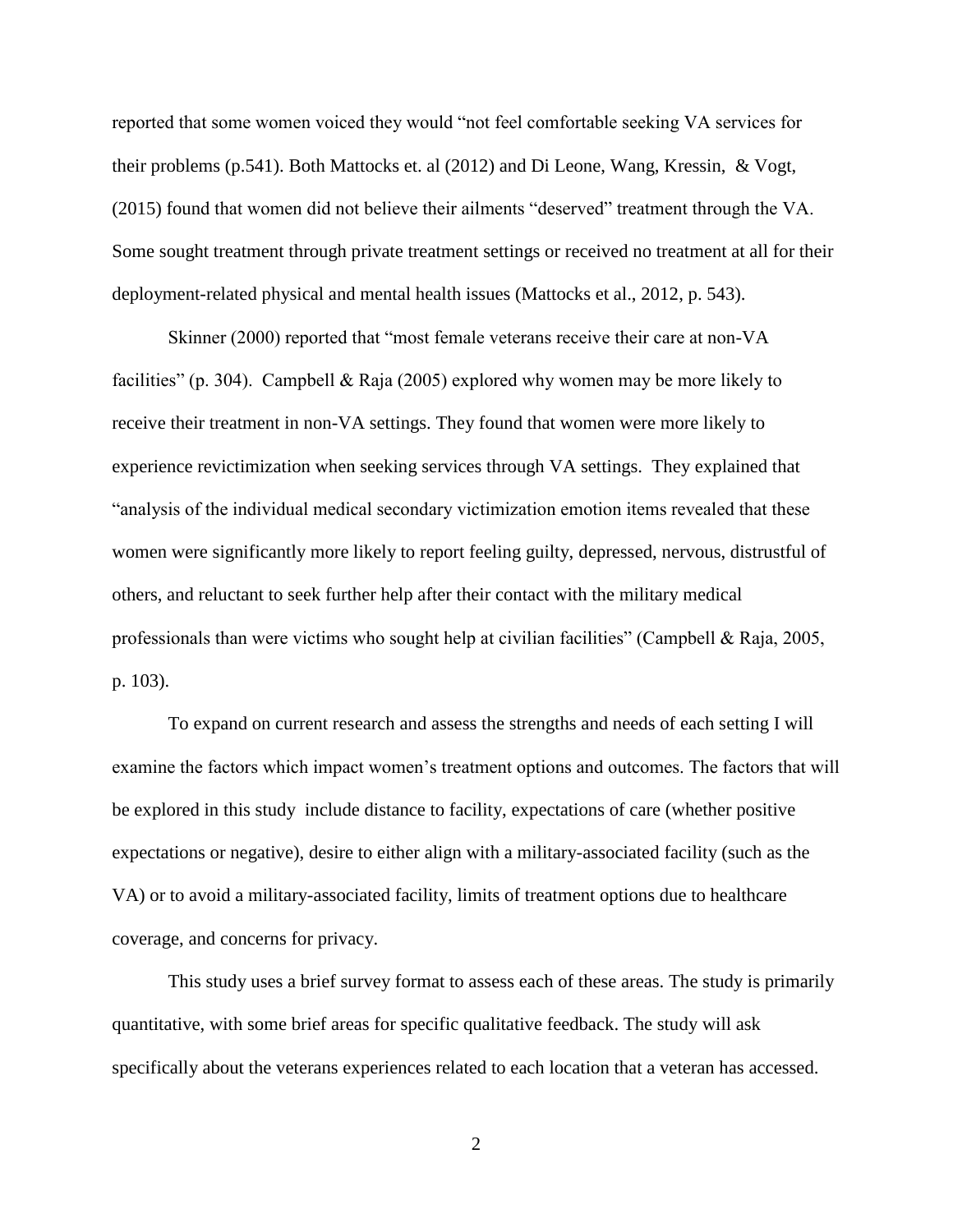While research has explored some issues within the current system, such as revictimization and female veteran's beliefs that they are not entitled to VA services, there is no known research that explores women's experiences of treatment within the variety of settings that they may receive care. A variety of mental health settings offer specific benefits and limitations in their service, and it is the object of this study to examine the relative strengths of each system, including the perception of care received and the outcome of treatment for the veteran. Comparing women veteran's experiences within each system will provide insight into each system's relative strengths, and support continued growth within the systems to provide the best possible services to returning vets. Ultimately, this study addresses the goal of many women veterans, and of many deeply invested providers: to provide the best possible care to our returning veterans.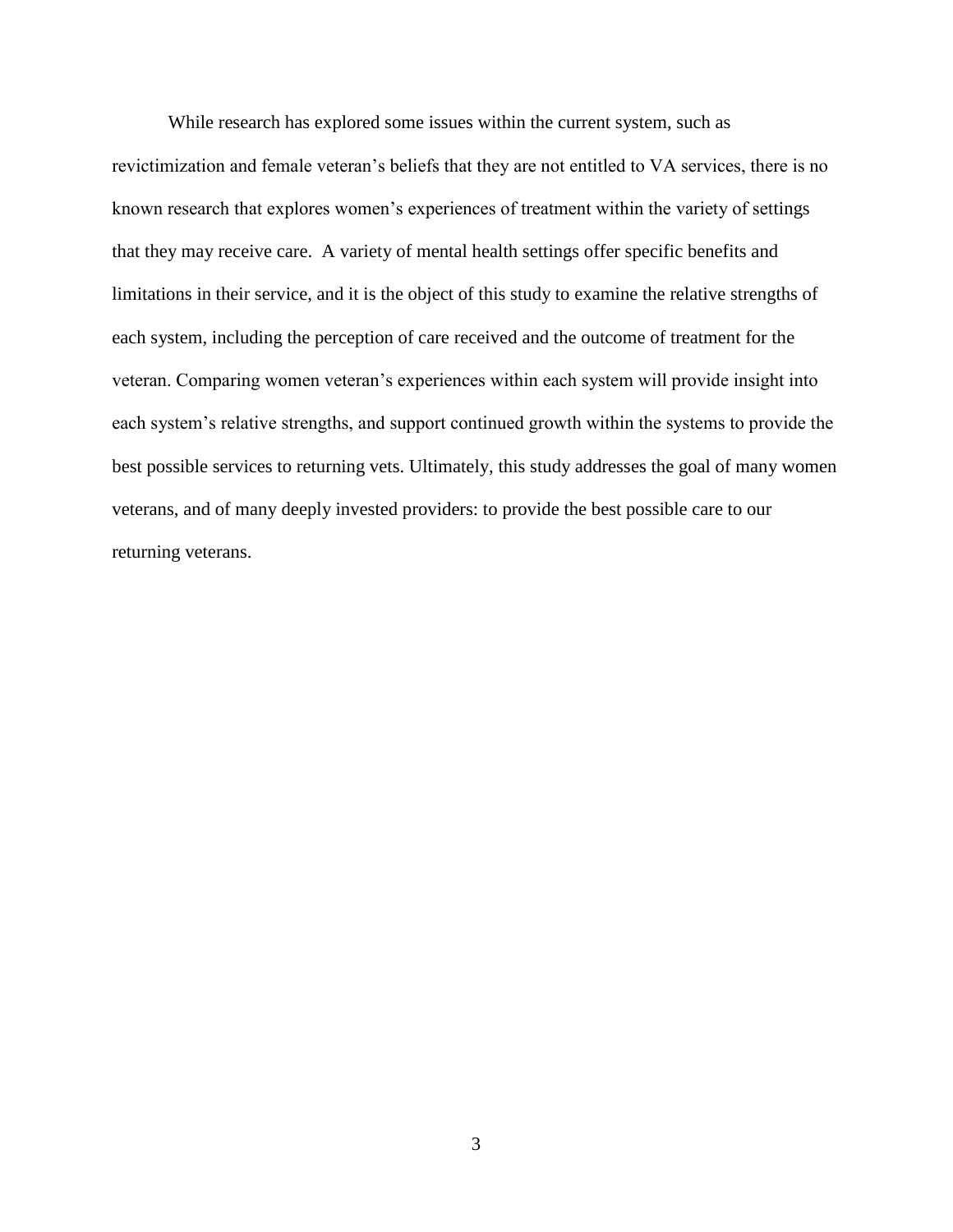## **CHAPTER II**

#### **Literature Review**

The chapter begins with a section that summarizes literature about both the general health care needs of women veterans, and the more specific and unique health care needs of women veterans. Following the general health care review, I present a summary of literature about the reasons that motivate women veterans to seek mental health services. Finally, I will focus on literature about location choices women veterans make when they choose their care, and some of the underlying reasons known to influence these location choices

#### **Women Veteran's Healthcare**

Women veterans are a critical component of the military. Women veterans make up approximately 10% of the total veteran population, and they are 11.6% of the OIF/OEF veteran population (Women Veterans Healthcare). The demographics of women veterans vary slightly from that of male veterans; female veterans are more likely to be young and black than are their male counterparts (Women in the U.S. Military). They are also more likely to have experienced poverty, and to be single (Miller & Ghadliani, Maguen et. al). Similar to their civilian counterparts, women veterans experience the need for comprehensive healthcare. This includes supports for general health care issues such as annual physical examinations, and care for more gender-specific issues such as pap smears, hormonal birth control, and annual OB/GYN exams.

Comprehensive healthcare for women veterans is critical, and there is a need for continued assessment of the services that are currently available, including where gaps in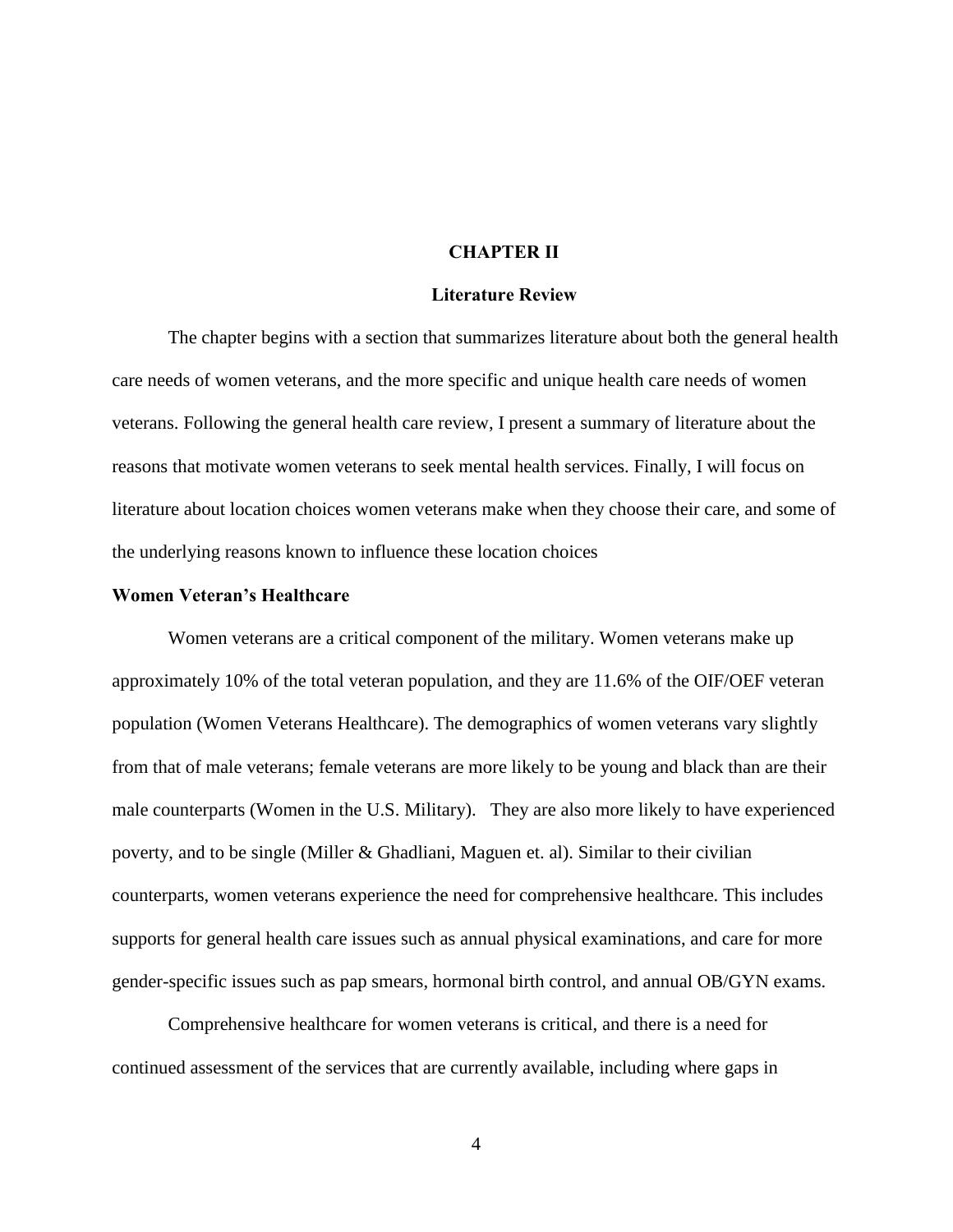services may occur. Currently, healthcare for women includes specialized care provided by the federally funded Department of Veteran's Affairs (VA) healthcare system. The VA system was predated by a number of different providers; the National Home, the Public Health Service, and the Veteran's Bureau. Access to the National Home was extended to women veterans beginning in 1928 (About VA). The VA as we know it now was created July 21, 1930 by executive order of President Hoover to consolidate care for the increasing number of veterans (About VA).

Women are a critical and long standing component of the military, and they are in need of comprehensive healthcare. In addition, women veterans have specific and specialized healthcare needs that vary from civilian women. Questions have been raised asking if women veterans are able to access care at the same rate as male veterans. Authors Frayne, Parker, Christiansen, Loveland, Seaver, Kazis & Skinner sought to answer those questions. They utilized a sample of 28, 048 women veterans, and 651, 811 male veterans receiving services through the VA. The majority of the sample of women were under 35 and white, followed by black, Hispanic, and "other."

Authors evaluated the general health of women veterans, and compared female veterans' health to both male veterans and female non-veterans. They used measures such as physical functioning, role limitations because of physical problems, bodily pain, general health, role limitations because of emotional problems, mental health, energy/vitality, and social function.

Results of this study suggest that veteran women have significantly more health issues in the 8 measured domains than non-veteran women. In fact, "the general population of women veteran VA patients were comparable to or worse than scores of the subset of private sector patients who had "serious chronic medical conditions" (symptomatic congestive heart failure patients, myocardial infarction survivors with recurring angina and/or severe congestive heart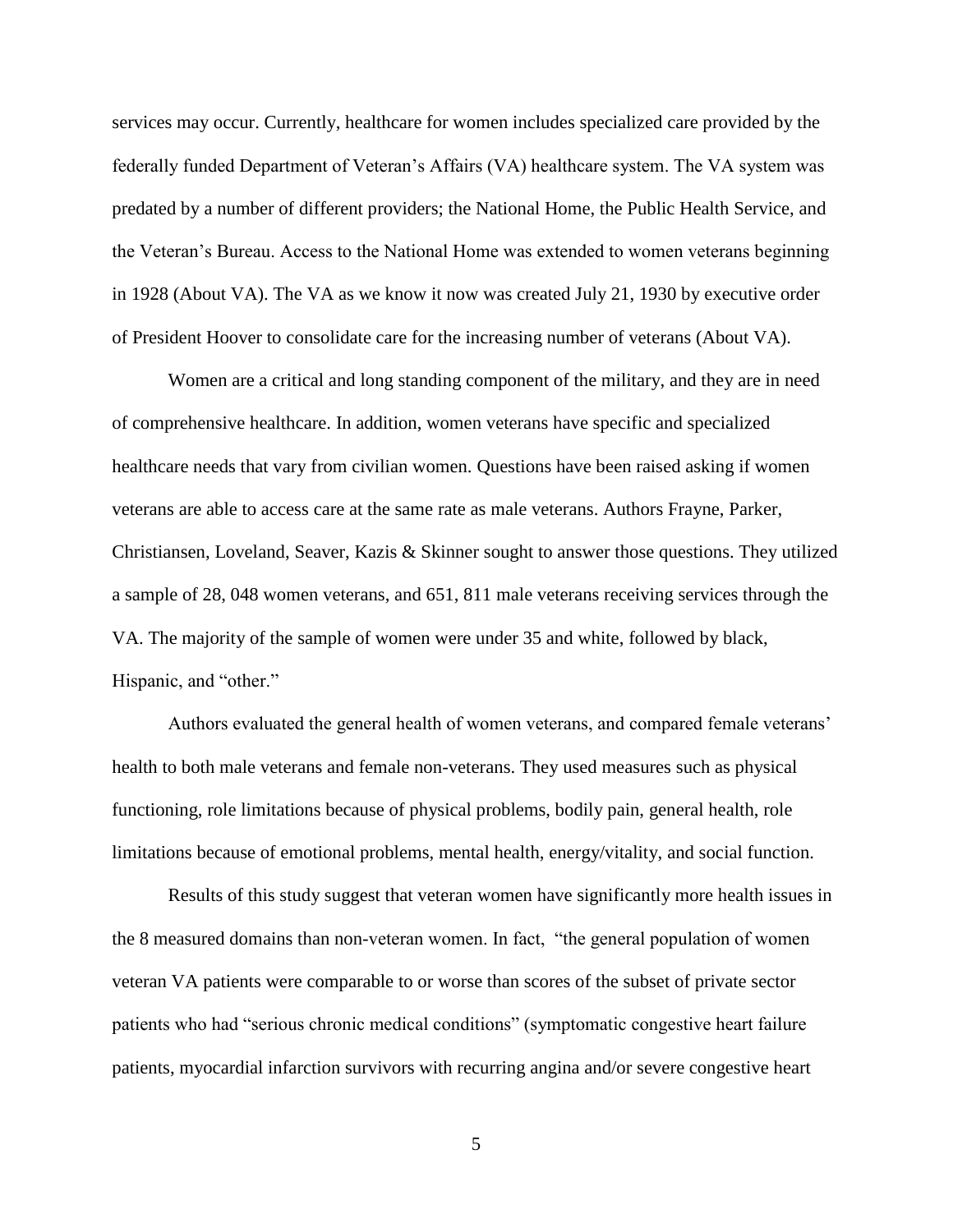failure symptoms, hypertension patients with severe congestive heart failure symptoms and/or history of stroke, and diabetes patients with severe complications" (Frayne et. al, Discussion section).

Authors addressed the question of women veteran's ability to access care to the same degree as male veterans, and found that women had lower levels of social support than their male veteran peers, and were less likely to have assistance for things like rides to the VA for appointments.

The findings of this study underscore the need for comprehensive health care for women veterans. It also emphasizes the importance of identifying and addressing barriers to care.

Now that I have established the significant need for women veteran's comprehensive healthcare, I move on to the work of authors Washington, Caffrey, Goldzweig, Simon & Yano. Washington et. al assessed whether the needed healthcare services existed at VA's. They approached the assessment of service availability from a slightly different perspective. Rather than using a sample of veteran women to assess service availability, they sent surveys directly to each VA site that provided services to more than 400 women veterans. It is important to note that this census was developed in 2003 in response to legislation introduced by Congress to decrease gender-based disparities in VA healthcare.

Washington et. al asked the Director of Women's Health Services at each VA site to respond regarding availability of specific health services for women. They assessed for nine basic services required for the primary care of women (such as Pap smears), and 12 services that are part of a comprehensive package of services one would expect to be available to address the unique health care needs of women (such as breast cancer treatment). They found that most sites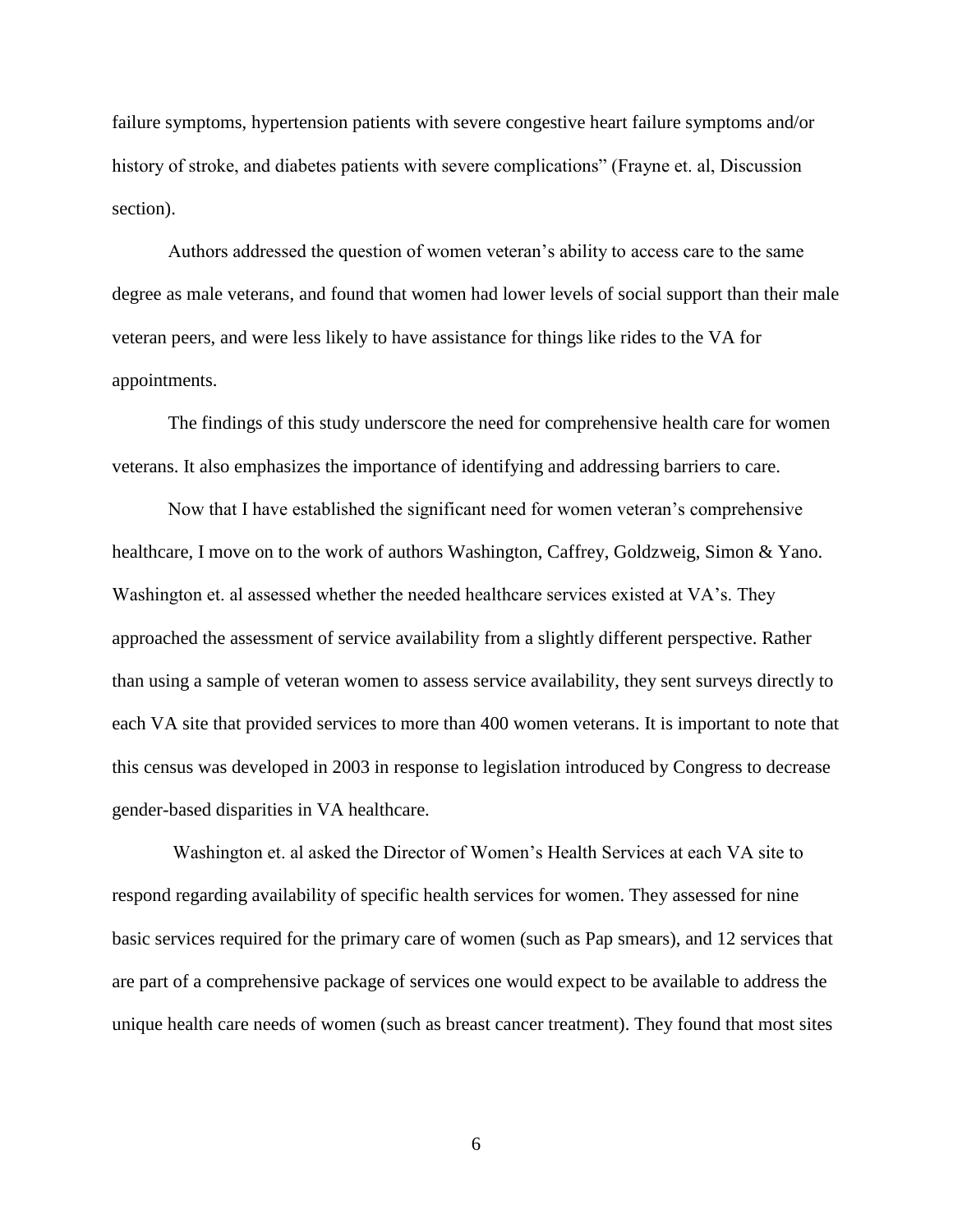either offered the service directly at the VA, or contracted the service to local private providers. There were however gaps in specialty care and in pre-natal care (Washington et. al).

Though it is very important to assess that needed services are in fact available, using this style of assessment may leave out crucial information. It does not address whether women are aware that these services are available to them, and it also does not address what factors may interfere with a women's ability to access the care that is available. These concerns will be further addressed under "Barriers to Care."

#### **Mental Health Needs of Women Veterans**

Both men and women veterans may experience a variety of mental health symptoms related to their service. In this section we will take a closer look at the mental health diagnosis that women seek treatment for. For this review we will turn to the work of authors Miller  $\&$ Ghadiali, and Maguen, Ren, Bosch, Marmar & Seal.

 Miller & Ghadliani studied the specific mental health diagnosis that female veterans sought treatment for. They used a sample of 68 female veterans, the demographics of which were consistent with the demographics described of the study by Frayne et. al. They found that the most common mental health diagnosis in their sample was PTSD, followed by depression, anxiety, adjustment disorder, bipolar disorder, psychotic disorder, and personality disorder. Of the group of women they studied, they found that a number of women had attempted suicide, engaged in self-injury, and abused substances (Miller & Ghadliani). The severity of mental health needs and acuity of symptoms (suicide attempts, self-injury, substance abuse) reported in this study underscores the importance of assuring that treatment is accessible, prompt and appropriate to women veteran's needs.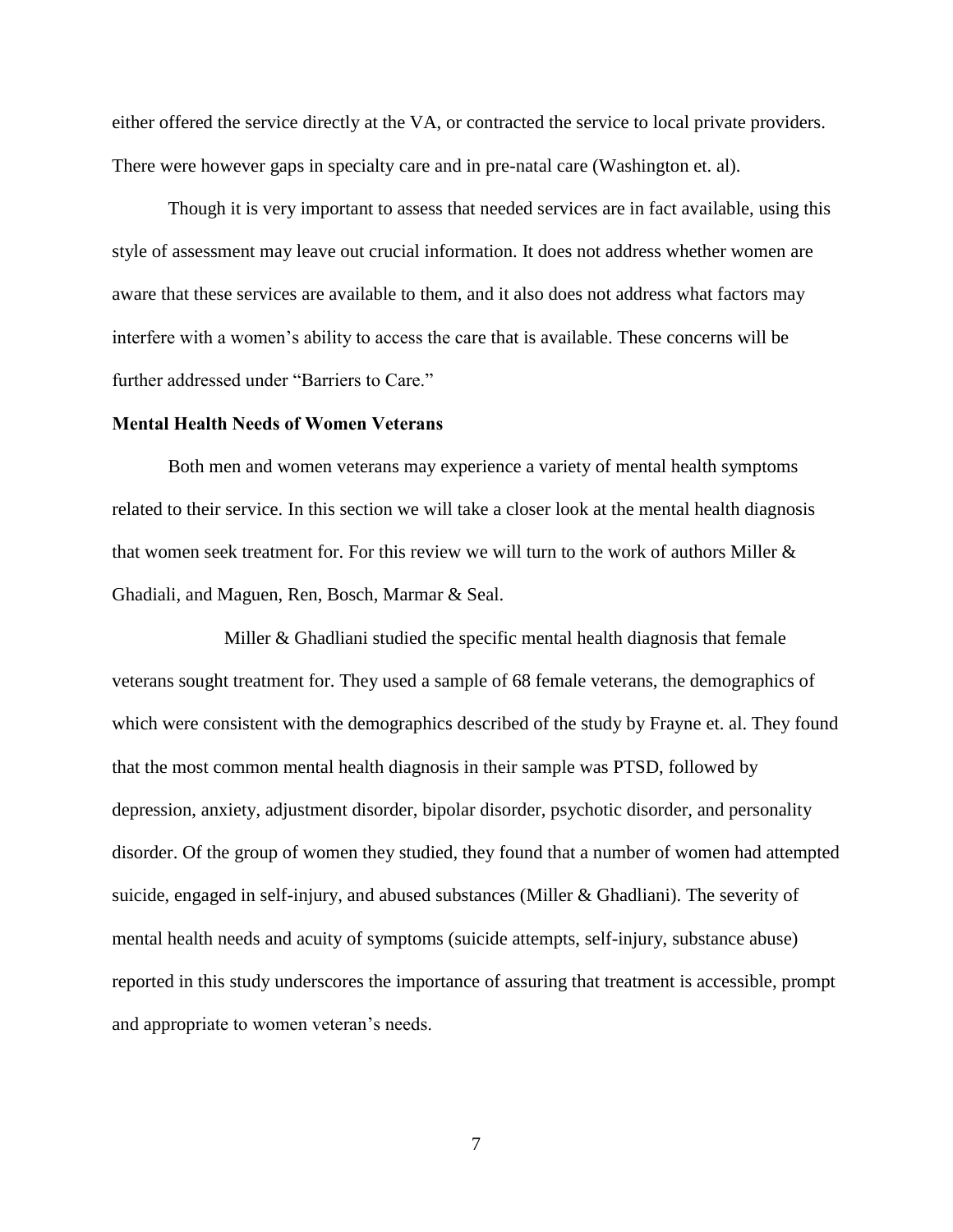While Miller & Ghadliani's study clearly illustrates that women are being diagnosed with mental health needs, it does not address whether women are receiving the same types of diagnosis, or at the same rate, as their male counterparts. This is a critical piece of understanding women veterans healthcare; in order for women to receive needed treatment it must be available, accessible, and they must have a diagnosis that allows them to participate in needed treatment programs. In the absence of appropriate diagnosis, women may not be able to participate in needed treatment even if that treatment is available. Maguen, Ren, Bosch, Marmar & Seal conducted research to examine possible gender differences in diagnosis of veterans. They utilized a sample of 701 veterans, with female vets comprising 12.4% of the sample. The racial breakdown of the sample was consistent with that of previous studies (Frayne et. al, Miller & Ghadliani).

Maguen et. al did in fact find gender-based differences in veteran's mental health diagnosis. Maguen, et. all found that female veterans seeking VA health care were more likely to be diagnosed with depression than were male veterans seeking VA health care (who had a higher likelihood of being diagnosed with PTSD and alcohol use disorder). Researchers reported the importance of the VA considering gender differences in their mental health service provisions. While Maguen et. al did not discuss this in their research, it is important for future studies to assess whether differences found here are the result of different mental health symptoms of male and female veterans, or if there is an unconscious bias on the part of the diagnosing clinician.

I have now established that women veterans are in need of health care; they are in need of mental health care; and that their mental health needs may differ from that of male veterans. We may move on in the literature to explore where women are receiving their treatment.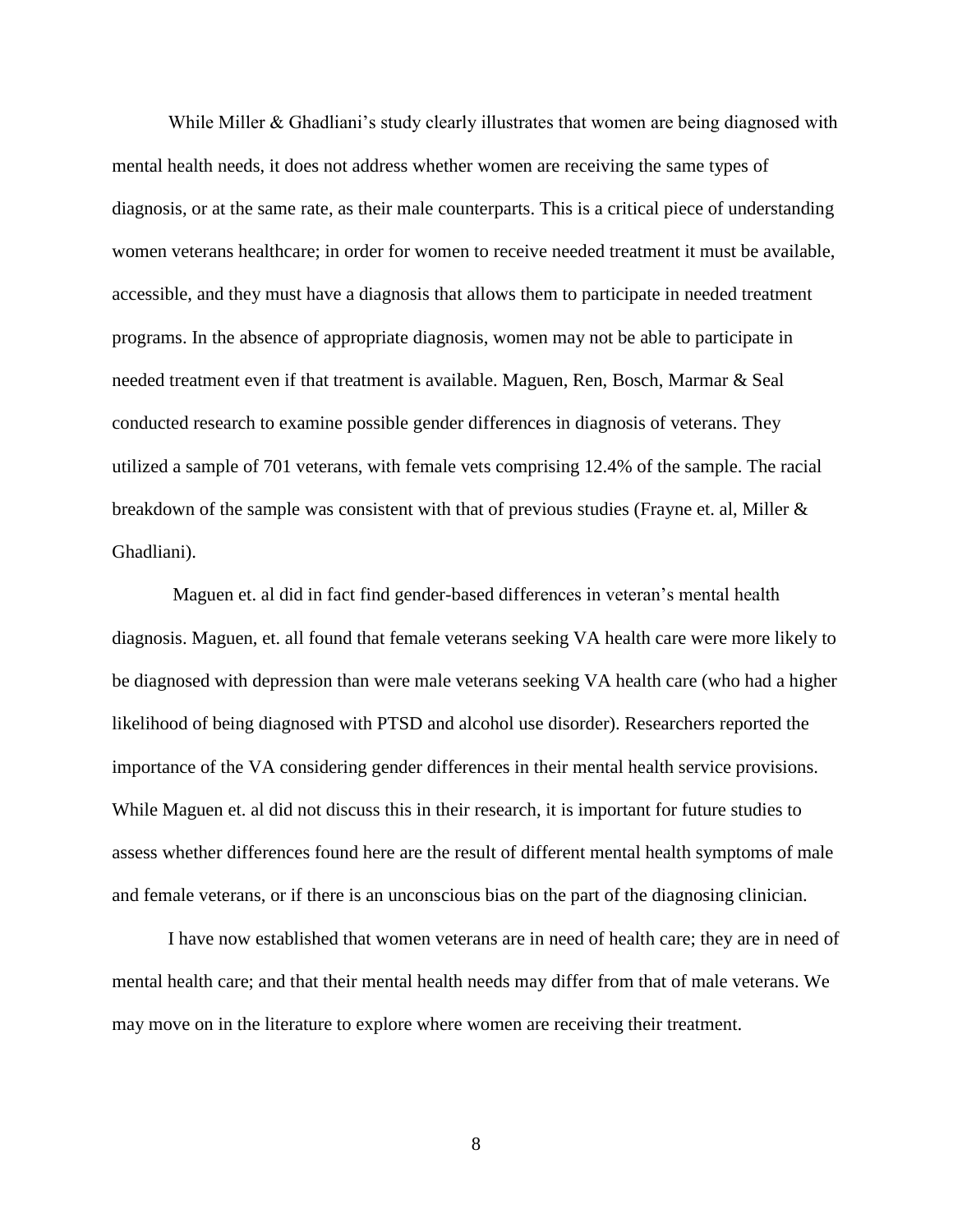### **Where Women Seek Mental Health Treatment**

Women have a number of options about where they seek care (though their options may vary depending on geographic area and barriers to care, which we will explore further in the next section). These options include private clinicians, community mental health clinics, Vet Centers, and through community spiritual spaces such as churches or synagogues. I look to the research to learn more about what treatment centers are being utilized by women.

One set of researcher's included veteran's treatment location preferences within their survey of general mental health care utilization by veterans. Elbogen, Wagner, Johnson, Kinneer, Kang, Vasterling & Beckham utilized a survey to randomly sample 1,388 post 9/11 veterans. Researchers utilized a mixed gender sample, but over-sampled women to assure adequate representation. They found that veterans sought treatment from VA facilities, non-VA facilities, and their chaplain. They found that a larger proportion of women than men sought care from only non-VA providers for both inpatient and outpatient mental health treatment. Researchers Skinner, Kressin, Frayne, Tripp, Hankin, Miller & Sullivan (2000) concurred with Elbogen et al's findings. They reported that according to their study "most female veterans receive their care at non-VA facilities" (p. 304). Unfortunately, this study did not assess what non-VA facilities are being accessed.

Research regarding treatment location preferences for women is quite limited. This does not appear to be a significant area of study based on my review of available literature. The limited information about specific locations that women veteran's access treatment emphasizes the need for this data to be collected, as it is in my survey.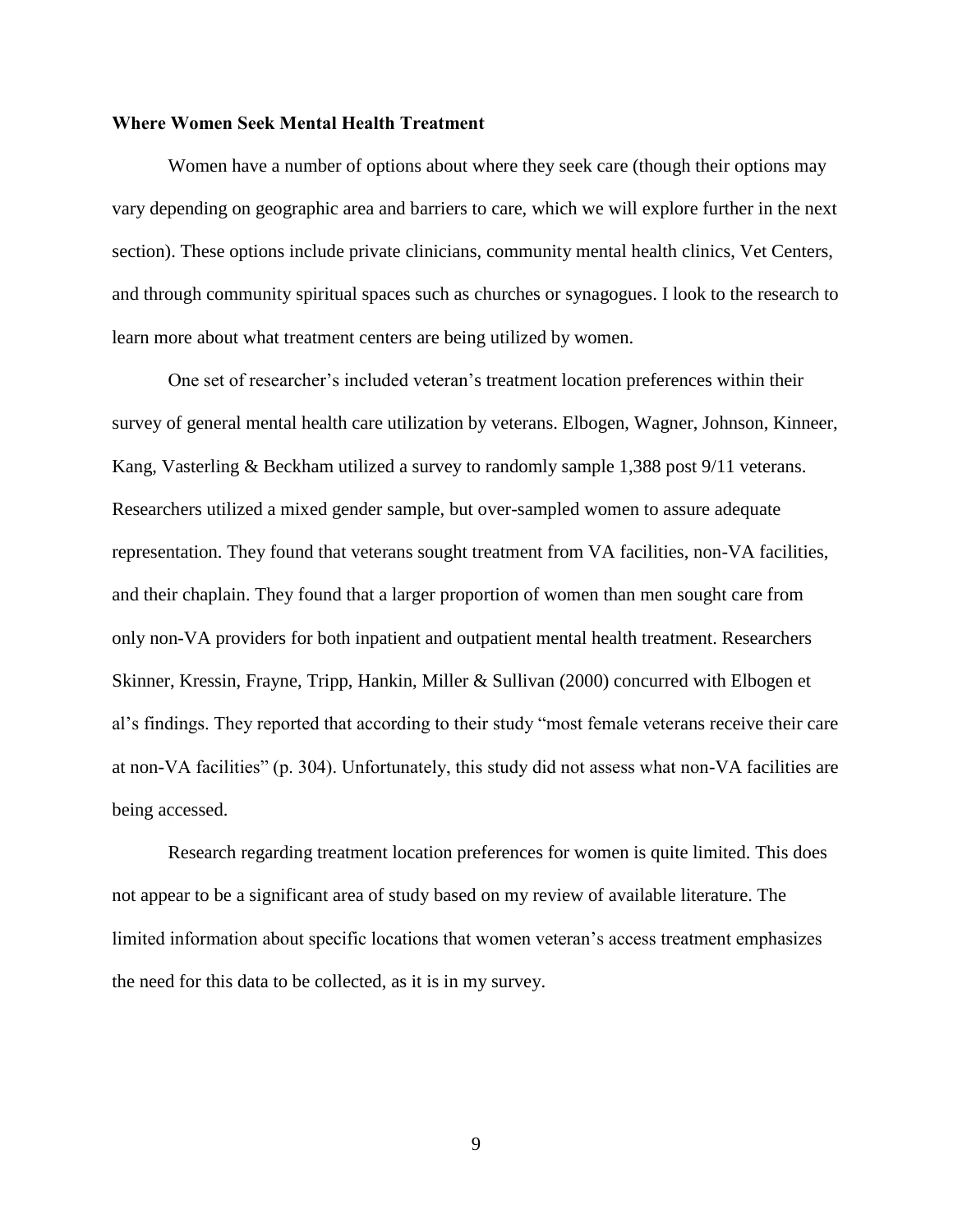As we have now established that women veteran receive services from VA providers, non-VA providers, and religious providers, we may move on to the next issue. What prevents women from accessing care if and when they need it?

## **Barriers to Mental Health Treatment**

While on the surface it appears that treatment location options are plentiful, the reality for many women may be that a number of barriers interfere with their access to care. Elbogen et. al sought to evaluate barriers to care for both male and female veterans. A number of barriers were identified. These included stigma associated with mental health needs, belief that they should be able to handle it themselves, not knowing where to get help, not being able to get time off from work, and limited childcare. Women were more likely than men to cite childcare and work issues as barriers to care (Elbogen et.al).

Gallegos, Wolff, Streltzov, Adams, Carpenter-Song, Nicholson & Stecker conducted a study examining treatment barriers for veterans who had not sought treatment for PTSD. Veterans reported concerns about the treatment itself, about their emotional readiness for treatment, about the stigma associated with receiving mental health treatment, and logistical issues as barriers to treatment.

Suris, Lind, Kashner, Borman & Petty (2004) assessed women's likelihood to access mental health services for PTSD related to sexual assault. They utilized a convenience sample of 270 women receiving services through the VA. They sorted the women according to whether they had experienced military sexual assault, civilian sexual assault, or no sexual assault. They found that women who had experienced military sexual assault were 9 times more likely to have PTSD (Suris et al., 2004). They also found that while these women were more likely to be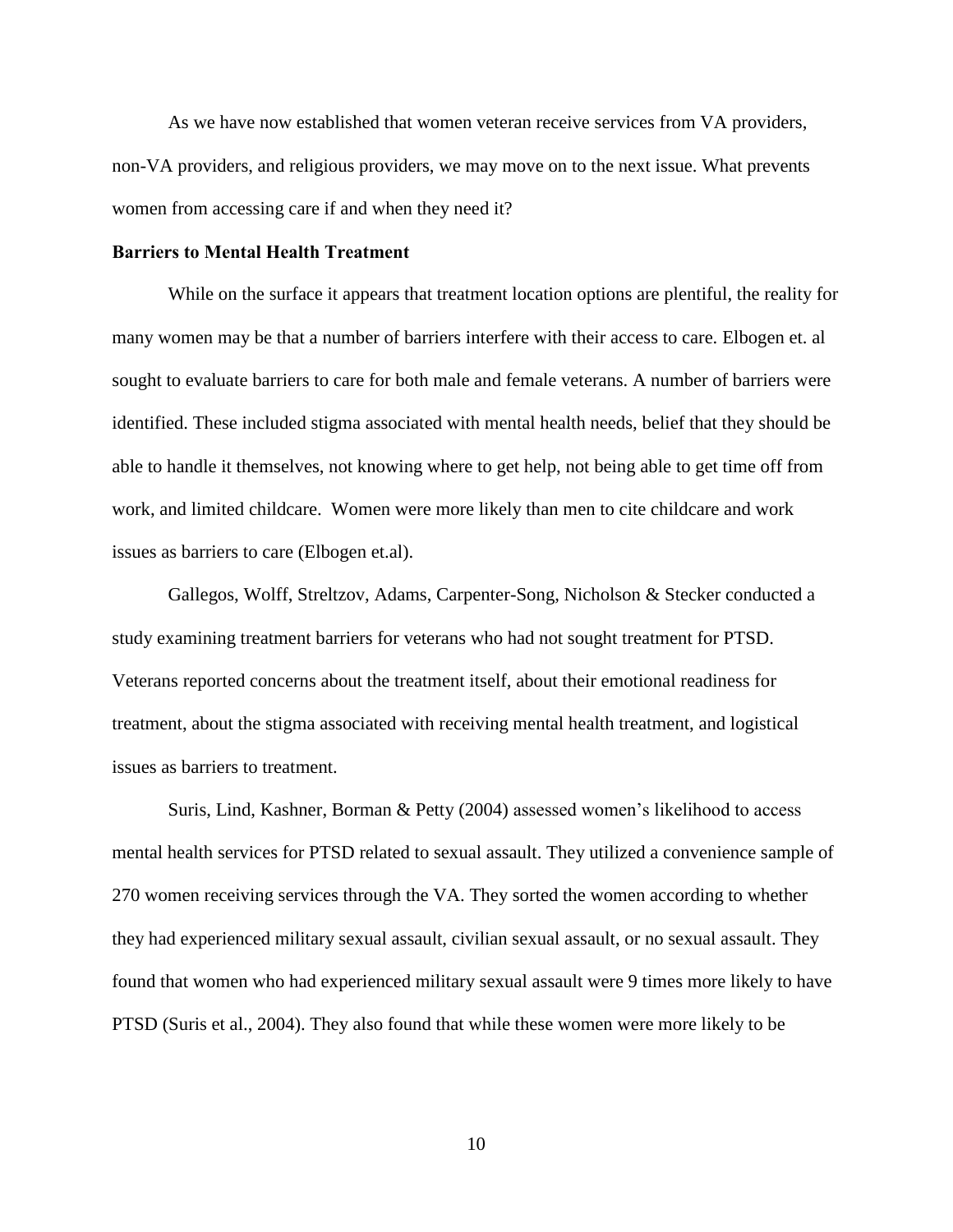diagnosed with PTSD than either of the two other groups, they were significantly less likely to access mental health services.

In a 2012 study by Mattocks, Haskell, Krebs, Justice, Yano & Brandt referenced a concern for women's willingness to access treatment. Researcher's interviews discussed women's experiences with treatment. Some women spoke of receiving helpful individual therapy, and women's-only group therapy through Vet Centers and the VA. However, some women voiced they would "not feel comfortable seeking VA services for their problems" (Mattocks et. al., 2012, p.541). Several women, in fact, reported that they did not believe their ailments "deserved" treatment through the VA, and sought treatment through private treatment settings or received no treatment at all for their deployment-related physical and mental health issues (Mattocks et al., 2012, p. 543). This insight that a key aspect of treatment seeking has to do with the subjective sense of "deserving" is very important, as it speaks to one reason why women may not seek treatment through the VA, and may (or may not) seek treatment through a community mental health center or private clinician.

The issue of "deserving" treatment through the VA is explored by Di Lione, Wang, Kressin & Vogt (2015). They framed this question around Veteran identity development for women, and explored factors of length of service and experience of service (combat exposure and sexual harassment) and their willingness to access VA services. They conducted a survey of 407 veteran women, exploring their experiences of service, their mental health, and their veteran identity. Researchers found that experience of sexual harassment correlated to decreased positive regard for their veteran identity (p. 6). Findings suggest that increased positive regard for their veteran identity positively correlated to intention to seek services through the VA. Researchers speculate that a lower positive regard for their veteran identity may decrease veterans use of VA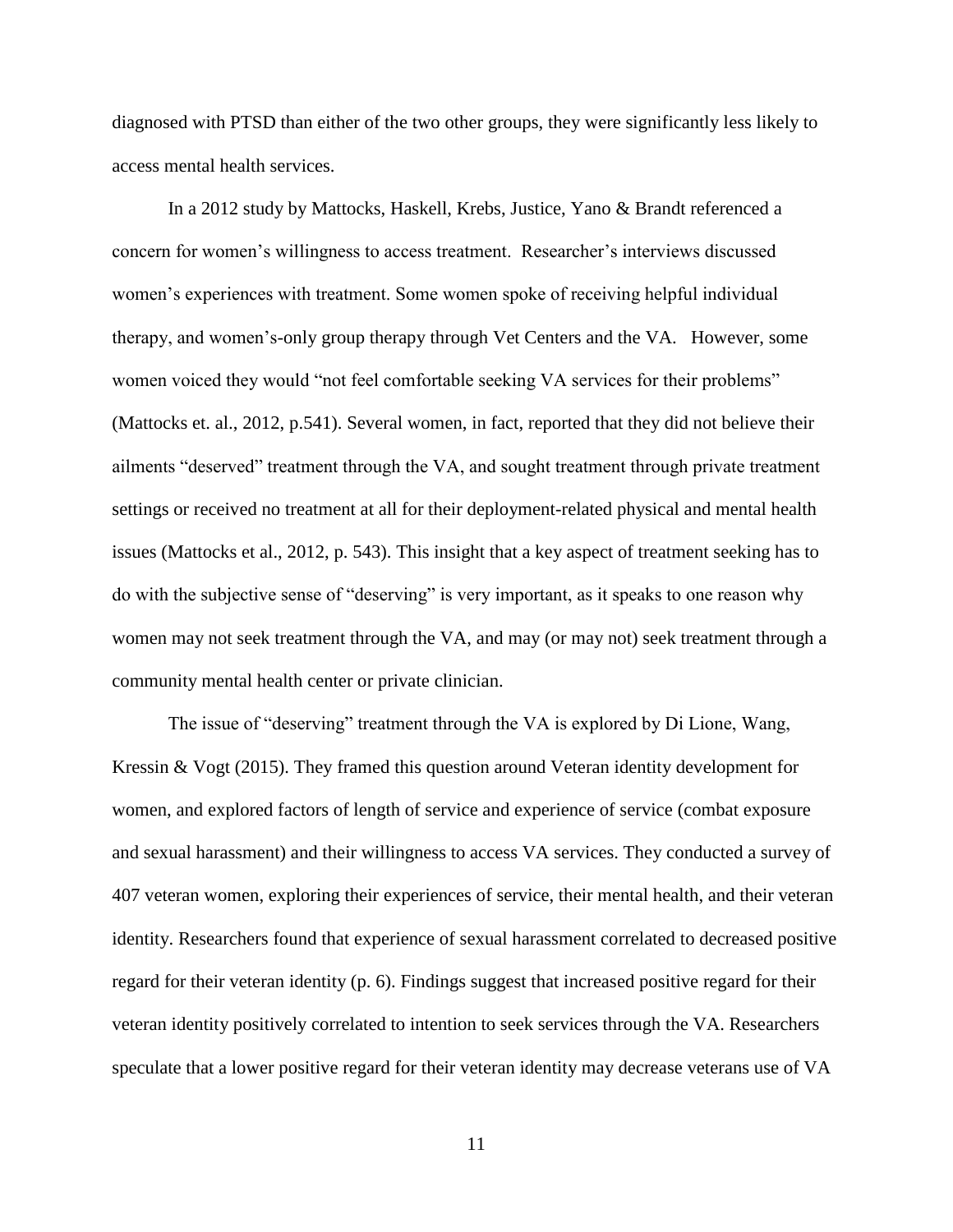services (p. 7). Researchers cite the importance of creating a welcoming space for women veterans, but this does not address the issue of women's willingness to initiate services at the VA, nor does this study address the issues of women's experiences of help-seeking.

## **Women Veterans Experience of Care**

When women have overcome the many barriers to care and have in fact sought and received treatment, the next question becomes "what is women veterans' experience of mental health care?"

Women's experiences of mental health treatment may vary widely. It is important to reflect upon research in this area, and expand our understanding of themes that have emerged in research. For this we turn to authors Campbell & Raja.

Campbell & Raja (2005) report that re-victimization is part of the experience of women veteran survivors seeking help. The authors examined the occurrence and impact of revictimizing behavior (such as victim-blaming) by providers on victims. Researchers first established that when women reported being re-victimized within the "helping" system (ie military and civilian law enforcement, and medical providers), their reports were accurate. Researchers came to this conclusion as they cross-referenced women's report of victimizing behavior by a "helper" to that providers own report of their behavior. They found that the reports of victim and "helper"/victimizer were consistent. Essentially, if a woman expressed being victimized in the helping system, the victimizer corroborated her account with self-reports that included their own victimizor behavior. This is critical to understanding why women may not report and may not seek further "support" services.

 Researchers further determined that re-victimization was positively correlated with an increase in post-traumatic stress symptoms. Not only did women not benefit from seeking formal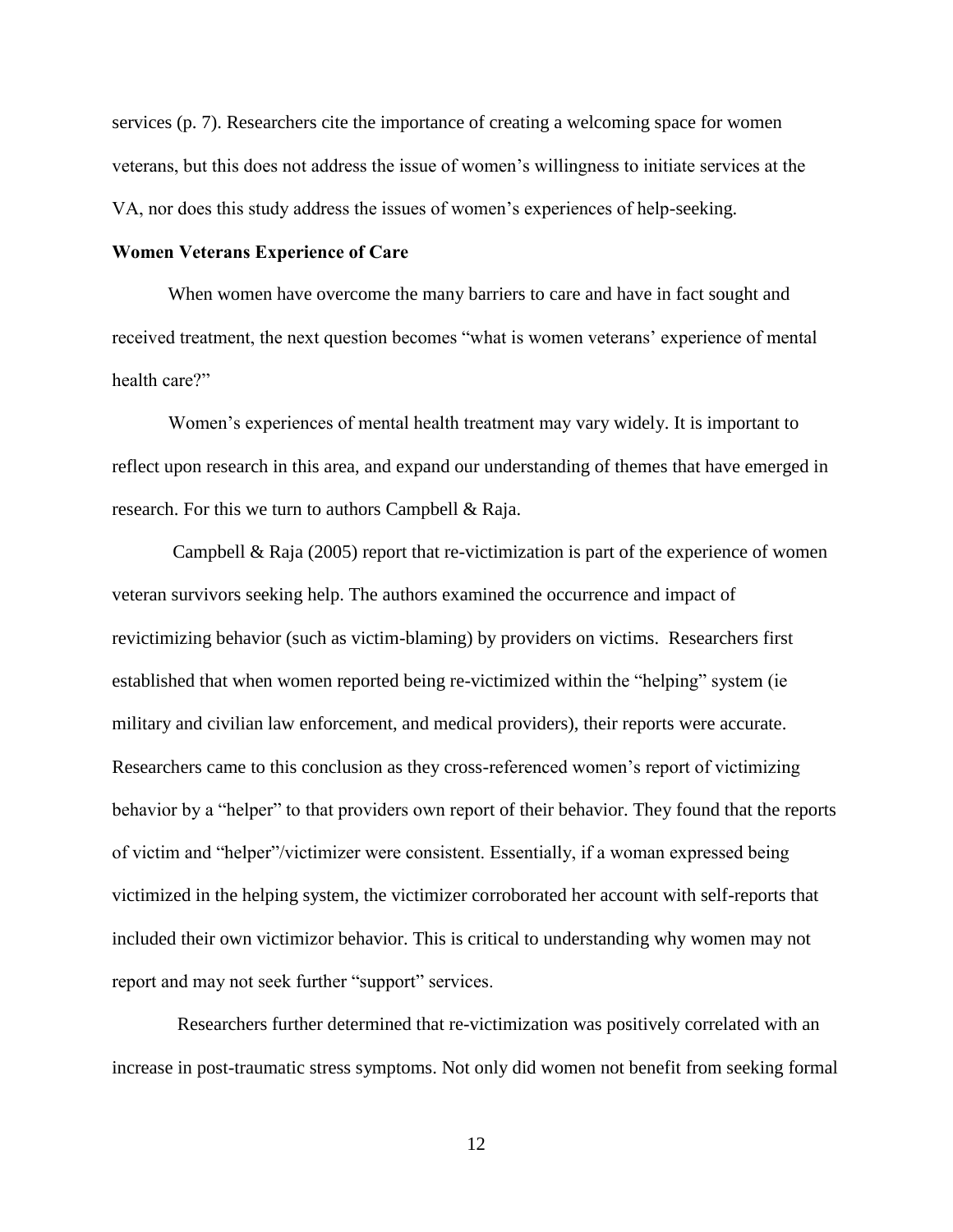services, they were actually *worse* in some cases. Authors sampled 298 predominantly black women receiving services at the VA, using a survey tool. They examined women's experiences navigating the military and civilian law-enforcement and medical systems, and correlated women's reports of revictimizing experiences with provider's self*-*reported behaviors. They found a strong correlation, in that women appeared to accurately report their experiences of revictimization, as confirmed by provider's reports of their own behaviors. These incidences were significantly impactful. In fact, 83% of military sexual assault victims stated that their experiences with military legal personnel made them reluctant to seek further help (Campbell  $\&$ Raja 2005).

This study provides further support for exploring differential experiences between military and civilian services. Researchers reported that "analysis of the individual medical secondary victimization emotion items revealed that these women were significantly more likely to report feeling guilty, depressed, nervous, distrustful of others, and reluctant to seek further help after their contact with the military medical professionals than were victims who sought help at civilian facilities" (Campbell & Raja, 2005, p. 103). The findings of this study demonstrate the critical importance of safe, responsive providers, and that women's experiences of treatment varies in civilian vs. military settings. The study results suggest that not only are women not helped in a significant percentage of military treatment experiences, their mental health may actually worsen.

#### **Conclusion**

In this review I have examined literature reflecting studies about the reasons women veterans seek mental health treatment, where they seek their treatment, barriers that appear to impede access to treatment, and subjective, shared experiences related to accessing treatment.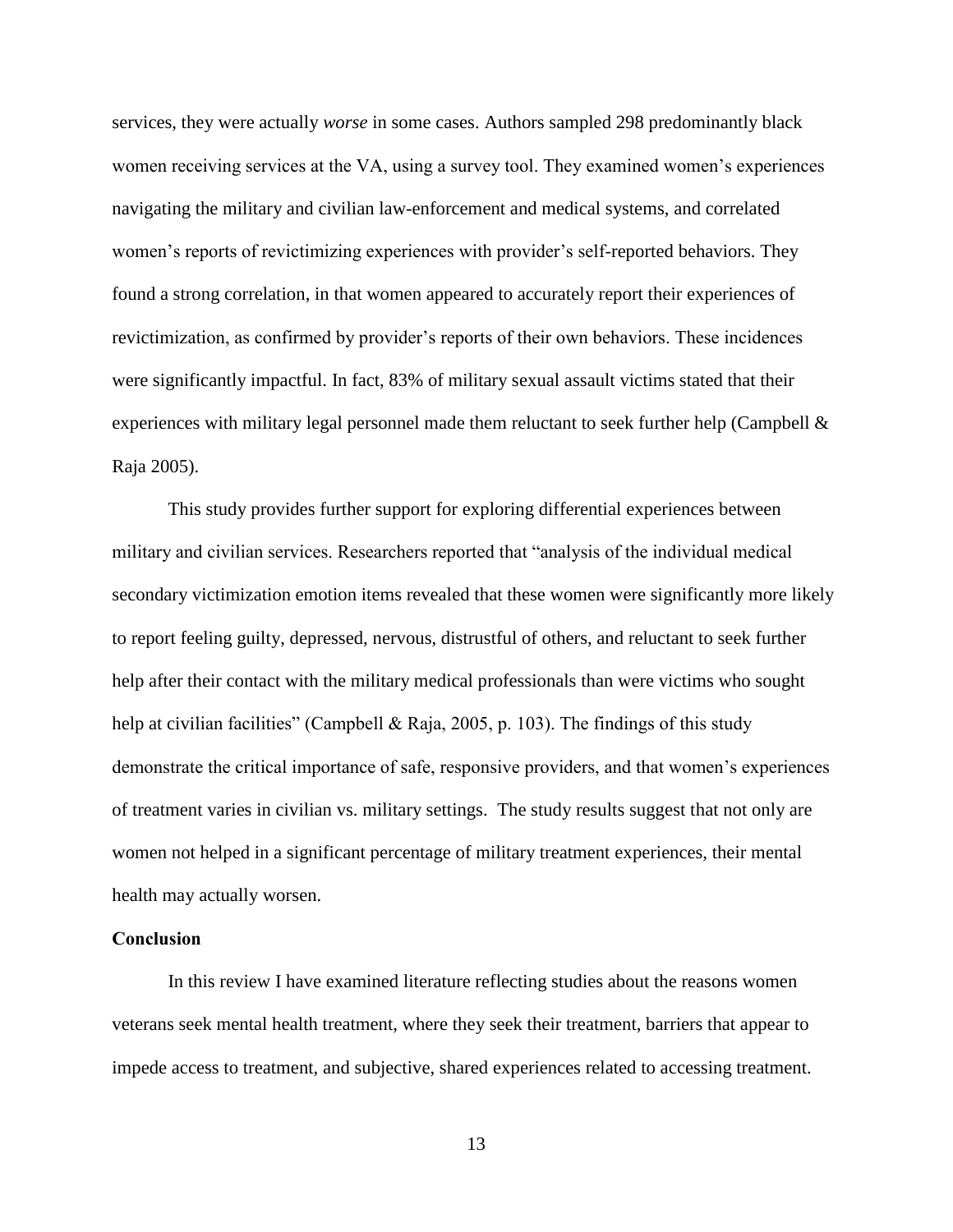The literature across these focus areas suggest the need for additional research to understand how to best serve women veterans. My study was conducted to address some of these issues. The next chapter describes the study methodology that I used to conduct the study.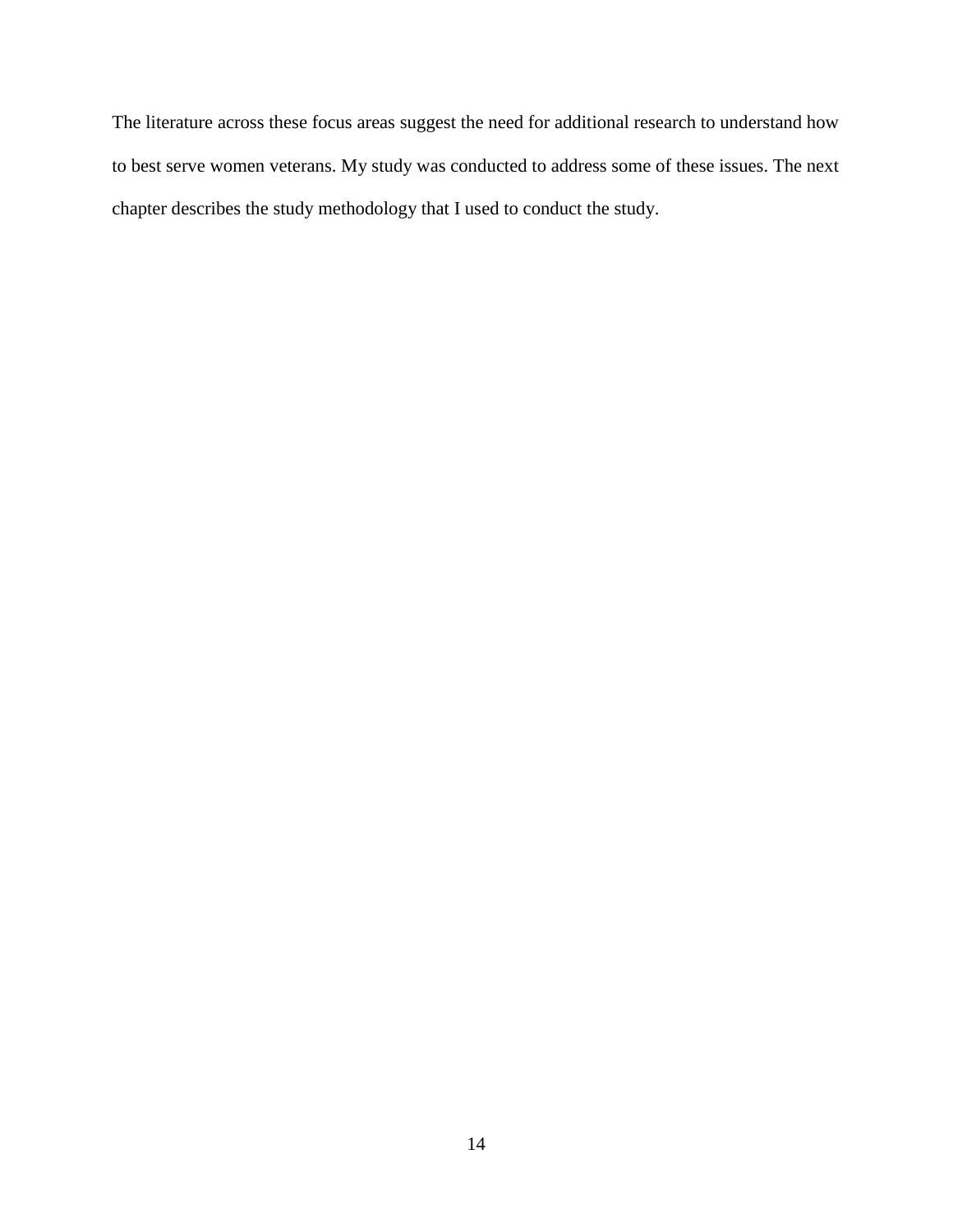#### **CHAPTER IV**

#### **Methodology**

The purpose of this quantitative survey based study was to learn why women veterans choose VA or non-VA mental health treatment when they need care. It was designed to gain insight into choices that women veterans make when choosing health care, and what motivates them in this choice. Results from this descriptive study will be of interest to settings where women veterans are served; will inform clinicians about women veteran's treatment choices and may be of interest to women's program coordinators and leaders within the VA who are reaching out to women veterans.

#### **Participants**

The study included only female veterans who had accessed mental health services. The study was based in an online format, so study participants had to have access to the internet. As the purpose of the study was to examine mental health treatment experiences for female veterans, I excluded men, non-veterans, and women veterans who have not sought mental health services.

#### **Recruitment**

Recruitment was performed several ways. The primary recruitment source was via social media and the Snowball method. Participants viewed recruitment material through social media websites specifically geared towards veterans. I utilized my positionality as a clinician and veteran to interface with the target population and promote group participation in the survey measure.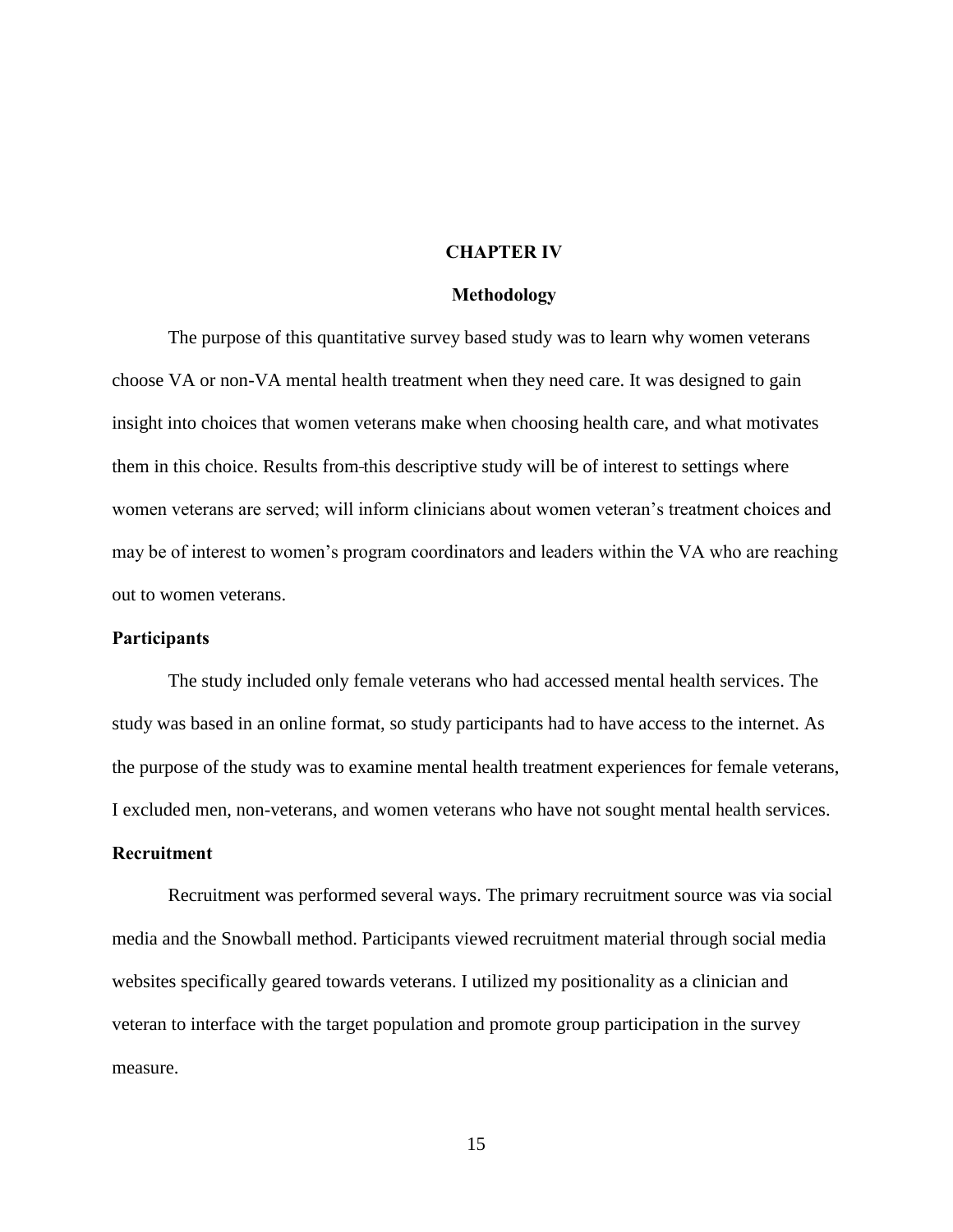I prepared a recruitment statement for the social media sites to post, which briefly outlined the purpose of the study, the inclusionary criteria, and the benefit to the female veteran community of participating. This post will included a statement inviting female veterans to follow the link for more information about the survey. The recruitment statement also encouraged veterans to forward recruitment and survey information to other female veterans. Permissions for posting recruitment materials and the link to the survey on social media were obtained from three veteran groups; Project New Hope, Service Women's Action Network, and Women Veterans. Project New Hope (PNH) granted permission to post recruitment material and a link to the survey on their Facebook page. Service Women's Action Network (SWAN) gave permission to post recruitment materials and a link to the survey on their Facebook and Twitter pages. The Women Veterans group also granted permission to post recruitment materials and a link to the survey on their Facebook page. A number of other social media sites with public access for posting were also utilized. These included Women Veterans Foundation, Veteran Women Igniting the Spirit of Entrepreneurship, Women Joining Forces, Women Veterans Rock, Female Veterans of America, Women Veterans of America, Women Veterans Support Services, Women Veterans Marching On, and to my own Facebook page for the purpose of snowball sampling.

I also utilized a female veteran's support group and snowball method for additional recruitment. Project New Hope runs a support group for female veterans, and they granted permission to distribute the survey to group members. To assure anonymity for this method, I emailed the recruitment statement with a link to the survey to the director of Project New Hope. He then forwarded the email to group members. In the recruitment statement, I encouraged forwarding survey information to fellow female veterans.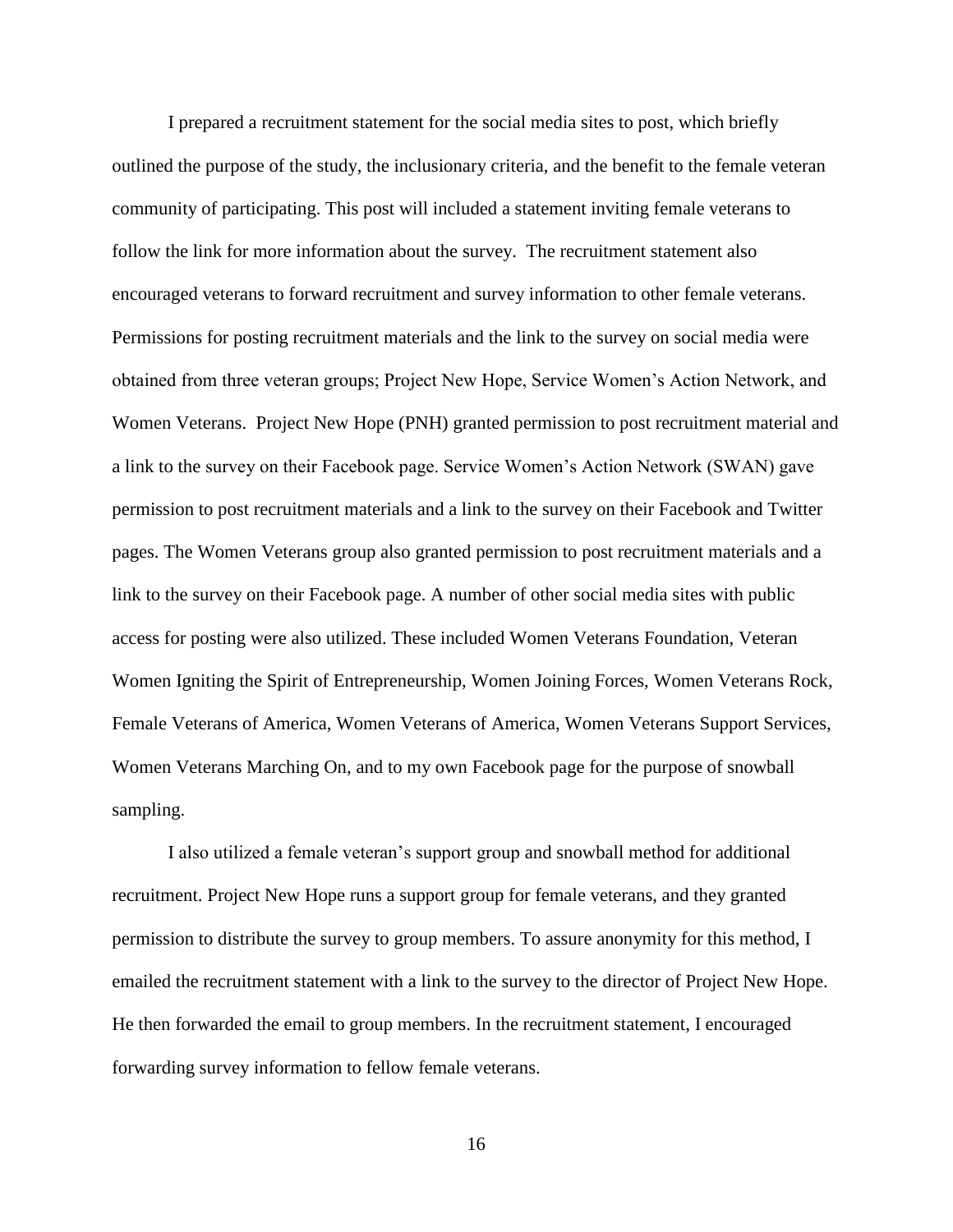## **Data Collection**

This was a quantitative, descriptive, survey-based study. Participants were directed to the survey site via the recruitment process described above. Once at the site, participants read the Informed Consent, and had the option to "Accept" (indicating consent) or exit the survey.

 The first section of the survey included a set of demographic questions to describe the subject pool. Following the demographic questions, the survey captured information related to three specific choice options for mental health treatment: 1. VA; 2. Alternative locations other than the VA; 3. Combination of VA and alternative mental health treatment locations. The participant then answered a number of questions related to their experiences. The survey questions were a series of statements that the participants rated on a Likert scale to determine degree of endorsement of each item. There were also several open-ended questions to allow for more comprehensive responses. The study was estimated to take 20 minutes, with slight variation to accommodate differences in the length of response to open-ended questions. Data was collected online via an online survey program, Qualtrics.

## **Data Analysis**

Data analysis assisted by Marjorie Postal. Descriptive statistics were used to define and describe the response sets.

 Potential limitations for the data include that the survey was conducted online, requiring that participants had access to the internet, were members of the designated social media groups on Facebook, and were able to navigate the survey on Qualtrics. This may have impacted who was (and was not) able to participate in the survey.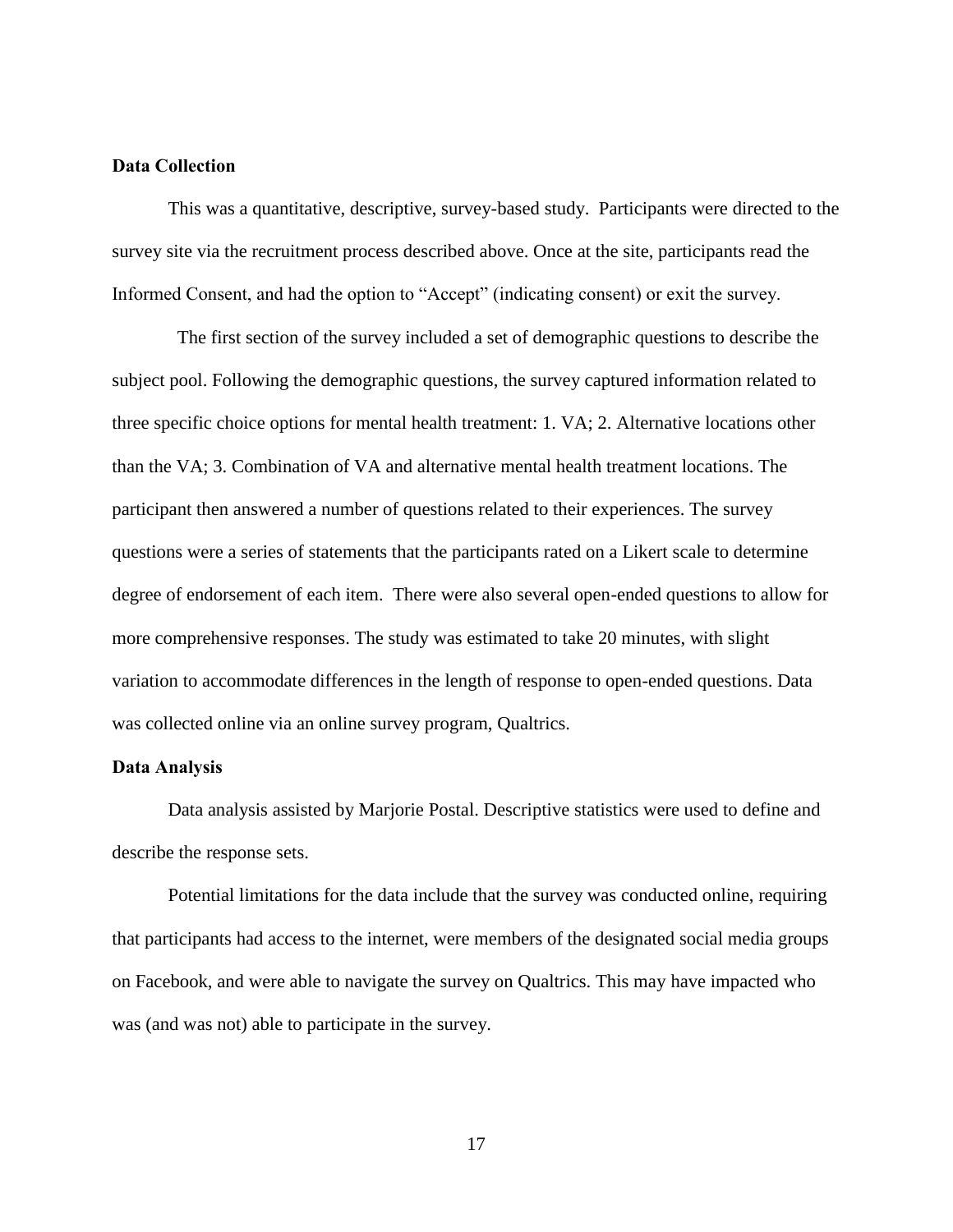While use of social media pages provided an access platform to a large number of veterans, it most likely excluded an important group; women who are formally considered veterans but who do not identify strongly with that marker, or who may actively avoid participation in veterans groups.

 It is also important to note the potential bias of this researcher as I am a female veteran, and I have participated in internships with veterans in both VA and non-VA settings. In an effort to minimize this bias, the survey was piloted by three different individuals. One individual was prior service, one individual was from a military family, and one individual was a civilian with no military experience but with research experience. All three made meaningful contributions in fine-tuning survey questions.

 Another potential limitation is that it was designed by this researcher, and has not had rigorous testing of its reliability and validity.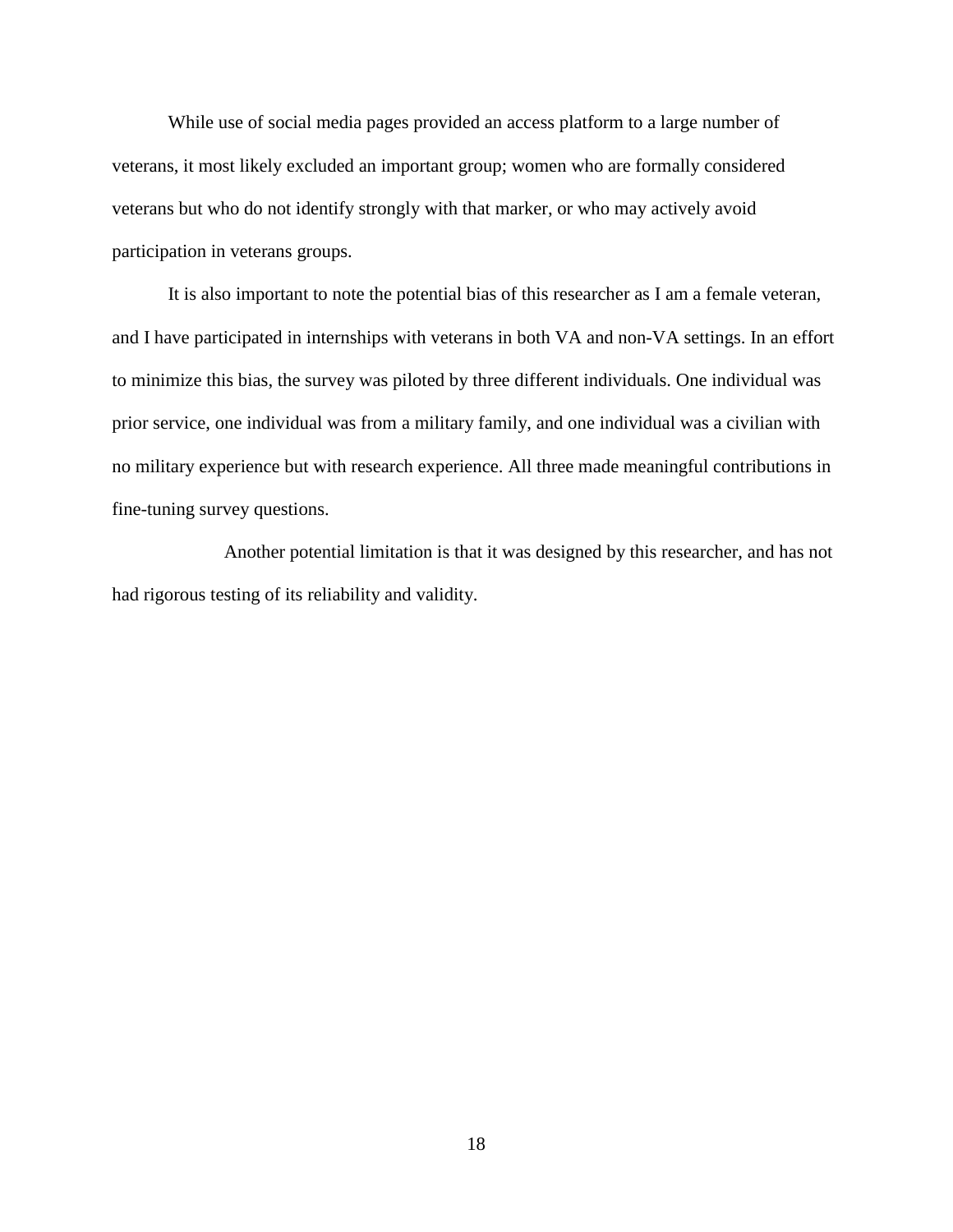#### **CHAPTER IV**

#### **Findings**

In this chapter I present the results of my study based on analysis conducted using frequencies and comparative statistics. Quantitative responses to survey items are presented in terms of frequencies to describe the sample, including the military service background of the respondents. Following that, I present the results of the analysis of the locations of care and experiences of care that survey respondents identified in the survey. Next, comparisons are presented for survey responses across various subgroups that emerged from the survey respondents. Finally, I present themes of similarity and dissimilarities that emerged through data coding reflected across responses to the open ended questions offered at the end of the survey. My survey may be found in Appendix A: STUDY SURVEY.

## **Sample**

 The survey garnered 45 total responses. Of the 45 responses, 2 respondents did not agree to the Informed Consent. This left the survey with an n=43. For the purpose of analysis, data from responses were organized into two groups formed by respondents who identified their treatment locations as "VA-Only" and "Non-VA Only." The data regarding veterans who used a combination of service providers could not be used in statistical analysis as responses in some cases were not specific to the treatment location. VA-only respondents was a total  $n=11$ , and Non-VA only respondents was n=13. The small n for these groups meant that statistical analysis was limited.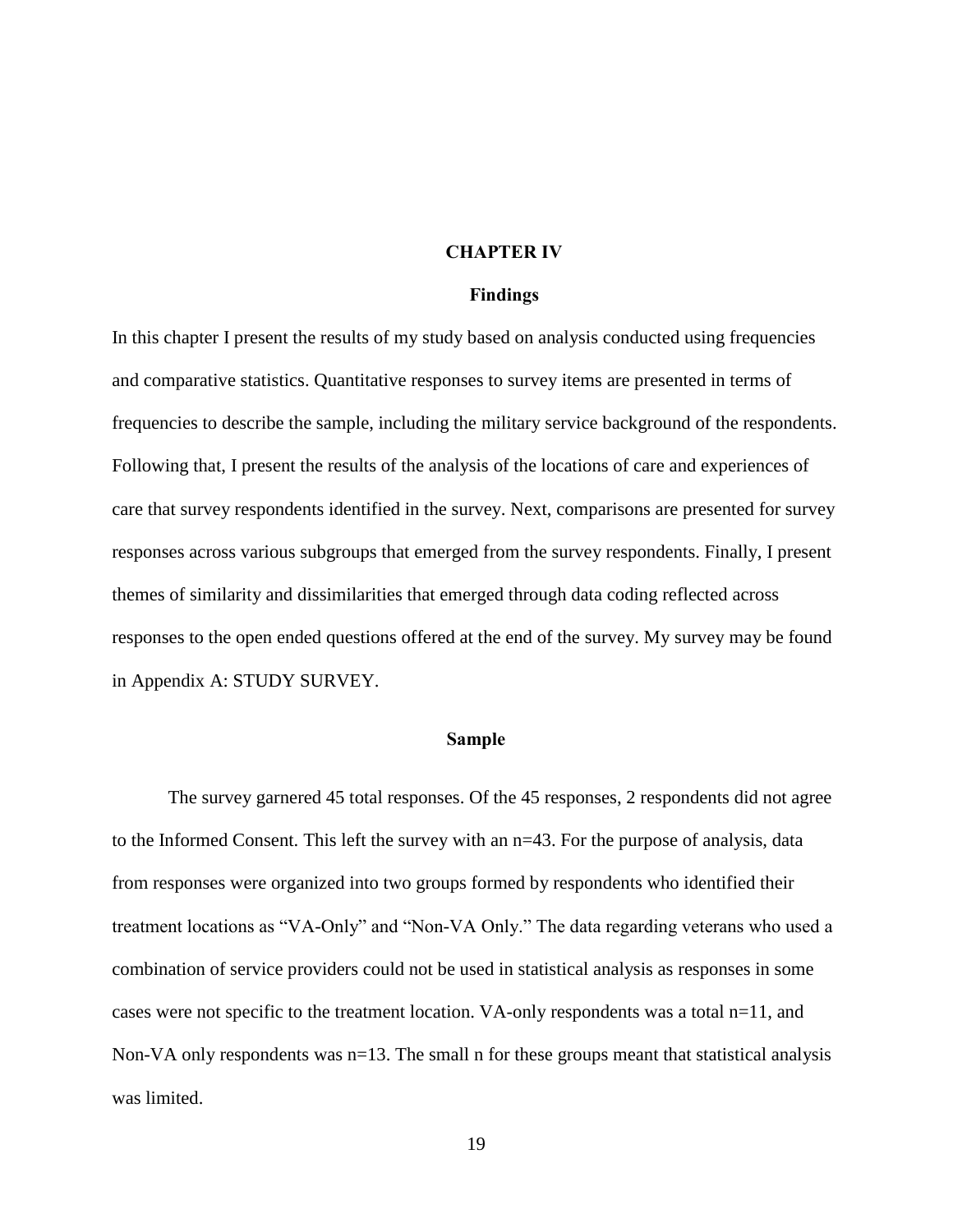## **Demographics**

 Participants were asked to identify themselves on a number of demographic measures. These included race, sexual orientation, income, religion, number of children, marital status, and level of education.

First, the sample was asked to identify by race. Overwhelmingly, participants identified as white (89%), followed by "other" and Native American (both 5%) and Hispanic (2%).

 Participants were then asked to identify their sexual orientation. The largest part of the sample identified as heterosexual (82%), followed by homosexual (13%) and bisexual (4%).

Respondents identified their income range, with the largest group (42%) earning between \$25-50,000. The next largest group (24%) earned between \$50-75,000, followed by the less-than \$25,000 group (16%) and greater than \$100,000 (13%). The smallest group was the \$75-100,000 range at 4%. Data was analyzed using chi-square to assess if there was any difference between the groups of women who used the VA-only care vs. women who used non-VA only care by their income. Due to the small n, groups were distributed into women who made more than 50,000 per year, and those who earned less than 50,000 per year. A significant difference was found (chi square  $(1, N=26)=4.210$ ,  $p=.040$ , continuity corrected). The data indicated that 83.9% of the lower income group went to the VA, compared to 35.7% of the higher income group.

 Data regarding religious affiliation was collected, and Christian-identified respondents comprised the largest group at 56%. This was followed by "spiritual but not religious" at 36%, and all remaining identified religious groups at 2% respectively. These included Atheist, Buddhist, Wiccan, and "other." No respondents identified as Hindu or Muslim.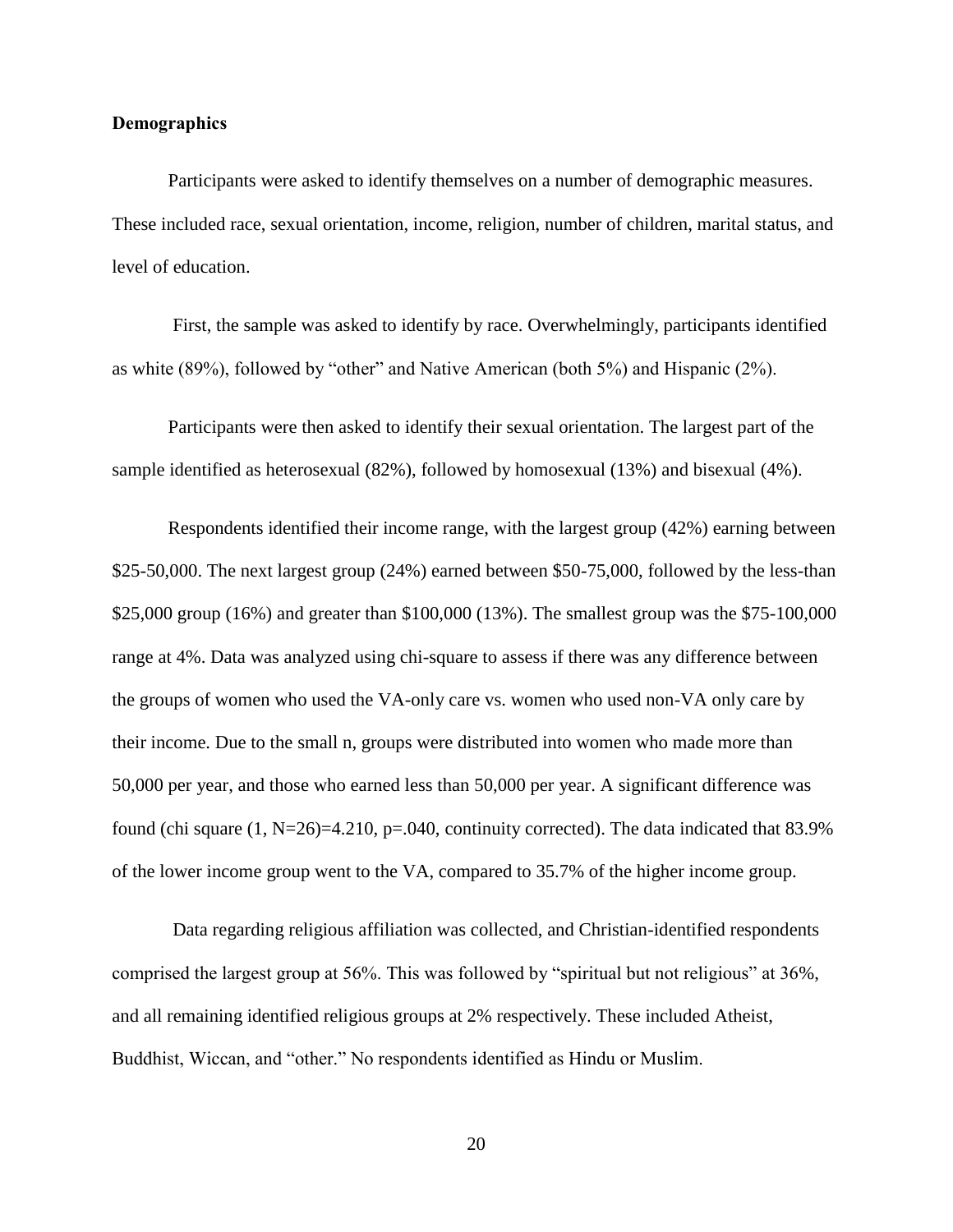Survey participants identified the number of children that they are responsible for on a regular basis. The largest group had no children (44%), followed by 1 child at 27%. Respondents with 2 children constituted 18%, 3 children at 7%, and 4 or more at 4%. When looking for any differences in the populations of VA-only users vs non-VA only users, crosstab shows 63.6% of those with no children went to the VA compared to 53.3% of those with children. The n of these two groups was not large enough to assess whether the difference is statistically significant.

 Survey participants were asked about their marital status. The largest group of survey participants were married (44%). Of the remaining participants 24% were divorced, 22% were single, 4% were separated, and 4% were in a committed relationship. When comparing the relationship status of VA-only treatment seekers vs. non-VA only treatment seekers, it appears that 72.7% of single people went to the VA-only, compared to 46.7% of married/committed people. The n of these two groups was not large enough to assess whether the difference is statistically significant.

Participants identified their level of education, which was fairly evenly distributed. Most participants had some college (29%), a Bachelor's degree (27%), a Master's degree (20%) or an Associate's degree (20%). A much smaller group had a High School diploma or GED (2%) or a PhD (2%).

## **Military Background**

Participants were then asked to provide information about their military background. They identified their branch of service, length of time in service, time period of service, and type of discharge.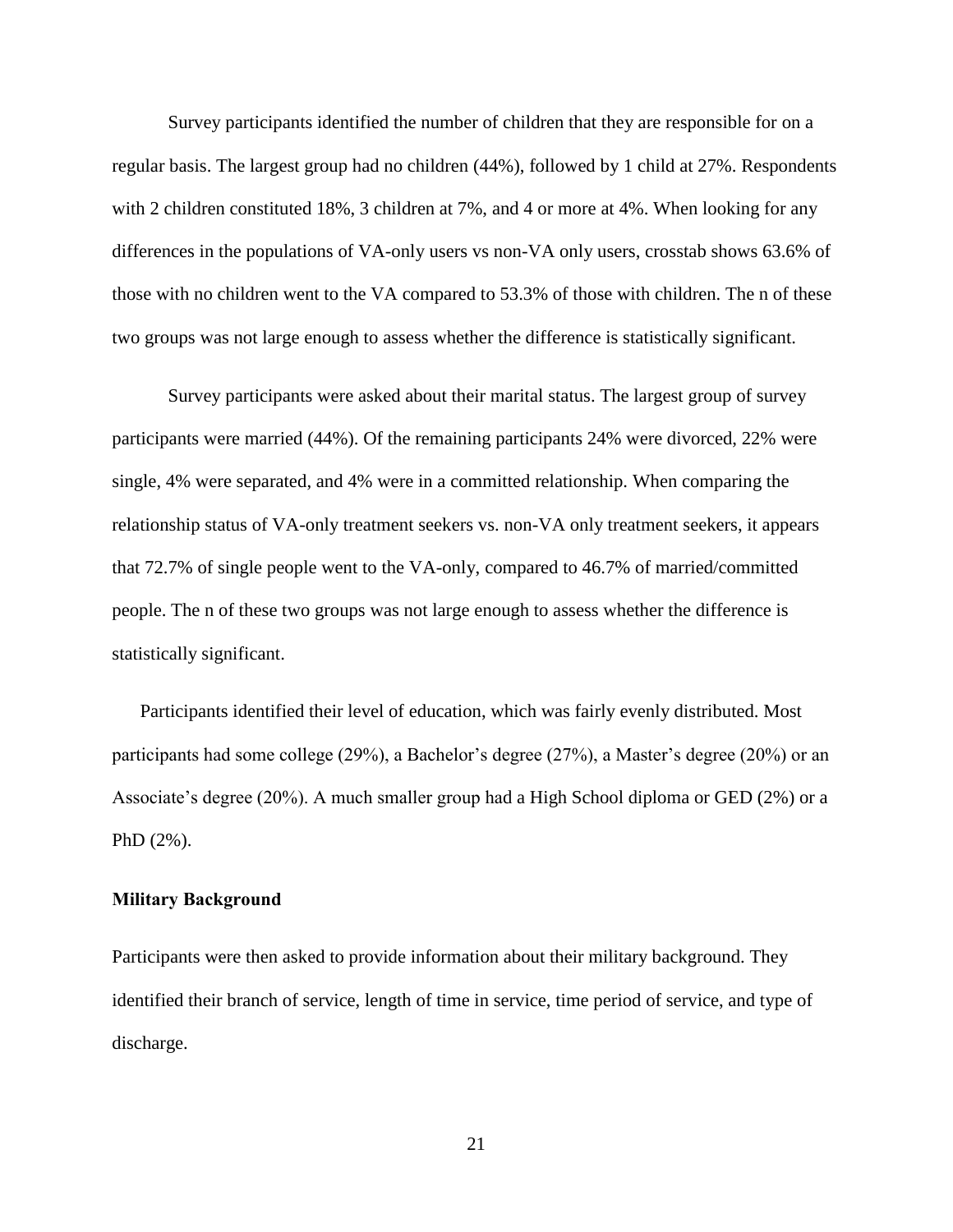When participants identified their military service, the two largest groups were Army (51%) and Air Force (36%). The smaller groups included the Navy (11%) and Marines (2%). No participants identified as Coast Guard veterans. The overwhelming majority of veterans were previously active duty (86%), and only a few had prior service in the National Guard or Reserve (9% and 5% respectively). Service dates and length of service varied quite widely, and to capture this data I asked for actual dates of service. Because of the way I collected this data I am able to use it descriptively but not statistically. Participants reported a date range from 1973 to currently serving (2016). Length of service varied widely between 2 and 28 years of service, with many falling into the 6-10 year range. The following graph reflects the military background of participants (Figure 1.).



*Figure 1*. Military Background by Branch of Service

Women identified the campaign that they served in as well. The results were fairly evenly distributed across different campaigns from Vietnam forward (the Korean War was included as an option, but there were no respondents from that era). Iraq and Gulf Wars came in at the top,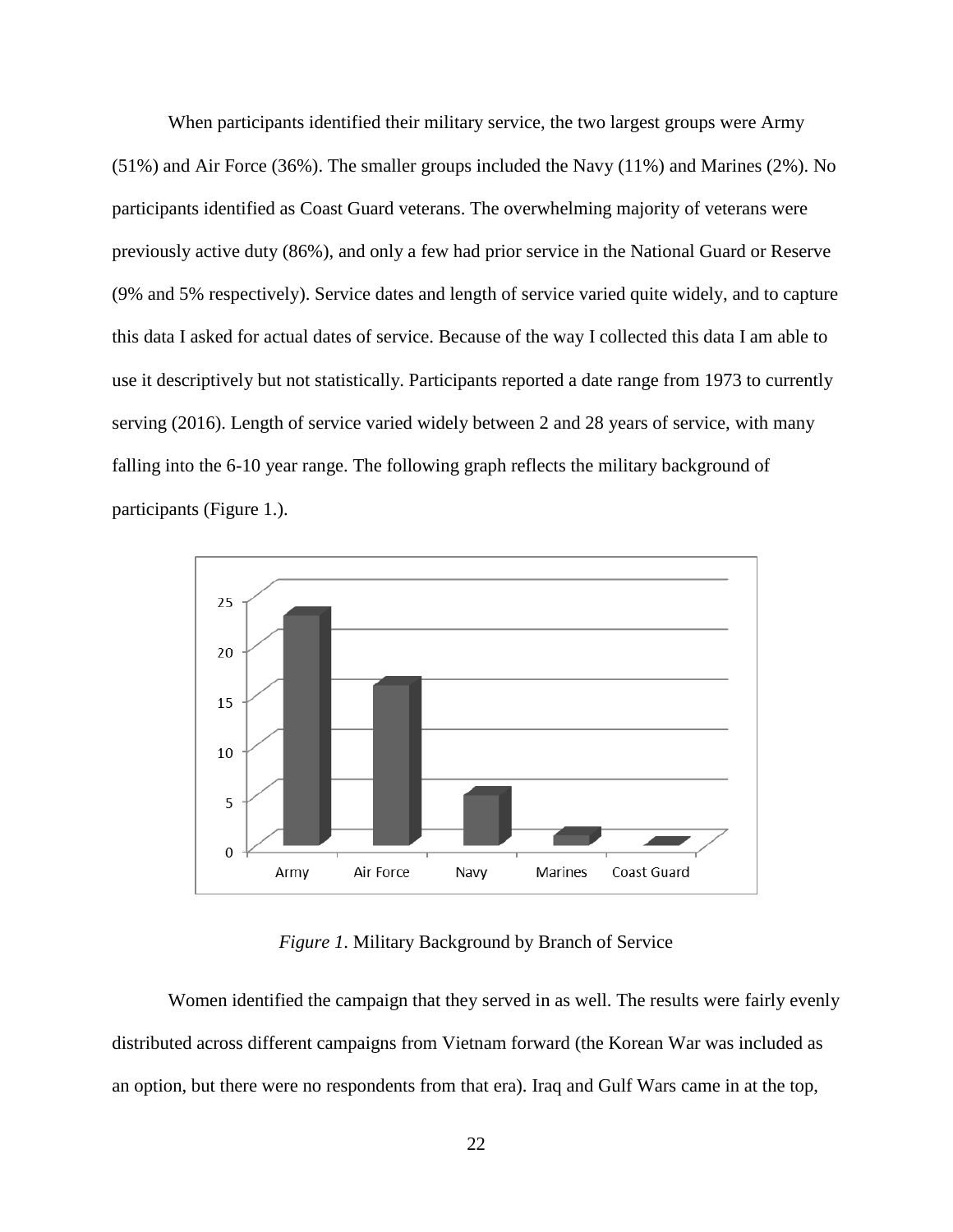with 45% and 31% of veterans having served in one of these campaigns. The war in Afghanistan was represented by 21% of respondents, followed by Kosovo and Vietnam, both at 7% of respondents. "Other Campaign" was identified for 33% of respondents. The following graph represents the military campaigns that survey respondents participated in (Figure 2.).



*Figure 2.* Respondents Military Campaign Participation

 Respondents were asked about their discharge disposition, which broke down into only 2 groups; Honorable (87%) and Medical (13%).

# **Quantitative Findings**

# **Mental Health Treatment**

 The next section of my survey dealt directly with mental health treatment. The first section related to mental health treatment asked for quantitative responses to questions about why the veteran sought treatment, at what types of treatment centers, and what their experience was of the treatment they received.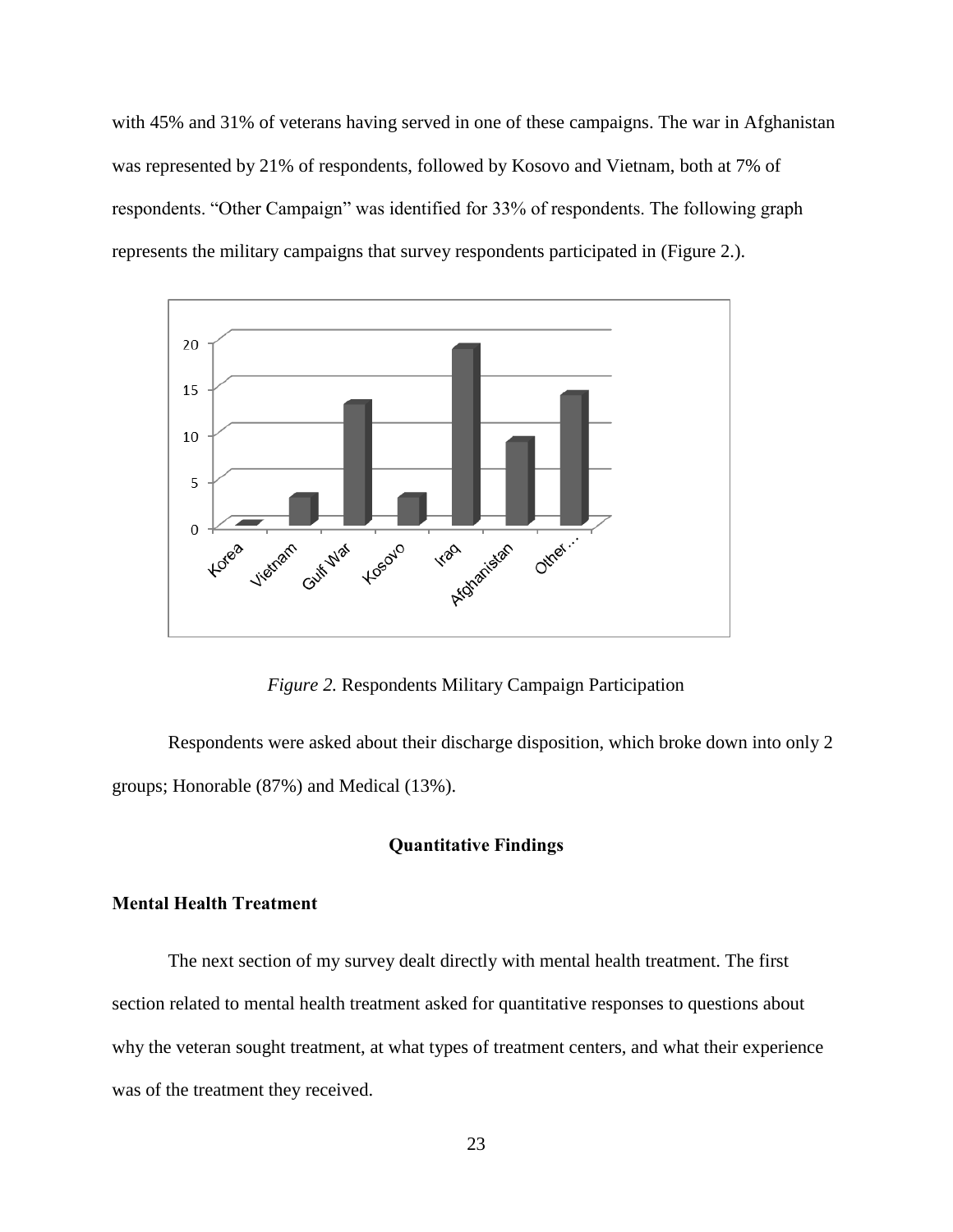# **Initiating Treatment**

When respondents were asked about the reason they initially sought treatment, PTSD (57%) and depression (55%) were the two most significant factors in initiating treatment. This was followed by MST (39%), and "Other" (23%). The remainder of respondents selected either substance abuse or Traumatic Brain Injury, comprising 7% of respondents each. The following graph represents the mental health reasons that prompted participants to initiate treatment (Figure 3.).



*Figure 3.* Reason for Initiating Treatment

## **Treatment Location**

Respondents then identified their selected treatment center type, "VA only," non-VA only," or "both VA and non-VA." The two largest groups were VA-only (41%) and "both VA and non-VA" (39%), followed last by "non-VA only" with 25%.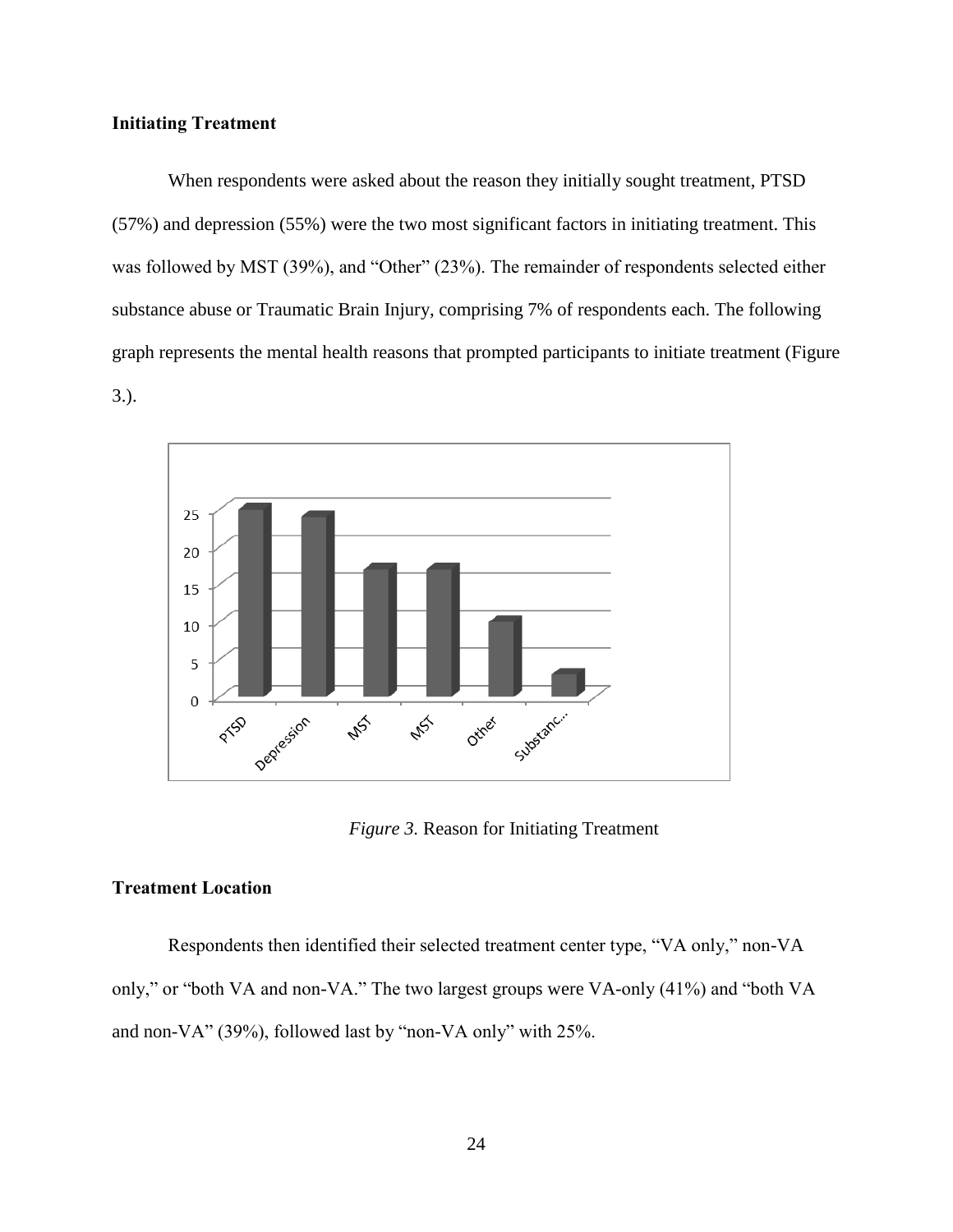## **Experience of Care**

Veterans were asked to rate on a five-point Likert Scale from "strongly disagree" to "strongly agree" how well they felt that their mental health provider understood the particular issues of female vets. The scale showed a median of 2.82 with a standard deviation of 1.26. This question was followed by a second question also rated on a 5-point scale, and asked if they preferred to receive their treatment at a military-aligned facility. In this instance, the mean fell at 3.02, with a standard deviation of 1.15. When asked about if veterans felt they deserved treatment at their selected facility, most "agreed" or "strongly agreed" with this statement producing a mean of 4.14 with a standard deviation of .95. Veterans were also asked to rate their ease in making appointments, and most agreed that they were able to easily schedule appointment with their selected provider (mean of 3.18, SD 1.3). Most veterans also agreed that the treatment location was convenient (mean 3.43, SD 1.19).

Veterans were asked to rate their experience on a scale from "very satisfied" to "very dissatisfied" for each center that they received treatment at. Respondents selected from treatment centers including private mental health provider, community mental health clinic, VA, spiritual center (such as a church, mosque, synagogue, etc), Vet Center or other location. Community mental health clinics and spiritual centers both had a mean of 6.85, though community clinics had a SD 1.76, while spiritual centers had a SD of 1.98. Vet Centers rated at a mean of 6.7, with an SD 2.09, and private mental health providers a mean of 5.69 with a mean of 1.97. The VA had the lowest mean at 4.45, but with the largest standard deviation of 2.39 encompassing the most ratings of both "very satisfied" and "very dissatisfied."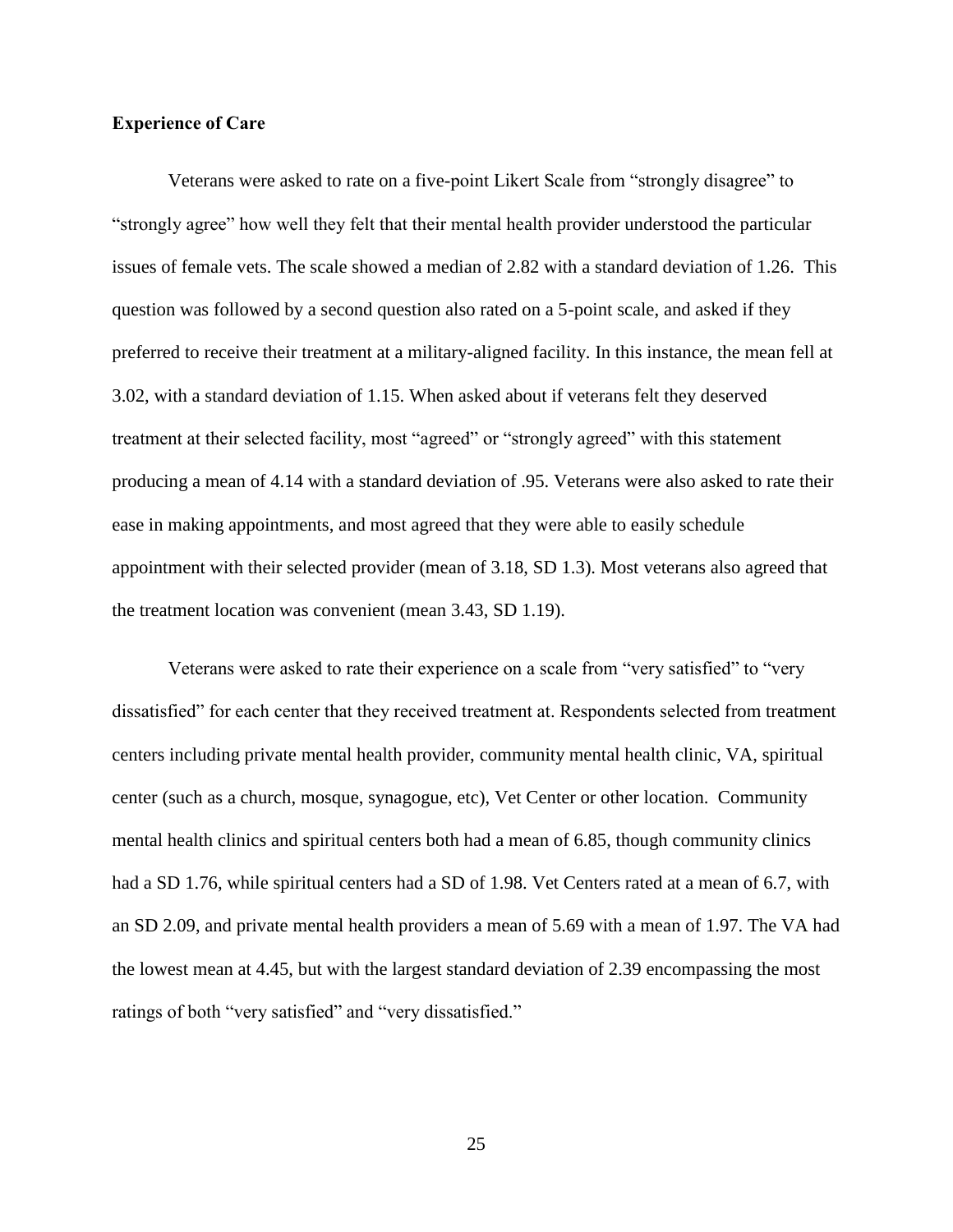## **Qualitative Findings**

The second section of the survey asked for qualitative responses regarding their experience of care and what they feel could be improved in the interest of mental health treatment for female veterans.

### **Factors that Influenced Care**

Veterans were asked to respond qualitatively about factors that influenced their care. The responses largely focused on VA care, and the most prominent themes were around appointments. This included the wait to get an appointment, limited time with providers during an appointment, and appointments being unavailable during non-business hours. One woman explained her struggle with appointments, saying "Appointment was scheduled 6 weeks out and then they cancelled it and rescheduled for another 4 weeks out. Then it was double booked and not able to be seen. The next available appointment was 7 weeks out." Another woman stated "The VA only had appointments during working hours, from 0900-1500 hrs. Therefore I had to seek appointments with a provider outside the VA who could see me when I wasn't working."

## **Experiences with Providers**

The second theme that emerged was regarding veteran's actual experiences with providers. This loosely split into two categories; veterans reporting positive experiences with their provider, and veterans reporting negative experiences with their provider. In the group that reported positive experiences with their provider, veterans identified their provider as a social worker. In the group that identified a negative experience, veterans identified their provider as a psychologist or psychiatrist. One woman discussed her experiences with both types of providers, stating: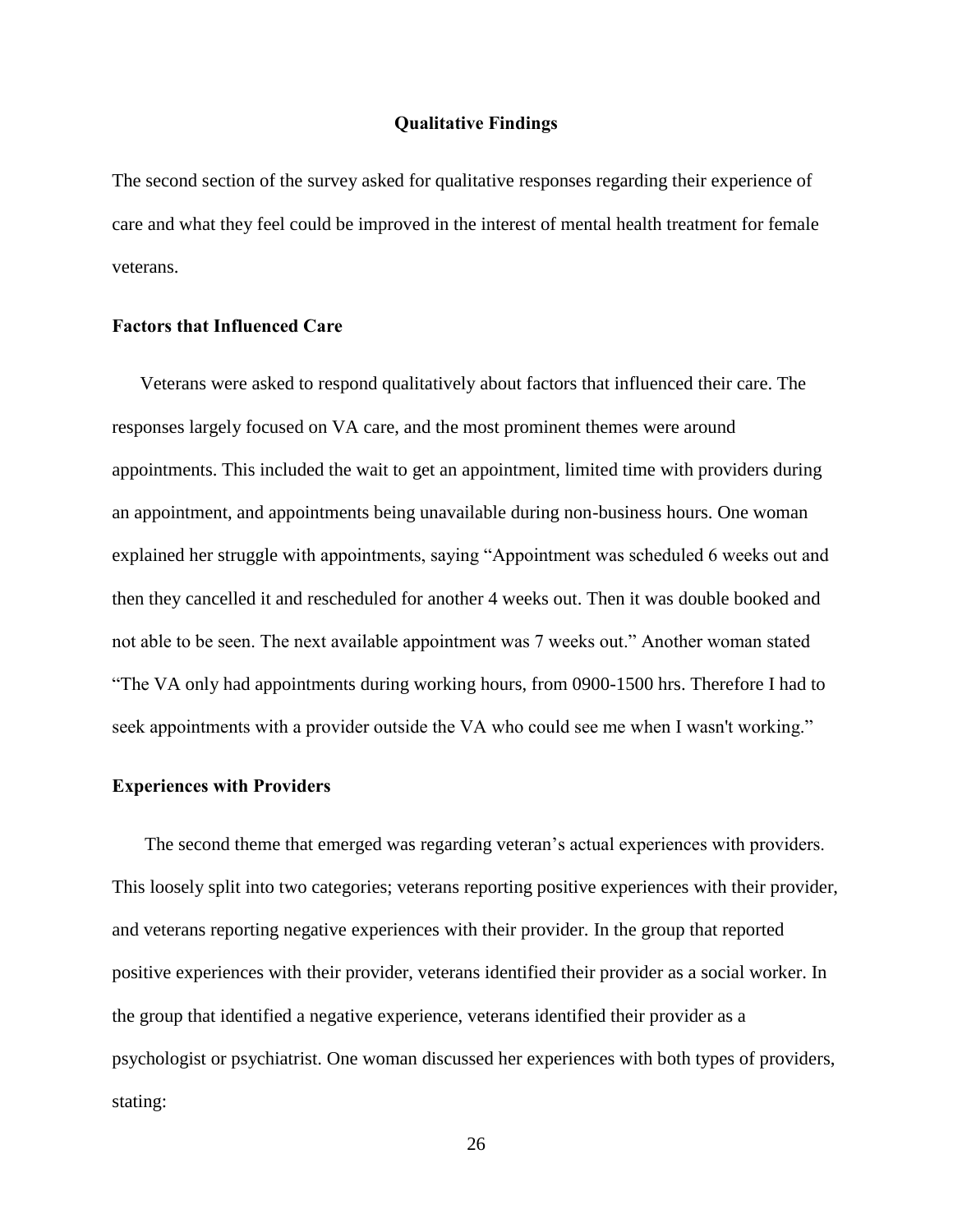"My counselor was a LCSW, I felt like she took the time to understand me. When I worked with psychologists I felt like they didn't really care and were more concerned with trying to make additional diagnoses. So I would say social workers are more genuine and empathetic."

 A number of veterans did not specify the type of provider in their response, but reported that they did not feel helped, and/or did not have the same goals for treatment as their provider did. For example, "I sought help for depression & current issues with my family & the young lady they had me seeing only wanted to discuss my rape..."

# **Improving Treatment**

 Veterans were then asked how treatment could be better tailored to their needs, and were provided space to respond. Their responses reflected a dominant theme of a desire for greater treatment options. Veterans expressed a desire for more options in treatment types, suggesting more CBT, CPT, meditation, grounding techniques, women's groups and other gender-specific treatments, and support for VA-funded private clinical treatment. Women also asked for logistical support, such as offering child care so women can attend treatment, and for extended treatment hours: "The VA could offer evening or weekend appointments for veterans who have traditional (e.g., 0900-1700 hrs) jobs. The VA could offer childcare for single parents needing appointments." Women expressed a desire for support in navigating the VA system, "I wish I would have had a patient advocate...someone who showed me around the hospital and what paperwork I needed to fill out...the VA system is crazy complicated...it needs to be simple". They also expressed frustration at feeling that their experiences were not heard or validated by their provider, for example "The VA needs to accept that women also have combat PTSD and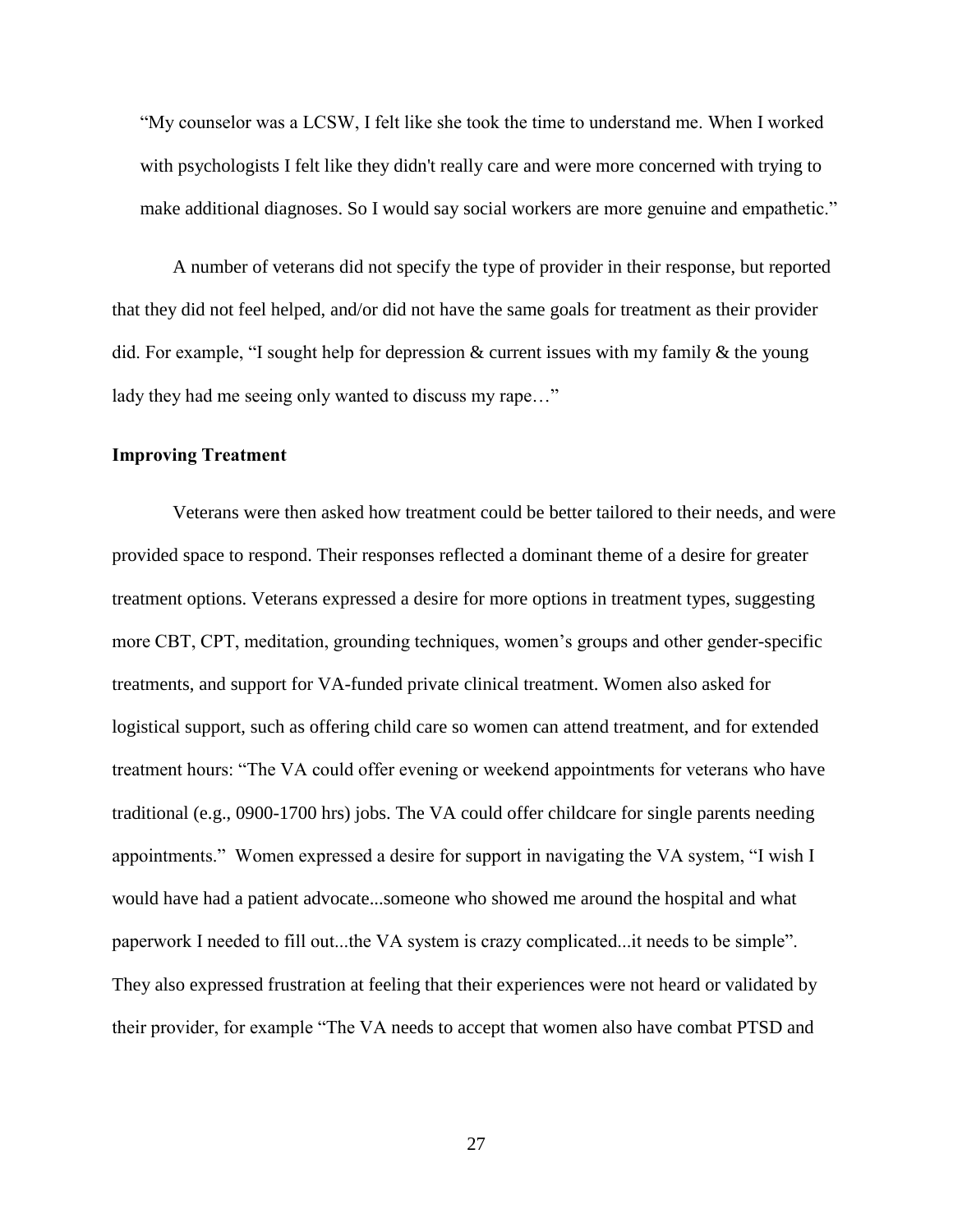constantly just assuming all are problems are from being raped completely dismisses our service<sup>"</sup>

#### **Reflections on Other Issues**

 The final survey item asked women vets to reflect on any other issue that they feel was missed in other survey questions, and were provided space for response. This question only gathered a handful of responses. There was great variation in responses to this question. Responses included requests for "More female veteran counselors," less turnover of providers (short tours for interns), reiteration of concerns regarding access to appointments (scheduling constraints and paperwork stressors), and a desire to feel safe and comfortable in their treatment setting.

# **Summary**

In conclusion, women veterans provided key information regarding their mental health treatment. Women veterans are receiving treatment at a variety of settings, with the largest group of respondents reporting use of both VA and Non-VA treatment settings. Women reported the greatest satisfaction with treatment at non-VA settings, specifically at community mental health clinics, spiritual centers, and Vet centers. Lower income women were more likely to use VA services, with higher-income women selecting alternative treatment. Women reported that their care was impacted at the VA by long wait times to get appointments, appointment availability limited to business hours, high turnover of treatment providers, and a desire for more female providers. Women expressed that VA treatment could be improved by offering childcare during appointments, women-only treatment areas, diverse and non-traditional treatment options, appointments during non-business hours, improved support in navigating the VA system, more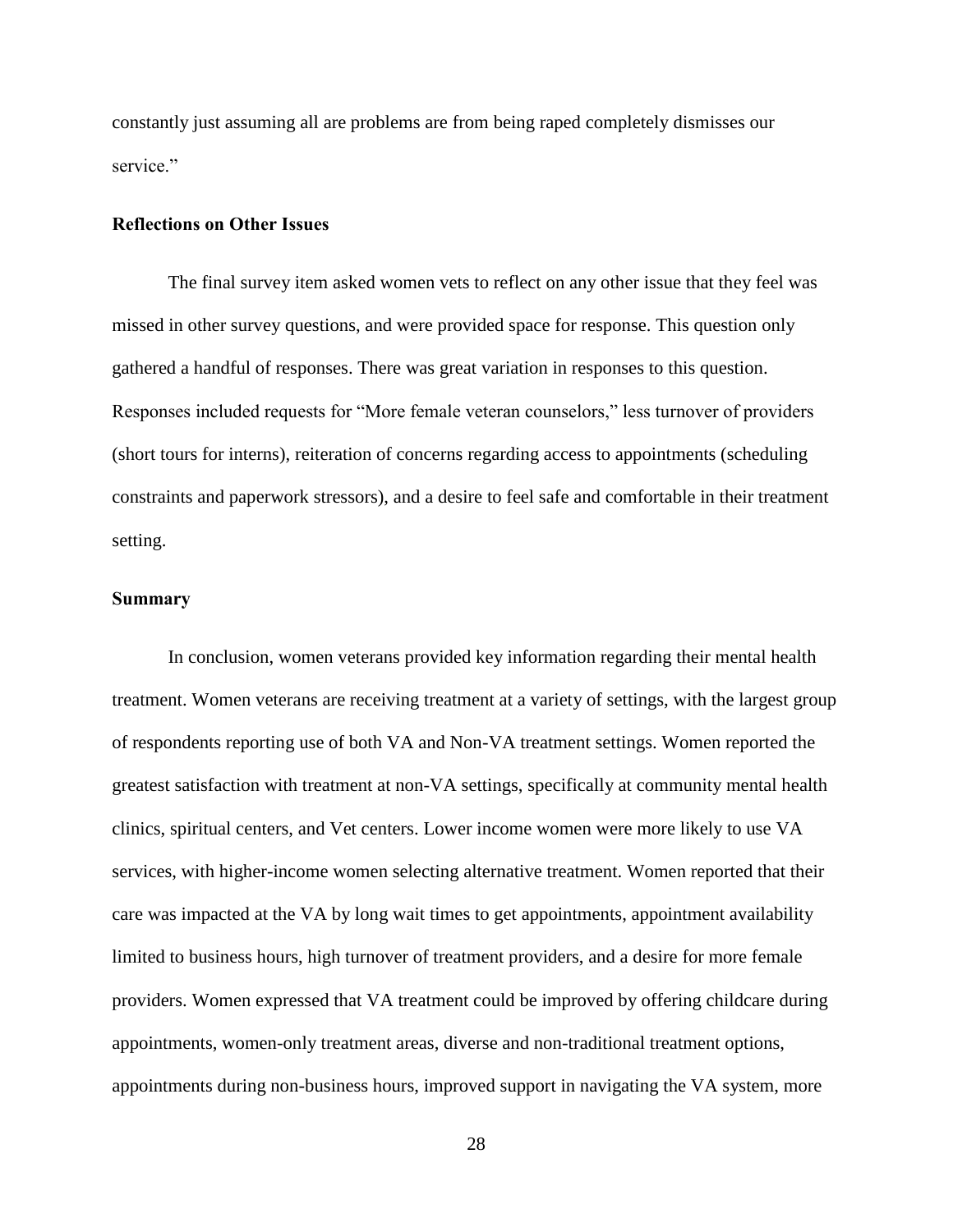female veteran providers, and by supporting and validating both the combat and military sexual traumas that may be experienced. Women consistently reported a desire for a safe, supportive treatment environment.

In the following chapter, findings will be discussed in terms of literature reviewed and new information that emerged from the study. The next chapter will end with conclusions of the study.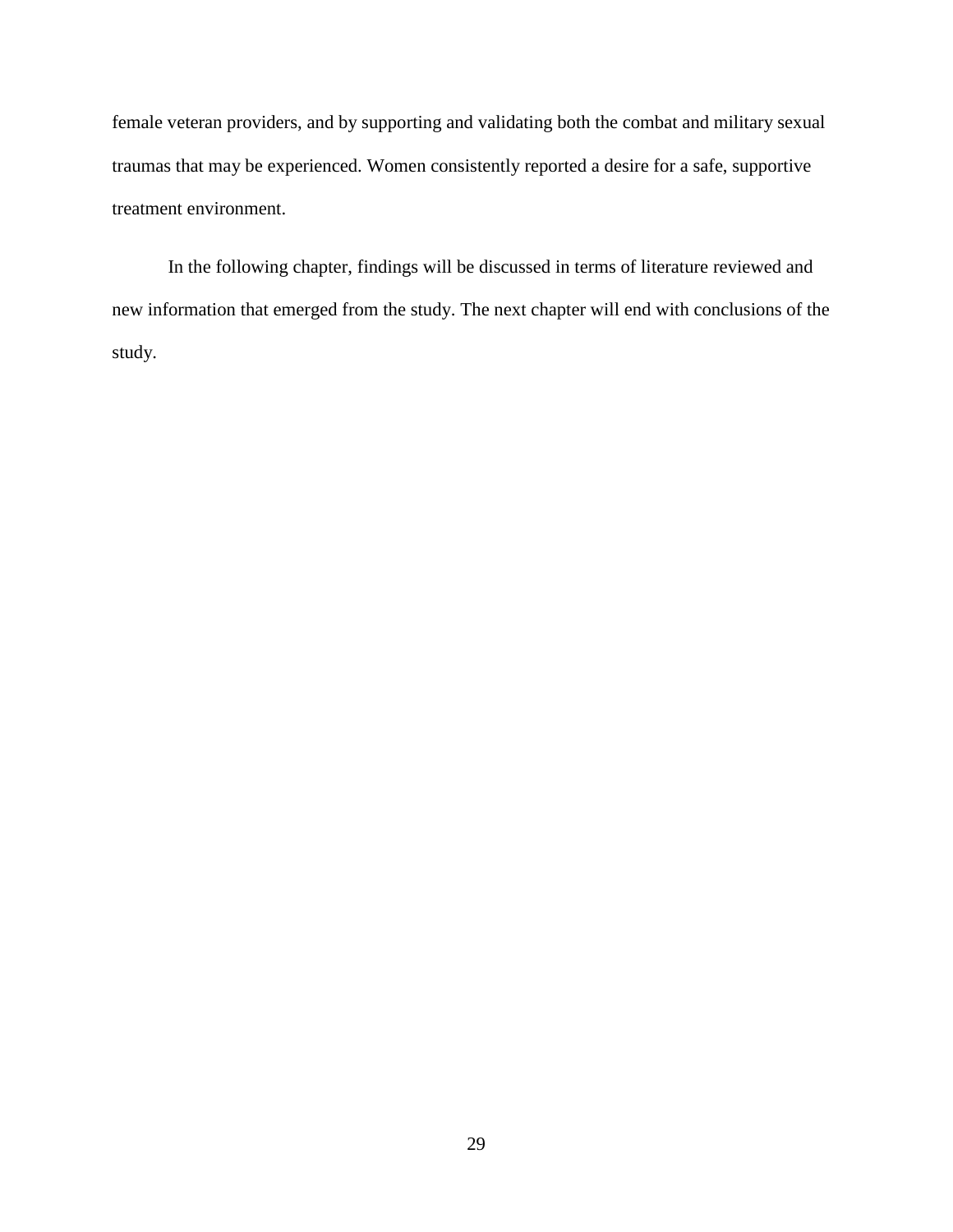#### **CHAPTER IV**

#### **Discussion**

In this chapter I present a discussion of the key findings of my study. These findings explore what factors influence the treatment location choices made by women veterans. I will discuss the quantitative responses to survey items, and how these results relate to this population and to prior literature. Following that, I present a discussion of qualitative responses and the nuanced and specific feedback that women provided about their experiences of care. I will discuss similarities and differences that emerge from the data as relates to prior research and to the larger population of women veterans. Finally, in the Conclusion section of this paper, I will explore both the strengths and limitations of my research, and directions for future work. I will discuss how the findings of this study can be incorporated into everyday clinical practice and into larger policy changes so that we may best serve this population.

# **DISCUSSION OF KEY FINDINGS**

#### **Quantitative**

In my research I explored what treatment locations women veterans are currently using. I found that the largest group, by a very small margin, is comprised of women who receive services through VA programming only (41%). This is very closely followed by women who use a variety of treatment locations, encompassing both VA and non-VA sites (39%). The smallest group, at 25%, is made up of women who engage in treatment through non-VA sites only. These findings represent a slightly higher rate of engagement in VA services than has been shown in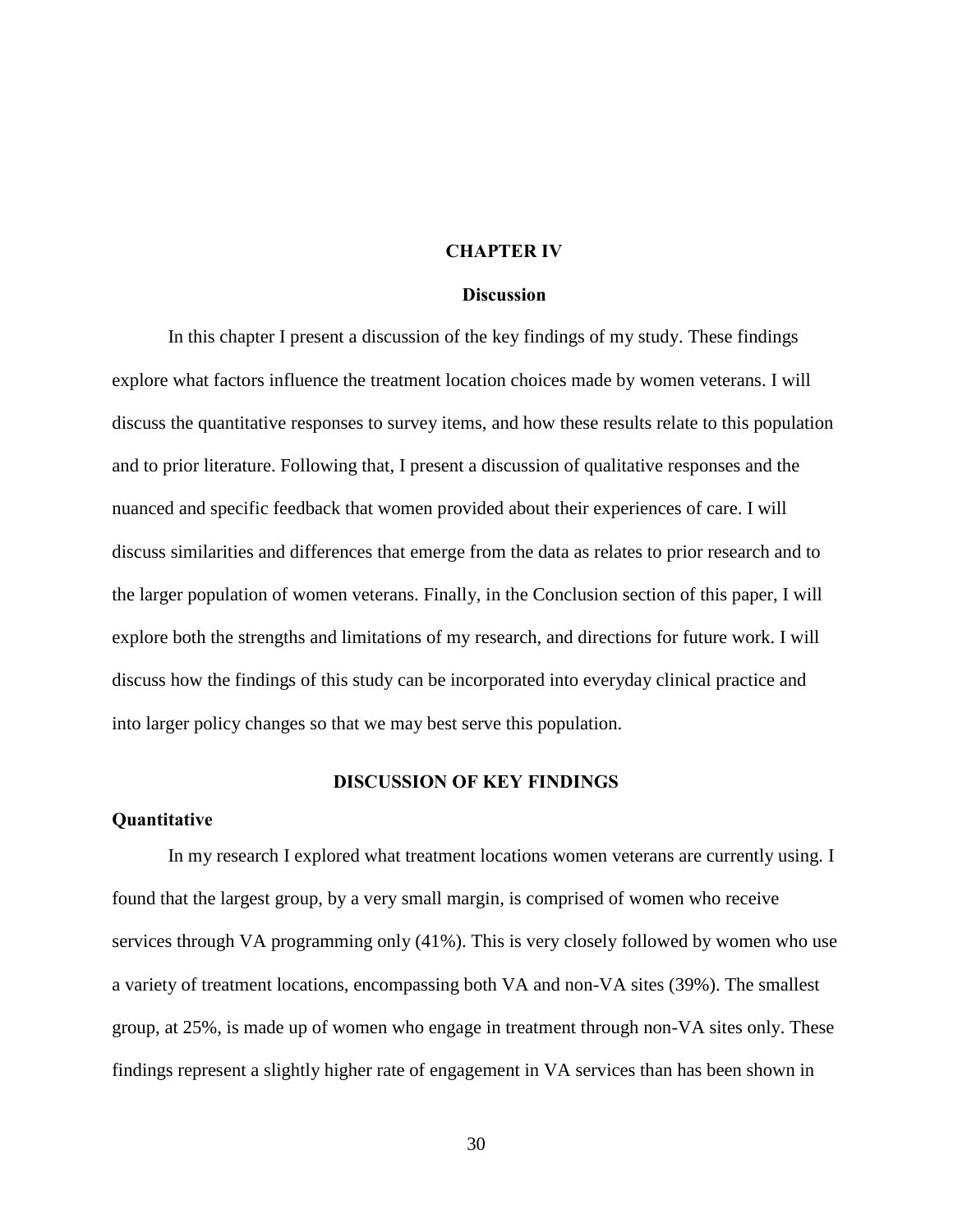prior studies. Elbogen, Wagner, Johnson, Kinneer, Kang, Vasterling & Beckham found that veterans sought treatment from VA facilities, non-VA facilities, and their chaplain, but that women veterans were more likely than men to receive care only from non-VA providers. Researchers Skinner, Kressin, Frayne, Tripp, Hankin, Miller & Sullivan (2000) concurred with Elbogen et al's findings. They reported that according to their study "most female veterans receive their care at non-VA facilities" (p. 304). Additional research found that some women did not believe their ailments "deserved" treatment through the VA, and that women sought treatment through private treatment settings or received no treatment at all for their deploymentrelated physical and mental health issues (Mattocks et al., 2012, p. 543).

These studies were conducted a number of years ago, and it is possible that an effort to encourage women to receive treatment through the VA has had some success. However, these findings should be considered cautiously based on the small n represented.

For the purpose of analysis, data from responses were organized into two groups formed by respondents who identified their treatment locations as "VA-Only" and "Non-VA Only." The data regarding veterans who used a combination of service providers could not be used in statistical analysis as responses in some cases were not specific to the treatment location. The issue of collecting data from veterans who did not fit into one of these two categories was complex; to exclude this group based on the difficulty of incorporating their responses (essentially gathering some data I would not be able to use) was set aside in the greater interest of reflecting the reality of women's treatment experiences. This reality, as reflected in the data, includes that a large number of women receive treatment at both VA and non-VA treatment centers.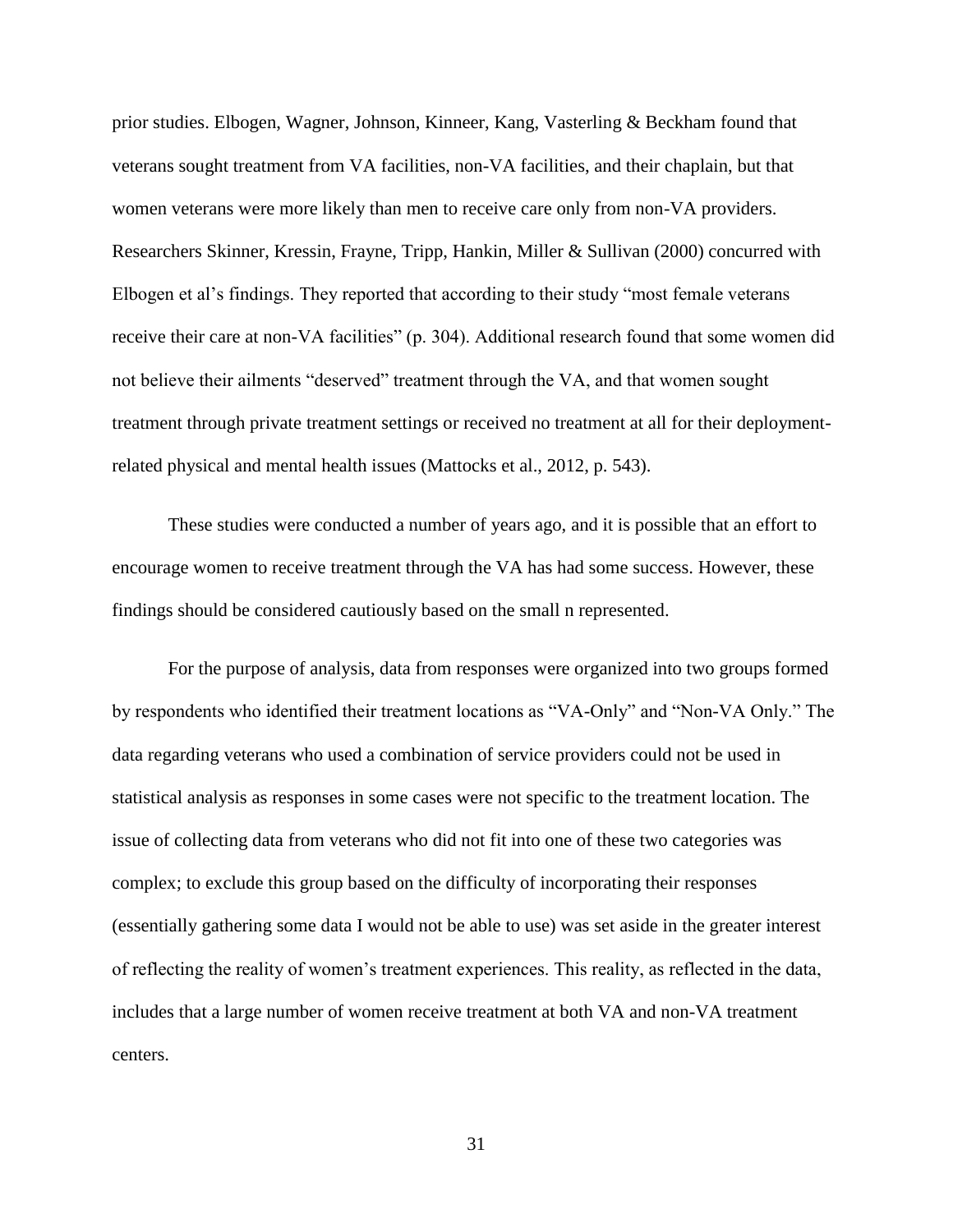I explored a number of demographic factors in my survey to determine what impact different demographics might have, if any, on treatment choice. I found several factors that were specifically correlated to treatment choice. These factors included income, marital status, and number of children for which the veteran is the primary caretaker.

 Women who earned less than 50,000 dollars per year used VA-only services at a rate of almost 84%. This number differed significantly from the percentage of women earning over 50,000 dollars per year; only 35.7% of higher-income veterans used the VA exclusively. While the data cannot tell us why this disparity exists, it is important to note its presence. There is no known research that examines the correlation between income and treatment choice.

 Treatment location choices also varied by marital status. The majority of single women, 72.7%, used VA-only services. A much smaller percentage of married women used VA services exclusively, at 46.7%. Though it is unclear what exactly the relationship is between marital status and access to care, it should be noted. Currently there is no other known research that examines the correlation between relationship status and treatment location choice against which to compare these findings.

 Whether or not women were responsible for the care of children was also a factor in treatment location choice. The majority of women with no children used VA services exclusively (63.6%). This varied by approximately 10 percentage points from women with children who used VA services exclusively (53.3%). This is consistent with the findings of Elbogen et al, who reported that women were more likely than men to cite childcare as a barrier to care.

Women were asked to identify what type of mental health issue initially prompted them to seek treatment. Participants reported PTSD (57%) and depression (55%) as the most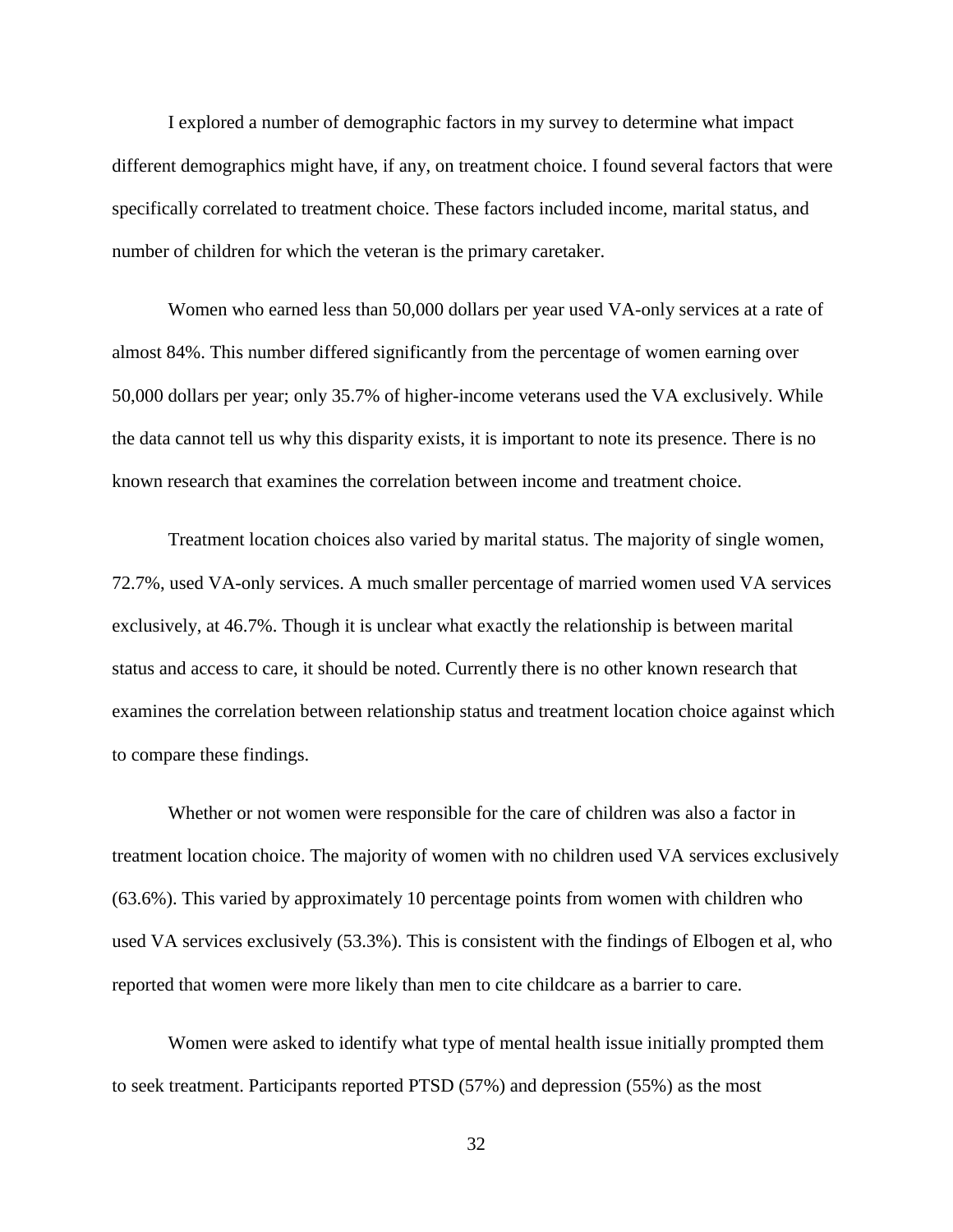significant factors in initiating treatment, followed by MST (39%), and "Other" (23%). The remainder of respondents selected either substance abuse or Traumatic Brain Injury, comprising 7% of respondents each. Miller & Ghadliani reported similar findings in their study. In their sample of 68 female veterans, they found that the most common mental health diagnosis in their sample was PTSD, followed by depression, anxiety, adjustment disorder, bipolar disorder, psychotic disorder, and personality disorder.

# **Qualitative**

Women veterans were asked to provide open-ended responses to several questions regarding their experience of care, and what they feel could be improved in the interest of mental health treatment for female veterans. Several key factors emerged in women's qualitative responses about the factors that influence their care. The themes that emerged included issues around appointments, concerns regarding providers, and difficulties navigating the VA system. These concerns are consistent with the findings of Gallegos, Wolff, Streltzov, Adams, Carpenter-Song, Nicholson & Stecker, who reported that logistical issues posed a significant barrier to care for women veterans.

## **Appointments**

Women reported struggles in accessing treatment at the VA related to the extensive wait time to get an appointment, the short periods of time allotted to spend with providers, and the lack of availability of appointments during non-regular business hours. Elbogen et. al reported findings consistent with data gathered in my study. They found that not being able to get time off from work for appointments was a significant barrier to care.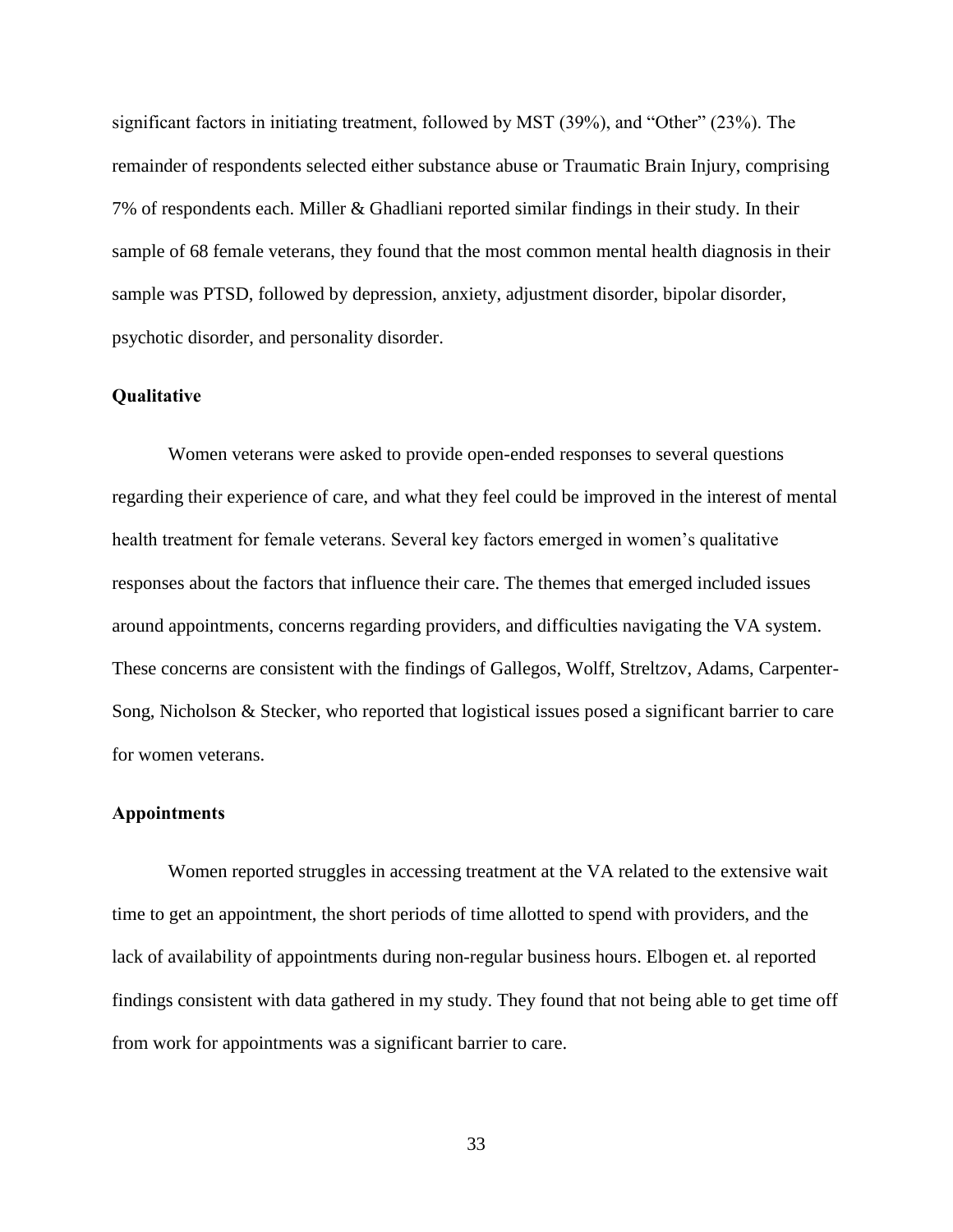These factors are certainly a reality for many women receiving VA services, according to this data. What is not known is the number of women that may have discontinued care due to difficulties around appointments. It is also not know from this data how many women may have moved from a VA setting to a non-VA setting as a result of this barrier, though this issue was discussed by one veteran:

The VA only had appointments during working hours, from 0900-1500 hrs. Therefore I had to seek appointments with a provider outside the VA who could see me when I wasn't working.

Research by Miller & Ghadliani reinforced the need for prompt, convenient, and accessible care, reporting that a number of women had attempted suicide, engaged in self-injury, and abused substances.

# **Providers**

 Women veterans clearly stated a need for warm, empathetic, trustworthy, and consistent mental health providers. They discussed the absence of any of these factors as a barrier to therapeutic progress. One veteran summarized this collection of concerns related to providers in this way:

I sought help for depression  $\&$  current issues with my family  $\&$  the young lady they had me seeing only wanted to discuss my rape. Also, my psych doc's & counselors kept changing. Sometimes monthly! How can I trust someone enough to share deeply personal issues when I don't feel comfortable? Especially when I know the person wont be around long enough to learn my name? I gave up. Now I don't try to discuss anything. Just get my med prescription & leave.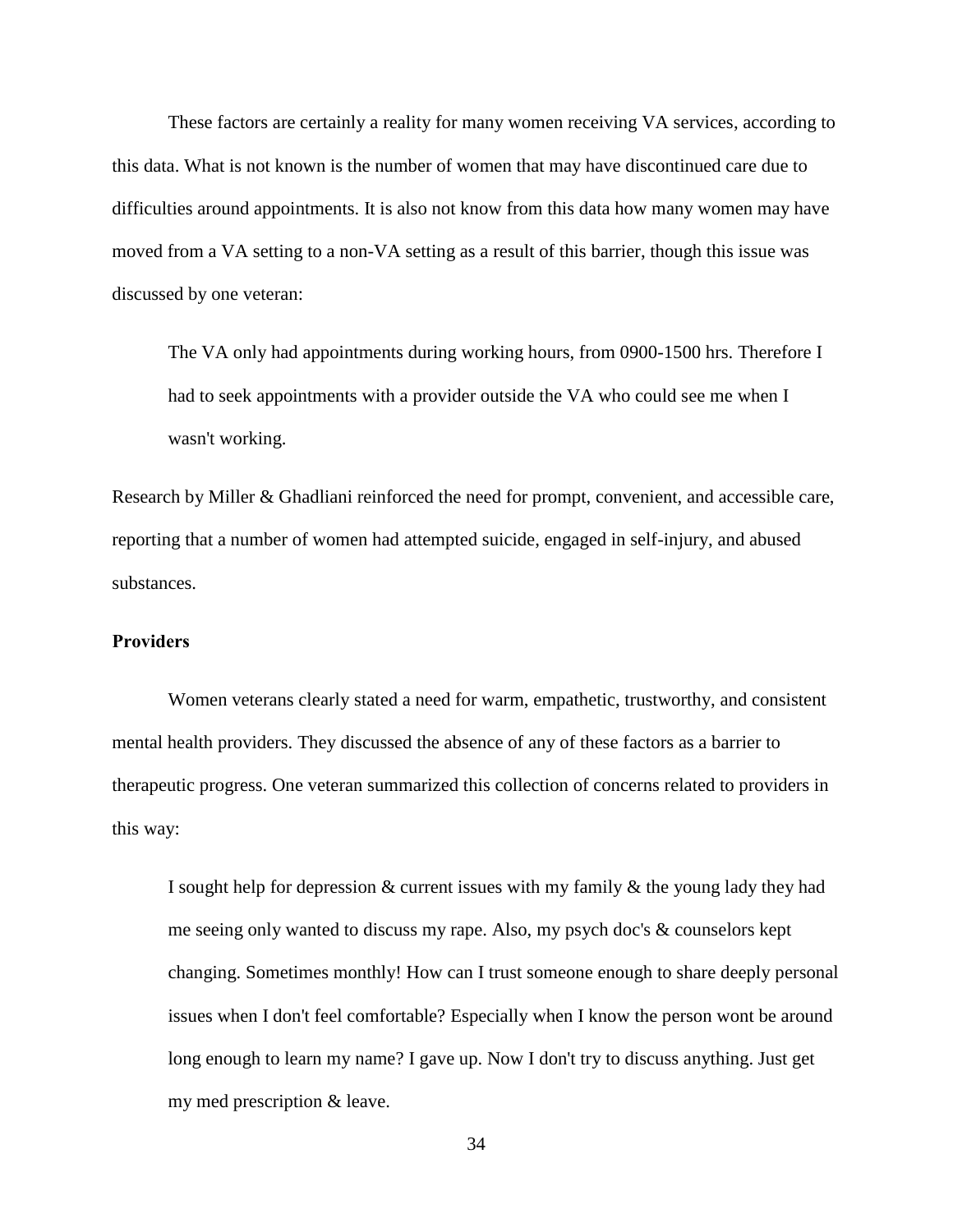Mattocks, Haskell, Krebs, Justice, Yano & Brandt found in their study that women reported they would "not feel comfortable seeking VA services for their problems," and these concerns were reiterated in the findings of my study.

## **Suggested Changes**

 Respondents had no shortage of suggestions regarding how mental health treatment, and in particular the VA, could better meet their needs. Many suggestions addressed logistical barriers to care including more access to appointments, childcare availability during appointment times, and assistance with navigating the VA. Other suggestions were directed at the development of therapeutic relationships with providers, and the barriers to that alliance. In this vein, women suggested the use of more female veterans as service providers, more female psychiatrists, and a greater alliance between clinician and veteran that includes joint development of treatment goals and a clear understanding on the part of the clinician of the needs of the particular veteran.

# **Key Findings and Current Literature**

Mattocks, Haskell, Krebs, Justice, Yano, & Brandt (2012), reported that some women voiced they would "not feel comfortable seeking VA services for their problems (p.541). While the specifics of this finding is unclear, the general concern about accessing safe and understanding treatment within the VA was certainly reflected in responses in this study. For example, women provided feedback that they felt a women's-only wing or center is needed, inferring that the lack of a women's-only space negatively impacts their experience at the VA. This could be increasing women's efforts to access care outside the VA. Skinner (2000) reported that "most female veterans receive their care at non-VA facilities" (p. 304). This was not consistent with the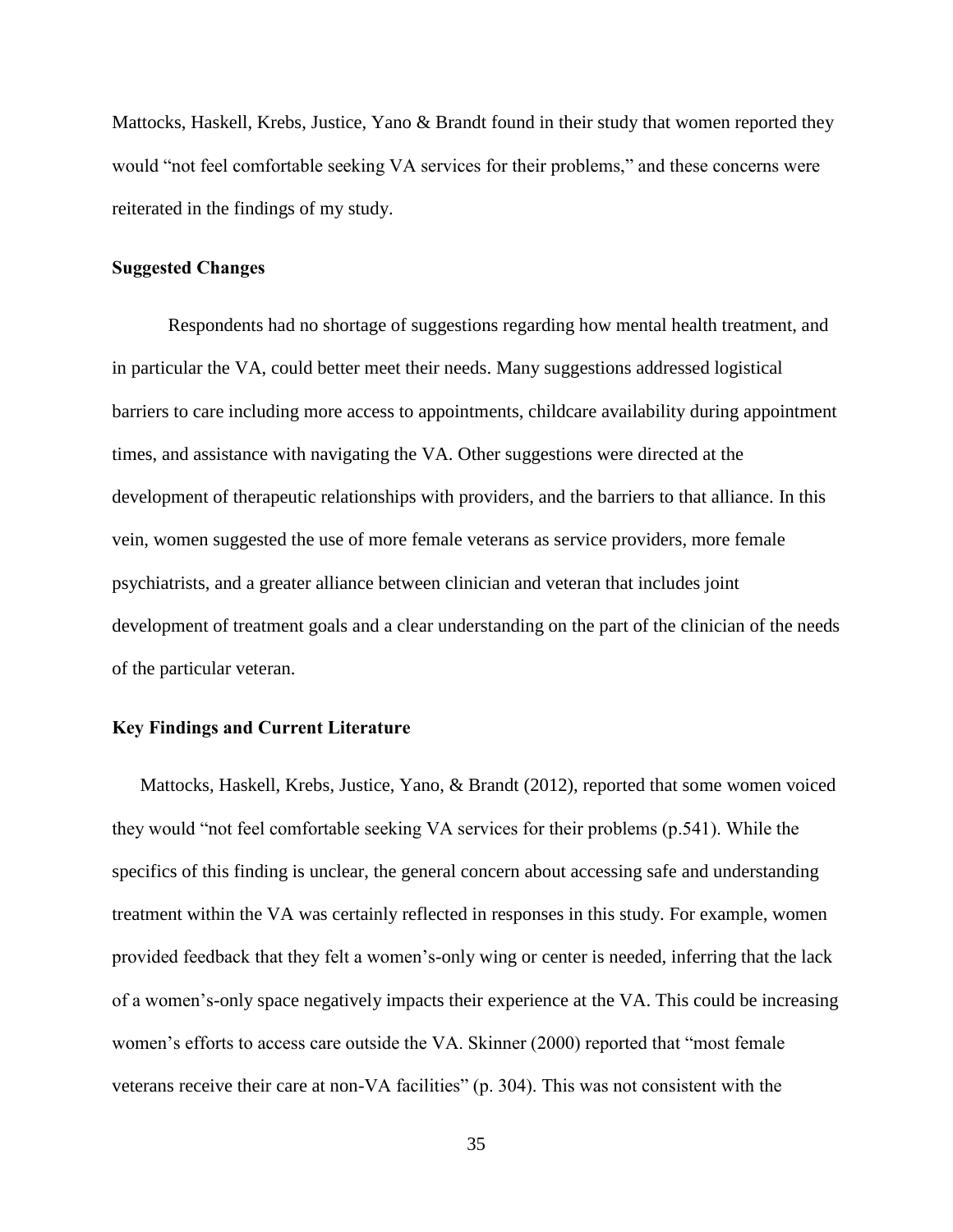findings of my study, though a large group (39%) identified that they received treatment at both VA and non-VA settings.

# **CONCLUSIONS**

## **Strengths**

My study engaged women veterans using a method that allowed anonymity and consent. By utilizing a social media platform women were able to choose to participate, or not, without pressures that could arise if the study was conducted through more official channels such as on a military base or through a VA.

 No data regarding a participants name or any other identifier was collected, allowing women to respond without concern that their responses could be linked to them in any way.

## **Limitations**

This study was limited by several factors. These factors included a small sample size, skewed racial demographics, and inability to analyze some data for women who received services in both setting types (VA and non-VA).

 The survey was posted to a number of veteran social media sites with recruitment material. As I had posted on a number of large platforms I anticipated a reasonable number of respondents. I did not account for the limitation of the short period of time that the survey was available. I also did not anticipate that the sample would not reflect the larger veteran racial demographic. The sample also did not accurately reflect the population of different branches of service, and was very heavily weighted towards Army and Air Force veterans. It is not known how these variances may have impacted the generalizability of data collected, but must be considered.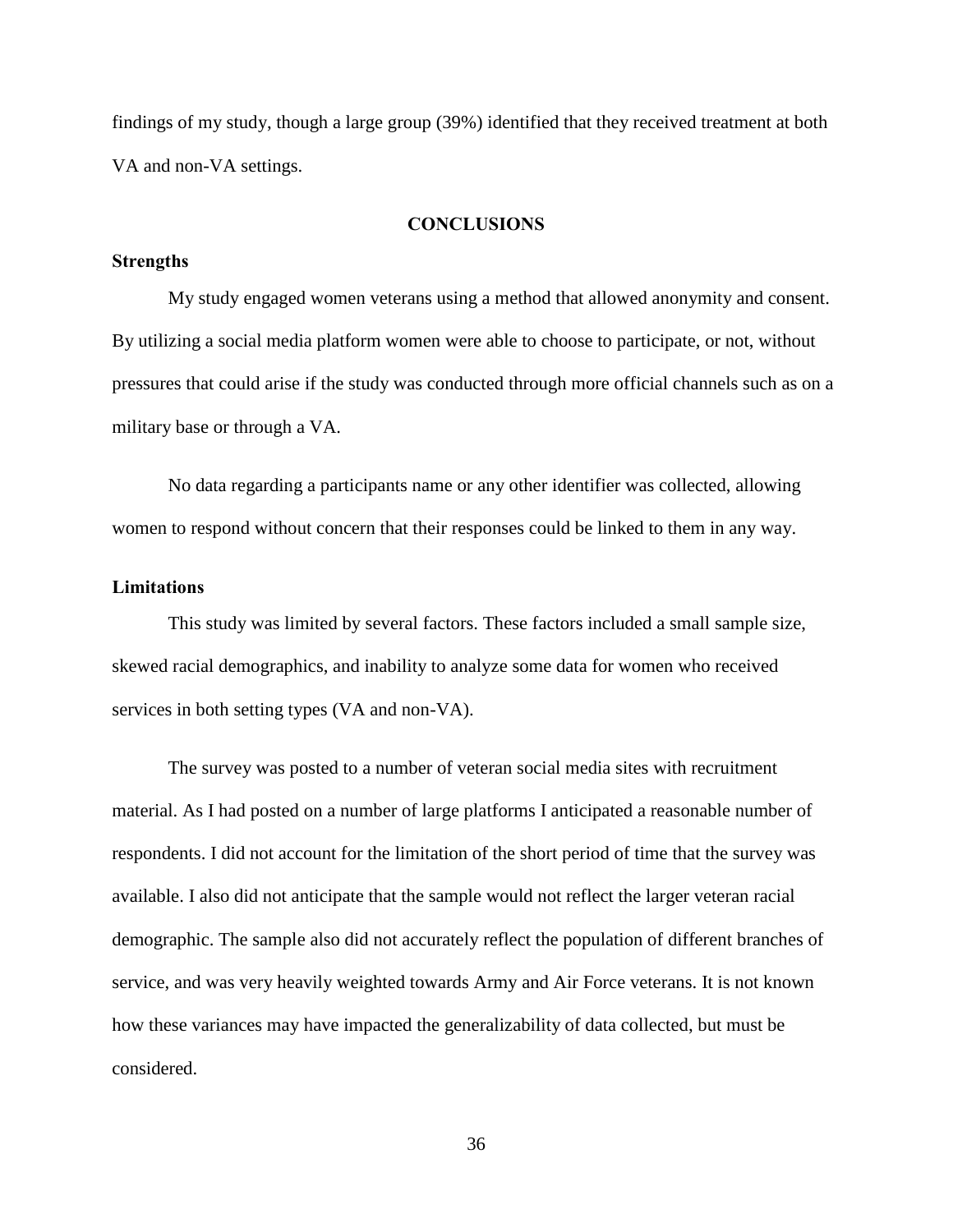Another limitation was that not all data collected could be used. Some data collected for women who received treatment at both VA and non-VA centers was unusable as it was unclear in some places whether women were responding regarding one treatment center or another. This was a limitation of the survey, and to have alleviated that limitation would have meant a much longer and more cumbersome survey.

#### **Implications for Practice and Policy**

Women veterans have been clear in their responses what is important to them in a treatment setting. It is important that the input from women veterans is considered and implemented if we sincerely strive to improve women veteran's mental health care. Implementation can include small but meaningful changes in clinical practice such as introducing a veteran to a new provider in person, or walking with a veteran to their next stop and explaining to them what the role is of the person you are bringing them to. It could include supporting a veteran in setting up their next appointment prior to leaving, or letting them know when walk-in hours are available.

Implementation can also include larger changes such as identifying a women's-only treatment space, and creating a drop-in child care center for women to use while they are seeing their providers. Researchers Di Lione, Wang, Kressin & Vogt (2015) also cite the importance of creating a welcoming space for women veterans. Expanding hours would also increase accessibility for many. Focusing on hiring female veteran personnel and working towards improving retention of female veteran providers (thereby increasing continuity of care) would also be important changes.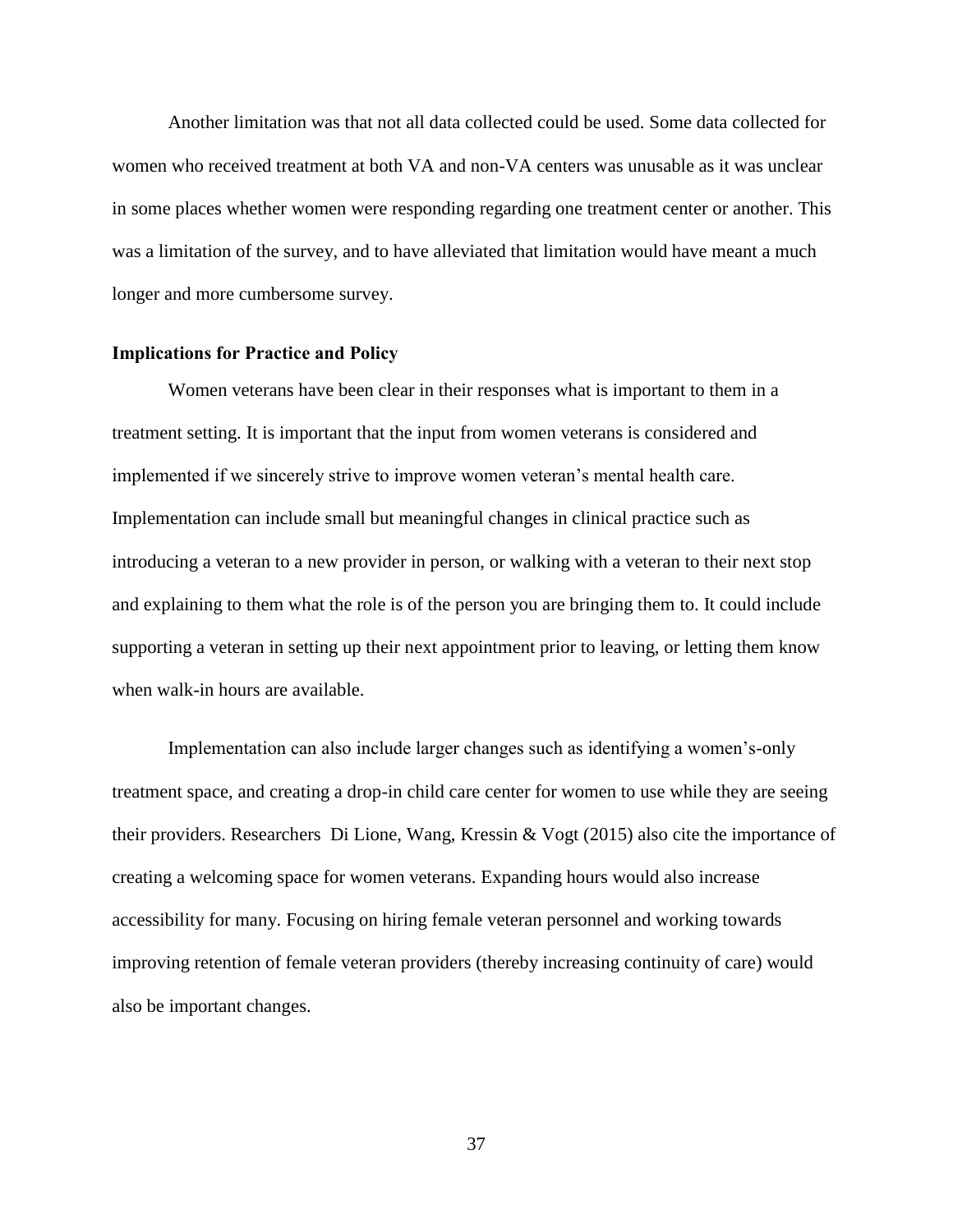## **Implications for Future Study**

Several demographic variables emerged in correlation to differing use of the VA specifically including income, marital status, and number of children for which the veteran is the primary caretaker. Though the correlation is apparent the reason for the correlation and the causal relationship (if any) is unclear. These relationships could be explored further and a greater understanding of how these demographics impact treatment could lead to additional interventions to support access to care.

Recreating this survey over a longer time period, and targeting more diverse veterans social media pages would allow for additional data gathering to support important improvements in service to women veterans. Gathering a larger sample could provide a group of participants that more accurately reflect the larger women veteran population.

 Additional study could explore more specifically the population that was largely left out of this survey; women veterans who receive treatment at multiple sites. This could yield valuable information regarding nuances in treatment experiences by targeting participants who have had direct experience in multiple settings.

#### **Closing Comments**

This survey explored the factors that impact women's decisions in selecting one treatment setting over another. It has provided the clinical community with valuable insight. Women discussed frankly the practical barriers that they face in accessing treatment. They also discussed the more subjective aspect of mental health care in discussion of relationships with providers. The requests that women veterans have made through this survey are both reasonable and implementable. If we are to improve engagement with women veterans, and provide them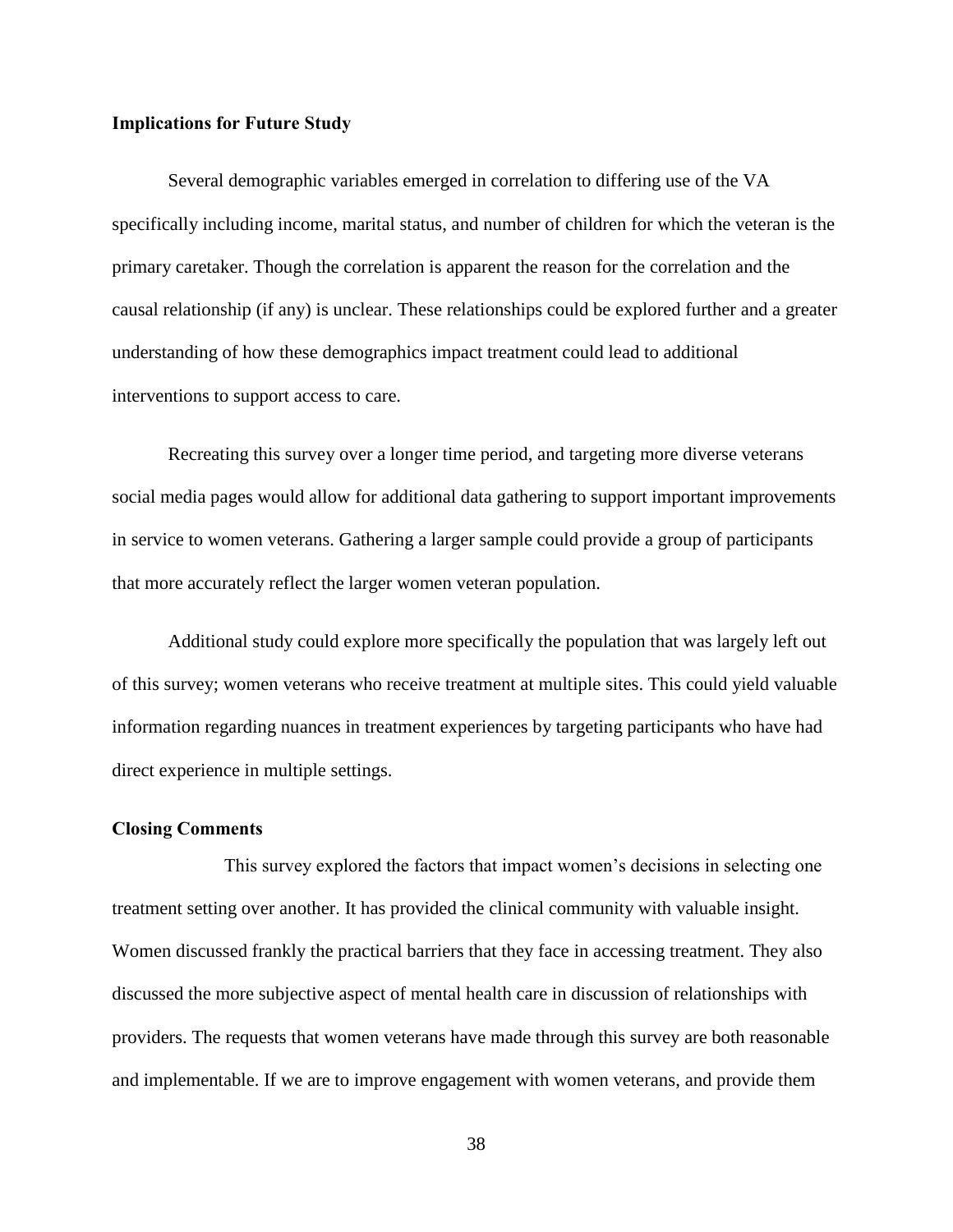with the mental health services that they deserve, we have only to listen and follow their direction.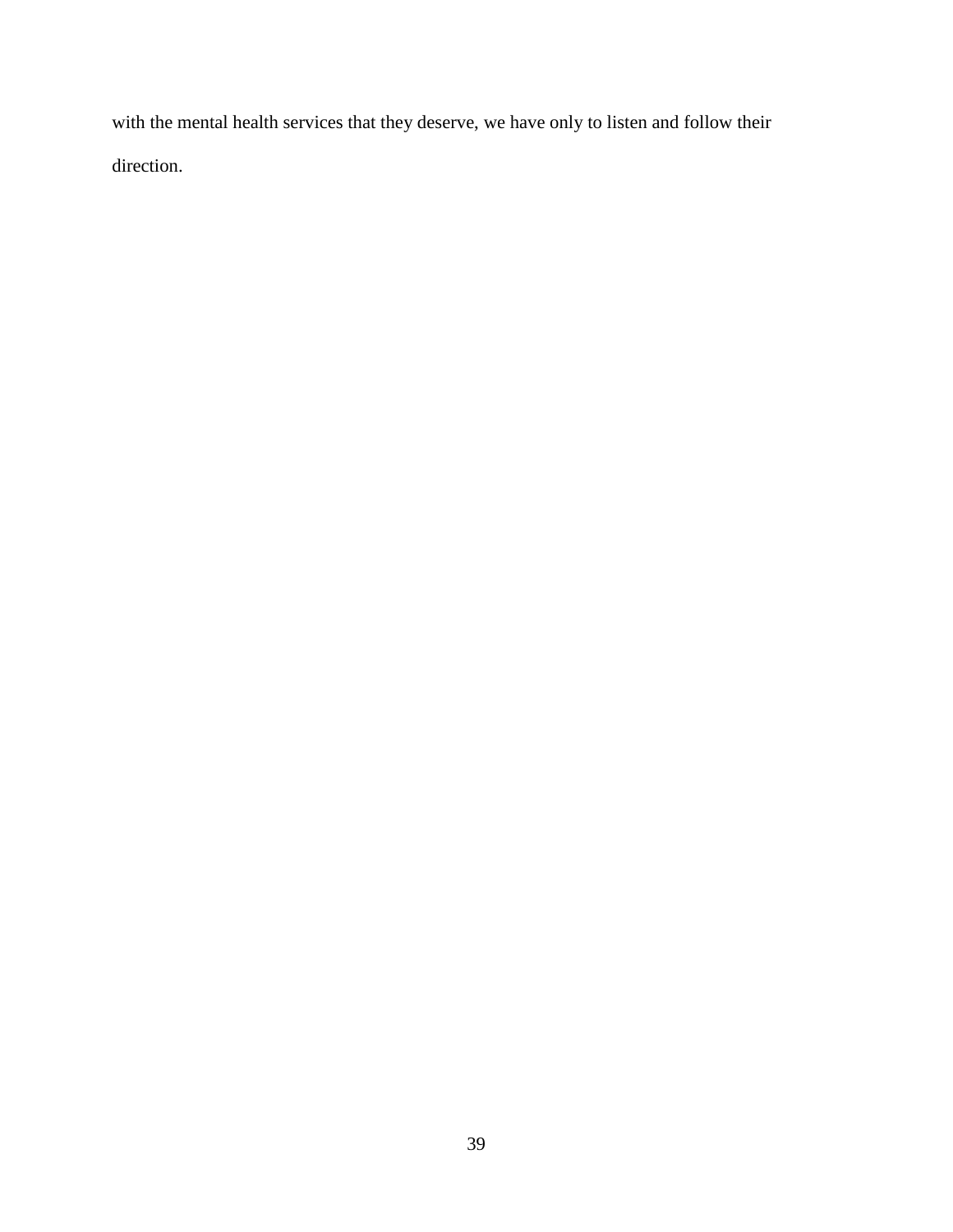#### References

About VA. (n.d.). Retrieved January 20, 2016, from [http://www.va.gov/about\\_va/vahistory.asp](http://www.va.gov/about_va/vahistory.asp)

- Campbell, R., & Raja, S. (2005). The Sexual Assault and Secondary Victimization of Female Veterans: Help-Seeking Experiences with Military and Civilian Social Systems.
- Di Leone, B. A. L., Wang, J. M., Kressin, N., & Vogt, D. (2015, March 2). Women's Veteran Identity and Utilization of VA Health Services. Psychological Services. Advance online publication. http://dx.doi.org/10.1037/ser0000021*Psychology of Women Quarterly*,*29*(1), 97–106.
- Elbogen, E. B., Wagner, H. R., Johnson, S. C., Kinneer, P., Kang, H., Vasterling, J. J., & Beckham, J. C. (2014). Are Iraq and Afghanistan veterans using mental health services? New data from a national random-sample survey. *Psychiatric Services*.
- Frayne, S. M., Parker, V. A., Christiansen, C. L., Loveland, S., Seaver, M. R., Kazis, L. E. and Skinner, K. M. (2006), Health Status Among 28,000 Women Veterans. Journal of General Internal Medicine, 21: S40–S46. doi: 10.1111/j.1525-1497.2006.00373.x
- Gallegos, A. M., Wolff, K. B., Streltzov, N. A., Adams, L. B., Carpenter-Song, E., Nicholson, J., & Stecker, T. (2015). Gender differences in service utilization among OEF/OIF veterans with posttraumatic stress disorder after a brief cognitive–behavioral intervention to increase treatment engagement: A mixed methods study. *Women's Health Issues*, *25*(5), 542-547. doi:10.1016/j.whi.2015.04.008
- Haskell, K. Mattocks, J.L. Goulet, E.E. Krebs, M. Skanderson, D. Leslie, C. Brandt The burden of illness in the first year home: Do male and female VA users differ in health conditions and healthcare utilization. Women's Health Issues, 21 (2011), pp. 92– 97.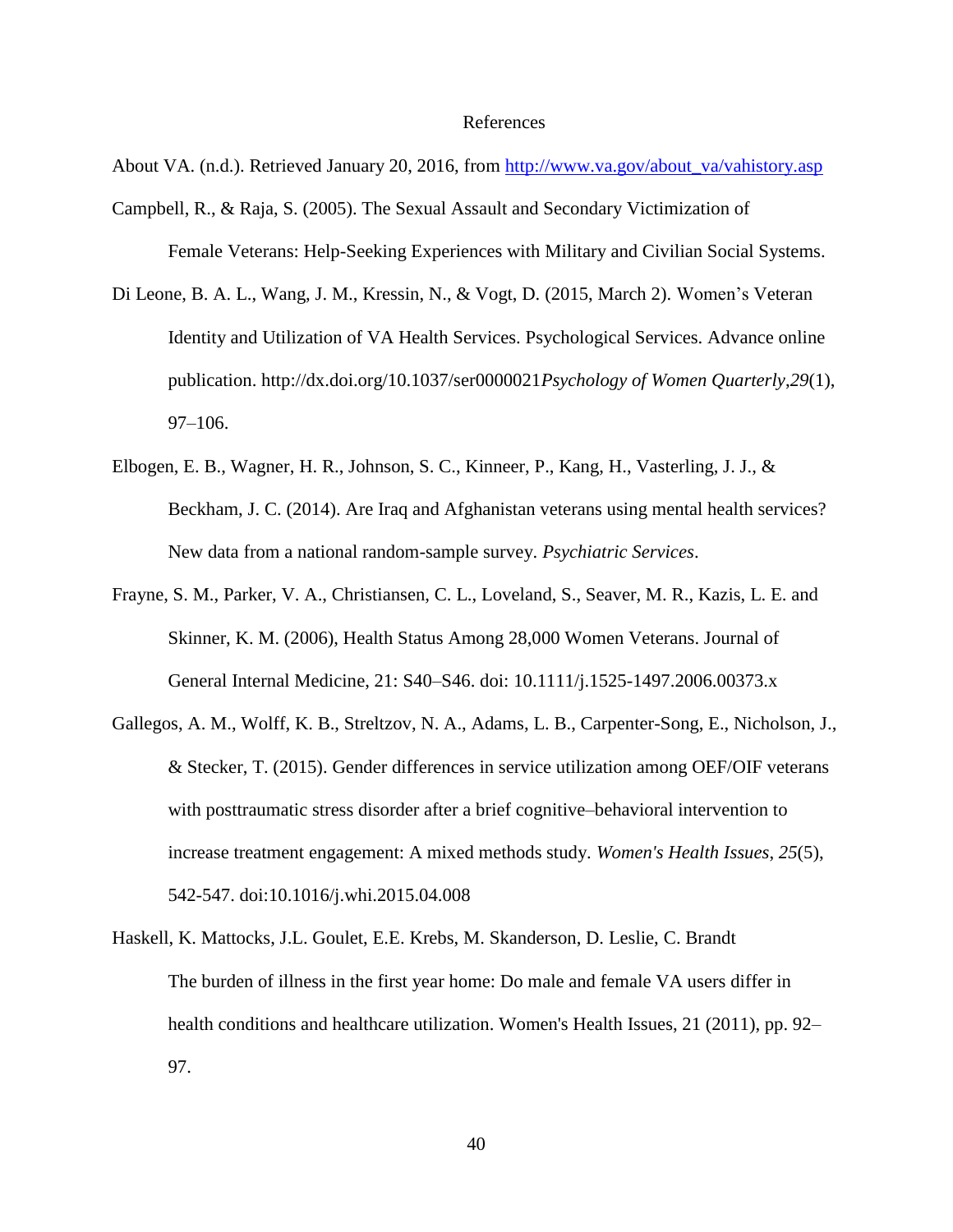- Maguen, S., Ren, L., Bosch, J. O., Marmar, C. R., & Seal, K. H. (2010). Gender differences in mental health diagnoses among Iraq and Afghanistan veterans enrolled in veterans affairs health care. *American Journal of Public Health*, *100*(12), 2450-2456.
- Mattocks, K. M., Haskell, S. G., Krebs, E. E., Justice, A. C., Yano, E. M., & Brandt, C. (2012). Women at war: Understanding how women veterans cope with combat and military sexual trauma. *Social Science & Medicine*, *74*(4), 537–545.
- Miller, L. J., & Ghadiali, N. Y. (2015). Gender-specific mental health care needs of women veterans treated for psychiatric disorders in a Veterans Administration Women's Health Clinic. *Medical care*, *53*, S93-S96.
- Returning Service Members. (n.d.). U.S. Department of Veterans Affairs. Retrieved from <http://www.oefoif.va.gov/womenvets.asp>
- Skinner, K. M., Kressin, N., Frayne, S., Tripp, T. J., Hankin, C. S., Miller, D. R., & Sullivan, L.M. (2000). The prevalence of military sexual assault among female Veterans' Administration outpatients. *Journal of Interpersonal Violence*, *15*(3), 291–310.
- Washington, D. L., Caffrey, C., Goldzweig, C., Simon, B., & Yano, E. M. (2003). Availability of Comprehensive women's health care through Department of Veterans Affairs Medical Center. *Women's Health Issues*, *13*(2), 50-54.
- Women in the U.S. Military: Growing Share, Distinctive Profile. (2011, December 22). Retrieved January 20, 2016, from [http://www.pewsocialtrends.org/2011/12/22/women](http://www.pewsocialtrends.org/2011/12/22/women-in-the-u-s-military-growing-share-distinctive-profile/)[in-the-u-s-military-growing-share-distinctive-profile/](http://www.pewsocialtrends.org/2011/12/22/women-in-the-u-s-military-growing-share-distinctive-profile/)
- Women Veterans Health Care. (n.d.). Retrieved January 20, 2016, from <http://www.womenshealth.va.gov/WOMENSHEALTH/latestinformation/facts.asp>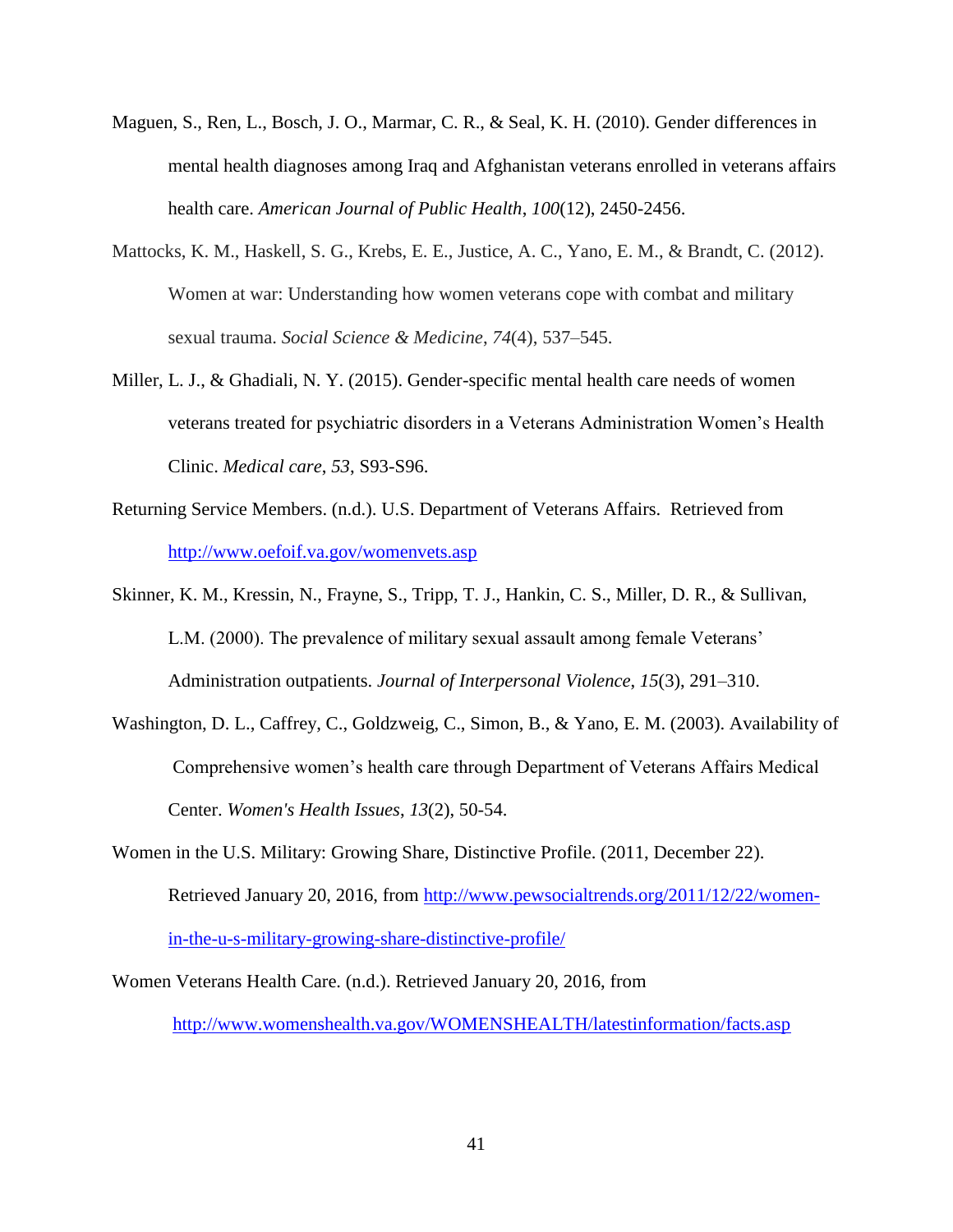# **Appendix A.**

## Study Survey

# Smith College School for Social Work

Bethany Ferry

# **Exploring Mental Health Treatment for Female Veterans in the U.S.: Assessing the Influences on Female Veterans in Selection of Treatment Location, Comparing VA and Non-VA Settings**

Thank you for participating in this voluntary survey. This survey is designed to help assess where women veterans choose to receive mental health care, and to learn about what motivates this choice. Your responses will be anonymous and no identifying information will be collected. I'm a Smith School for Social Work Masters (MSW) degree student and a veteran; this study is being conducted as part of the requirements of my MSW at Smith. I may be contacted by email at [bferry@smith.edu.](mailto:bferry@smith.edu) I am supervised by Elaine Kersten, and she may be contacted at [ekersten@smith.edu.](mailto:ekersten@smith.edu)

 Results of my study will help gain insight into the choices women veterans make about where to go for health care given the choice between private health care, or health care available in the Veteran's Administration health care system. Through the study, I hope to learn why women veterans choose alternatives to VA mental health care.

# **I. Demographics**

# **1.) Racial/Ethnic identity**:

\_\_African American \_\_Asian American \_\_Hispanic American \_\_Jewish American \_\_Native American \_\_South West Asian American \_\_White American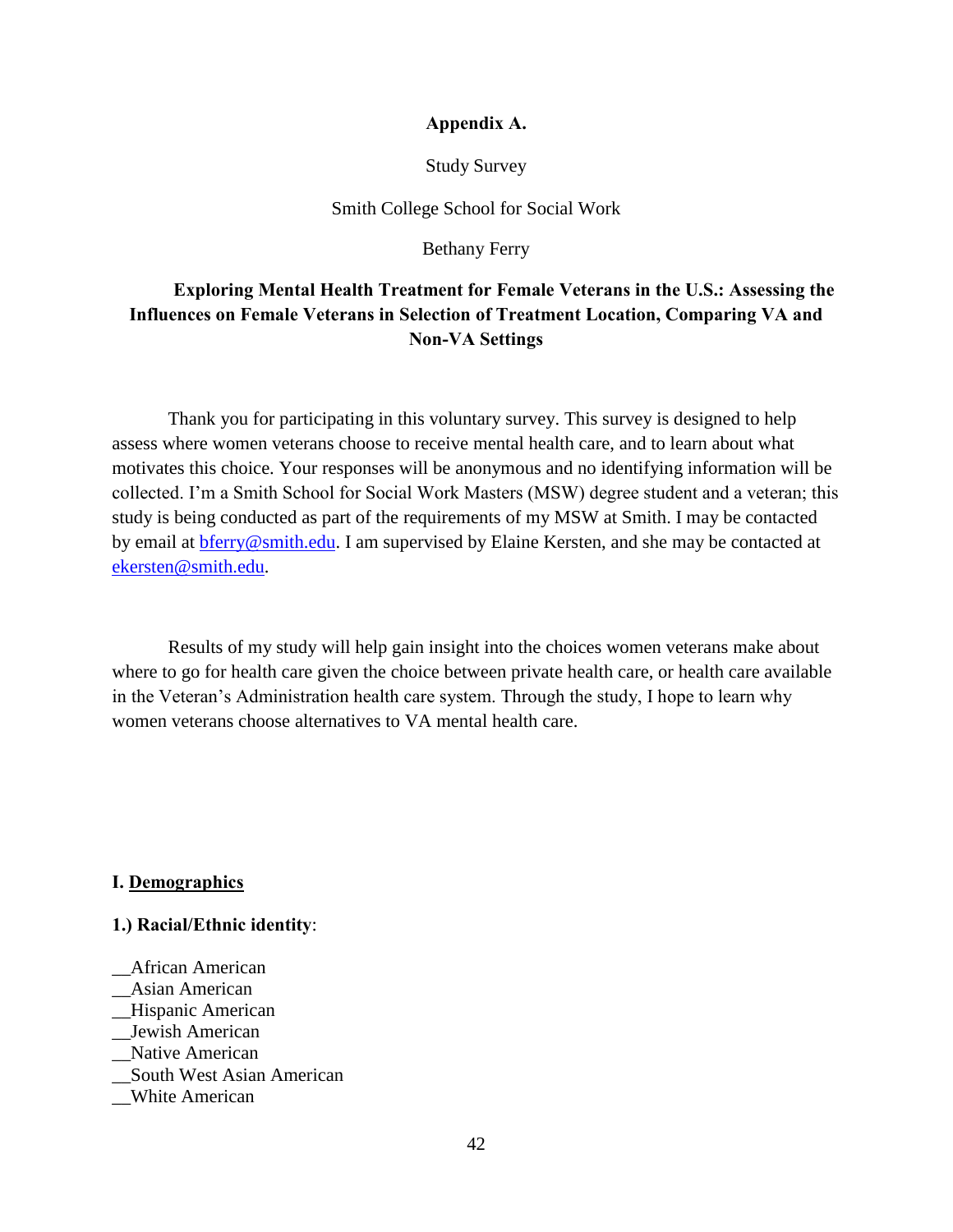$\sqrt{2}$ Other  $\sqrt{2}$ 

# **2.). Sexual orientation:**

--Homosexual --Heterosexual --Other\_\_\_\_\_\_\_\_\_\_\_\_\_\_\_

# **3.) Income:**

\_\_Less than 25,000. \_\_25,000-50,000 \_\_50,000-75,000 \_\_75,000-100,000 \_\_Greater than 100,000

# **4.) Religious Affiliation:**

\_\_Atheist \_\_Buddhist \_\_Christian \_\_Hindu \_\_Muslim \_\_Spiritual, but not a member of an organized religion \_\_Wiccan  $\underline{\hspace{1cm}}$ Other $\underline{\hspace{1cm}}$ 

# **5.) Marital Status:**

\_\_Single

\_\_Married

\_\_Separated

\_\_Divorced

**6.) Number of Children you are the Primary Caretaker for:\_\_\_\_\_\_\_\_\_\_\_\_** 

# **7.) Level of Education:**

\_\_High School/GED \_\_Some College \_\_Associates Degree \_\_Bachelor's Degree

\_\_Masters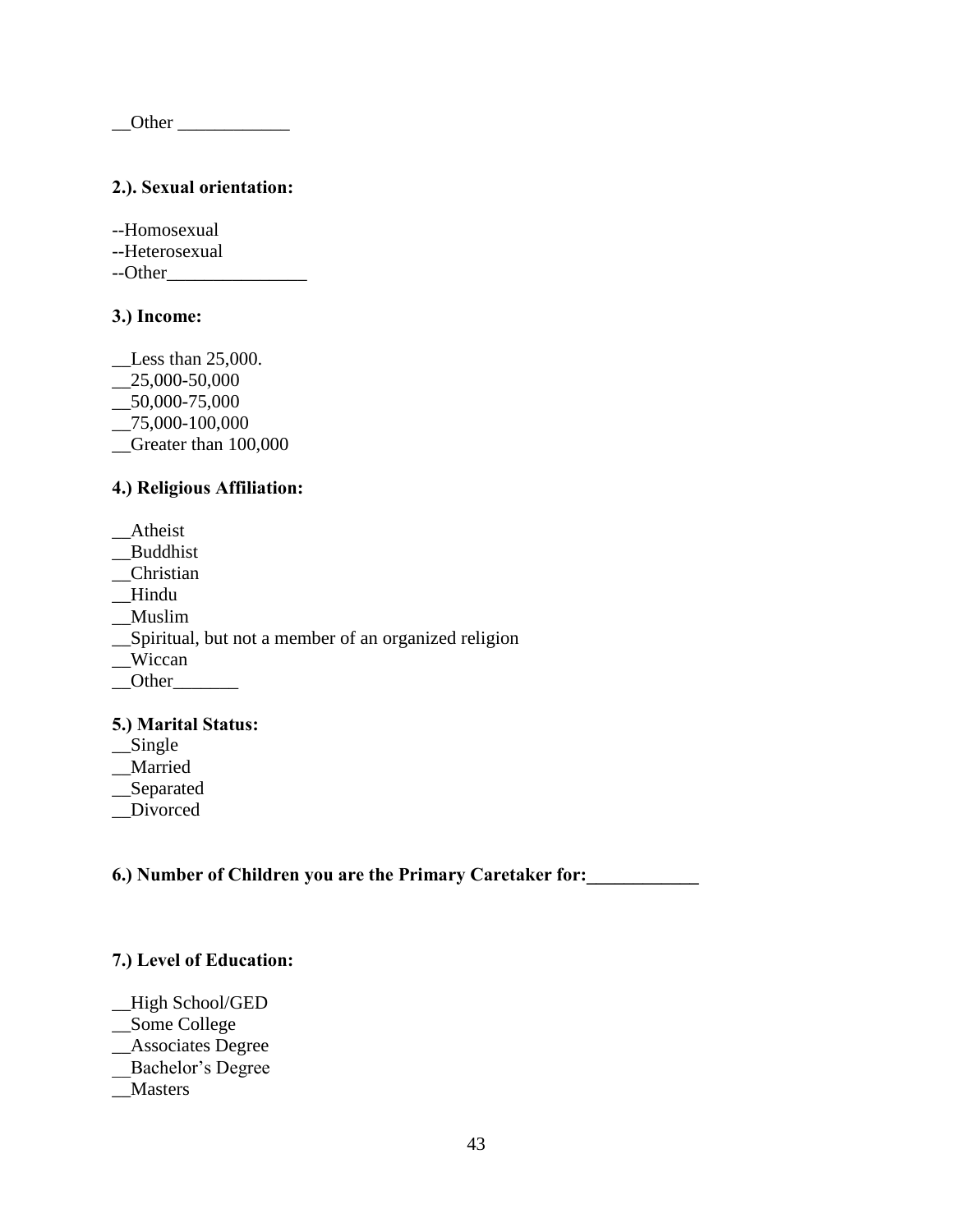$_{\text{phD}}$ 

# **3.) Branch(es) of Service:**

\_\_Air Force  $\_\$ {Arm} \_\_Coast Guard \_\_Marines \_\_Navy

**4.) Type of Service:**  \_Active Duty

- \_\_National Guard
- 
- \_\_Reserve

**5.) Dates of service**:\_\_\_\_\_\_\_\_\_\_\_\_\_\_\_\_\_

| 8.) In which conflict(s) did you serve? |
|-----------------------------------------|
| Korean War                              |
| Vietnam War                             |
| Gulf War                                |
| Kosovo                                  |
| Iraq                                    |
| _Afghanistan                            |
| Other campaign:                         |
|                                         |

# **8.) Type of Discharge:**

\_\_Honorable \_\_General \_\_Medical \_\_Other than Honorable Dishonorable  $\_$ Other: $\_$ 

# **II. Reason for Treatment and Location(s) Selected.**

# **1.) Specifically, what first brought you to seek mental health treatment?**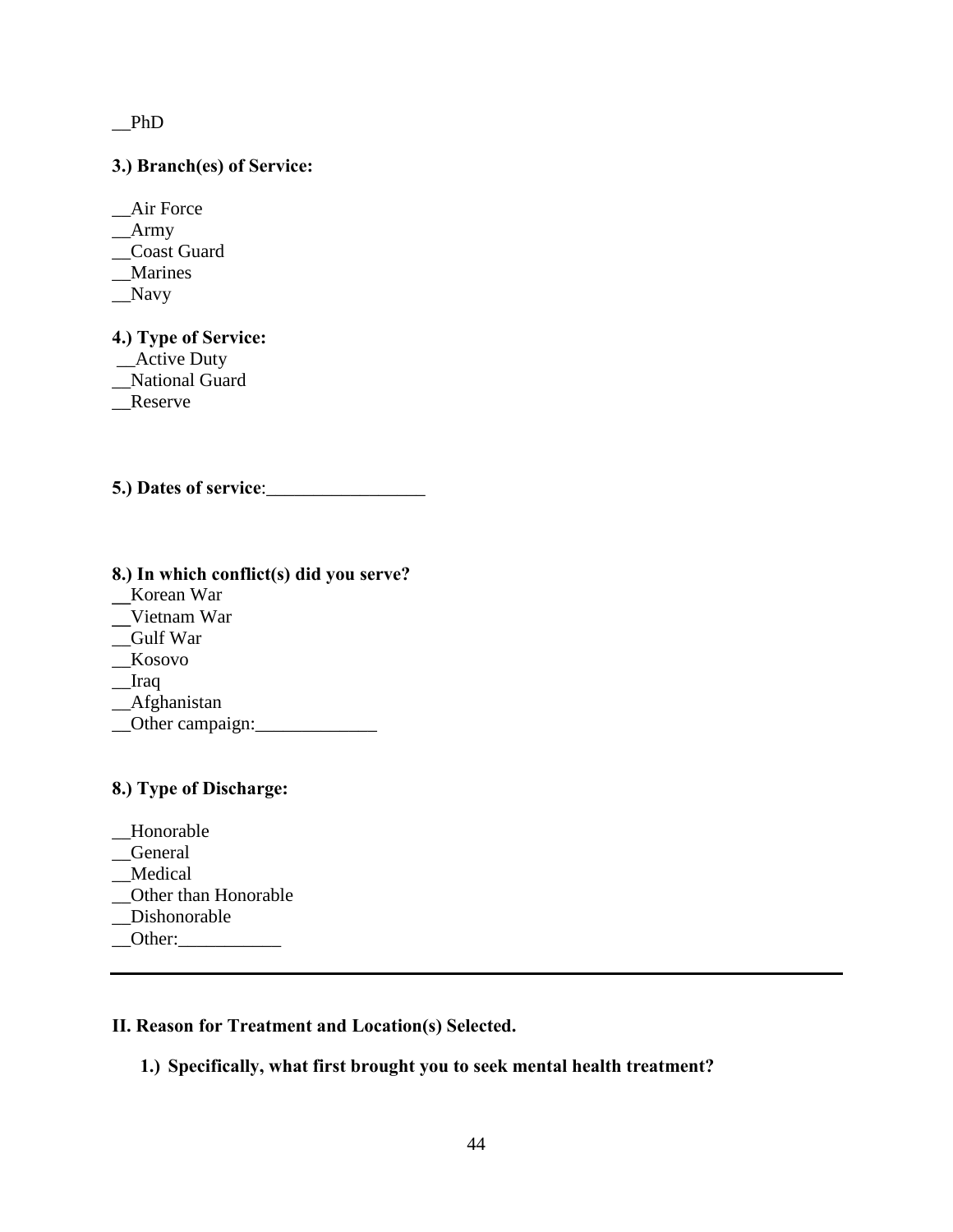\_\_\_PTSD \_\_\_Military Sexual Trauma \_\_\_Substance Abuse \_\_\_Anxiety/Depression \_\_\_Traumatic Brain Injury Other:

# **2.) Where did you seek mental health treatment?**

\_\_\_\_\_\_\_Veterans Administration (VA) Non-VA \_\_\_\_\_\_\_Both VA and Non-VA

**(If participant selects "Non-VA" or "Both VA and Non-VA," they will be prompted to this subsequent question)** 

# **3.) I received treatment at the following Non-VA locations: (check all that apply)**

\_\_Community mental health center

\_\_Private clinician

\_\_Spiritual center (ie church, synagogue, mosque, etc.)

\_\_Vet Center

**(Participants will answer the following questions for each location selected. For example, if participant selects "VA" only, they will answer these questions one time for the VA. If they select "Non-VA", "Private clinician" and "Spiritual Center" they will answer this same set of questions twice, once for "Private clinician" and once for "Spiritual center.")** 

1. I felt my mental health provider(s) had a good understanding of issues faced by female veterans.

Likert scale 1-5 Strongly agree-strongly disagree

- 2. I prefer to receive my mental health care at a military-aligned facility. Likert scale 1-5 Strongly agree—strongly disagree
- 3. I feel I deserve to receive mental health care from my selected provider. Likert scale 1-5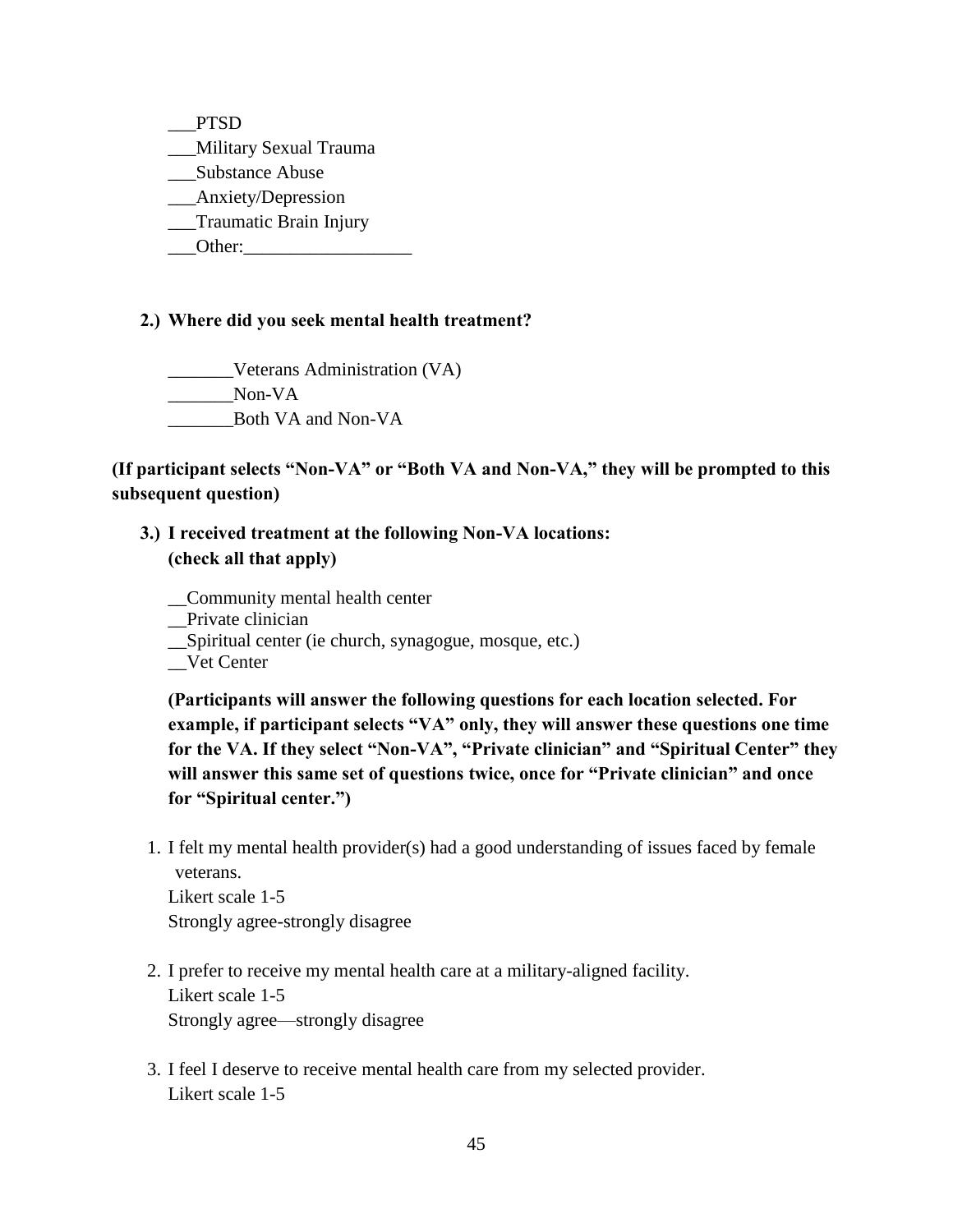Strongly agree—strongly disagree

- 4. I was able to easily schedule appointments: Likert scale 1-5 Strongly agree-strongly disagree
- 5. I felt the treatment location was convenient. Likert scale 1-5 Strongly agree—strongly disagree
- 6. I felt confident that my treatment was private and confidential. Likert scale 1-5 Strongly agree—strongly disagree
- 7. I felt my treatment was beneficial. Likert scale 1-5 Strongly agree—strongly disagree

# **8. If you received treatment at more than one type of treatment center please rank in order of preference: Select "N/A" for treatment centers that you did not use at all.**

- \_\_ Community-based mental health clinic
- \_\_ Private mental health clinic
- \_\_Spiritual Center
- $\overline{\mathsf{v}}$ A
- \_\_ Vet Center
- $\Box$  Other  $\Box$
- **9. How could treatment have been better tailored to meet your needs? Please explain:**
- **10. Is there anything else you would like to add that has not been addressed in this**  survey?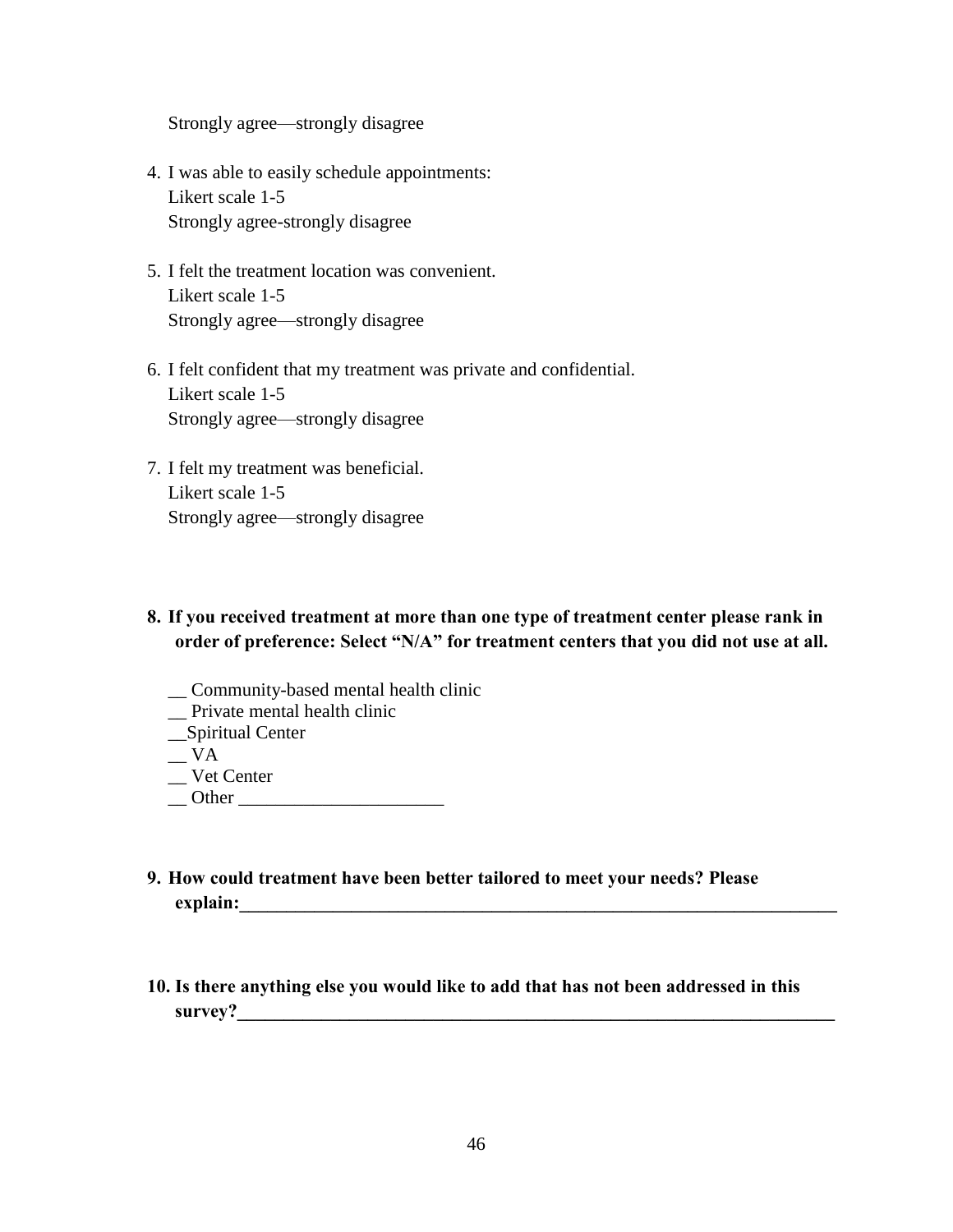Thank you for your participation. Your input is highly valued. Your responses will join those of other servicewomen regarding experiences of mental health services. Gathering information about what is helpful to women in obtaining supportive mental health care is a critical step in understanding the unique needs of female veterans. This is also important in advocating for changes that may improve the support available for women who served.

If you have any additional comments or concerns, I may be contacted by email at [bferry@smith.edu.](mailto:bferry@smith.edu) I am supervised by Elaine Kersten at [ekersten@smith.edu.](mailto:ekersten@smith.edu) **This study protocol has been reviewed and approved by the Smith College School for Social Work Human Subjects Review Committee (HSRC).**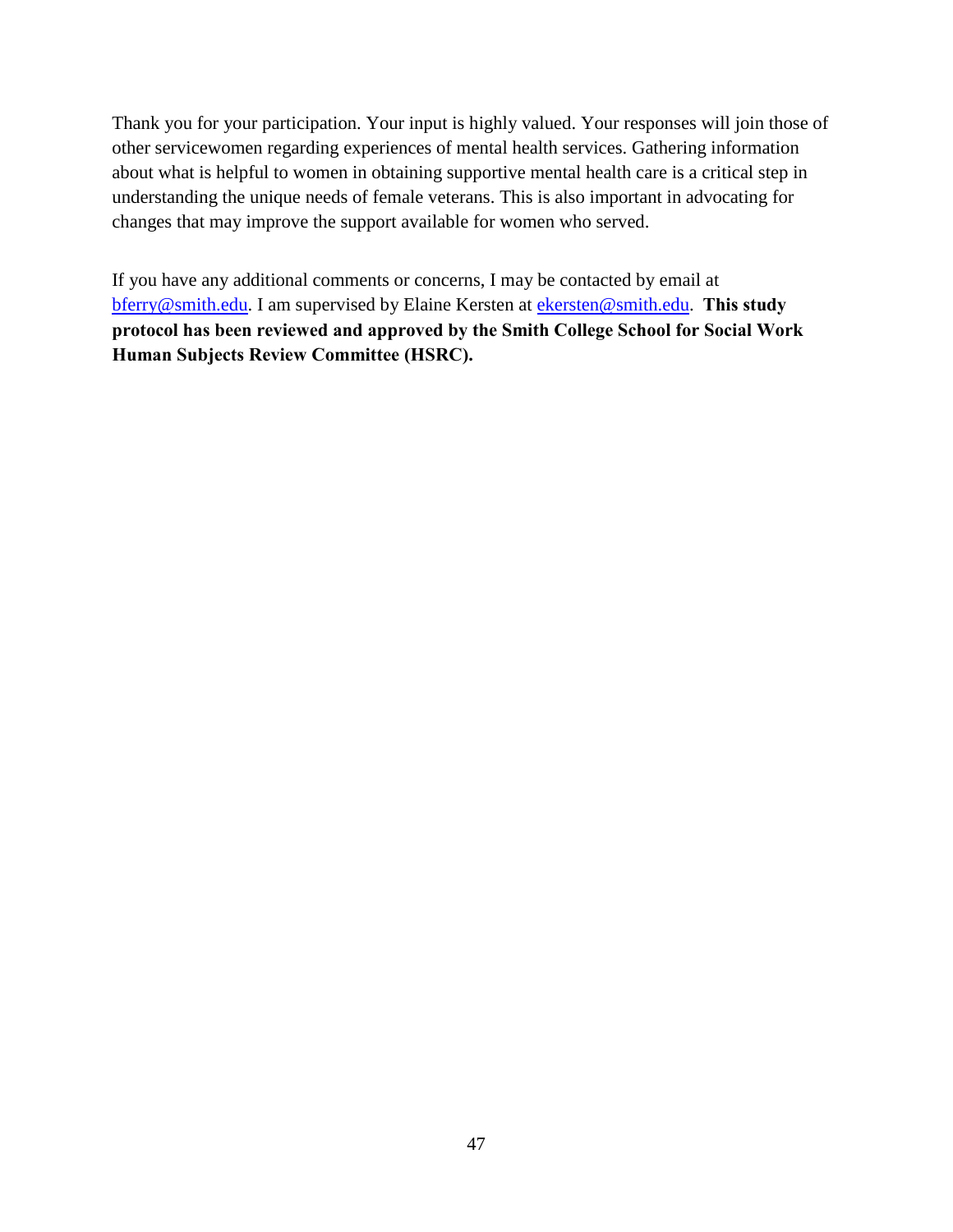# **Appendix B.**

# Recruitment Statement

# **Calling Fellow Women Veterans!**

I am a female veteran, and a Master's of Social Work student at Smith College. I am conducting a survey of women vets for my thesis. I am studying the experiences of female veterans and mental health treatment. This is an important part of understanding what is working well and what improvements could be made to improve mental health care for women vets. If you are a female veteran, have accessed mental health treatment, and are interested in learning more about my survey, please click on the link.

 If you have friends and colleagues who are also female vets, please feel free to forward survey information to them as well. Make your voices heard!

Link to Survey: [https://qtrial2015q4az1.az1.qualtrics.com/SE/?SID=SV\\_5gKw26V7naLaHJP](https://qtrial2015q4az1.az1.qualtrics.com/SE/?SID=SV_5gKw26V7naLaHJP)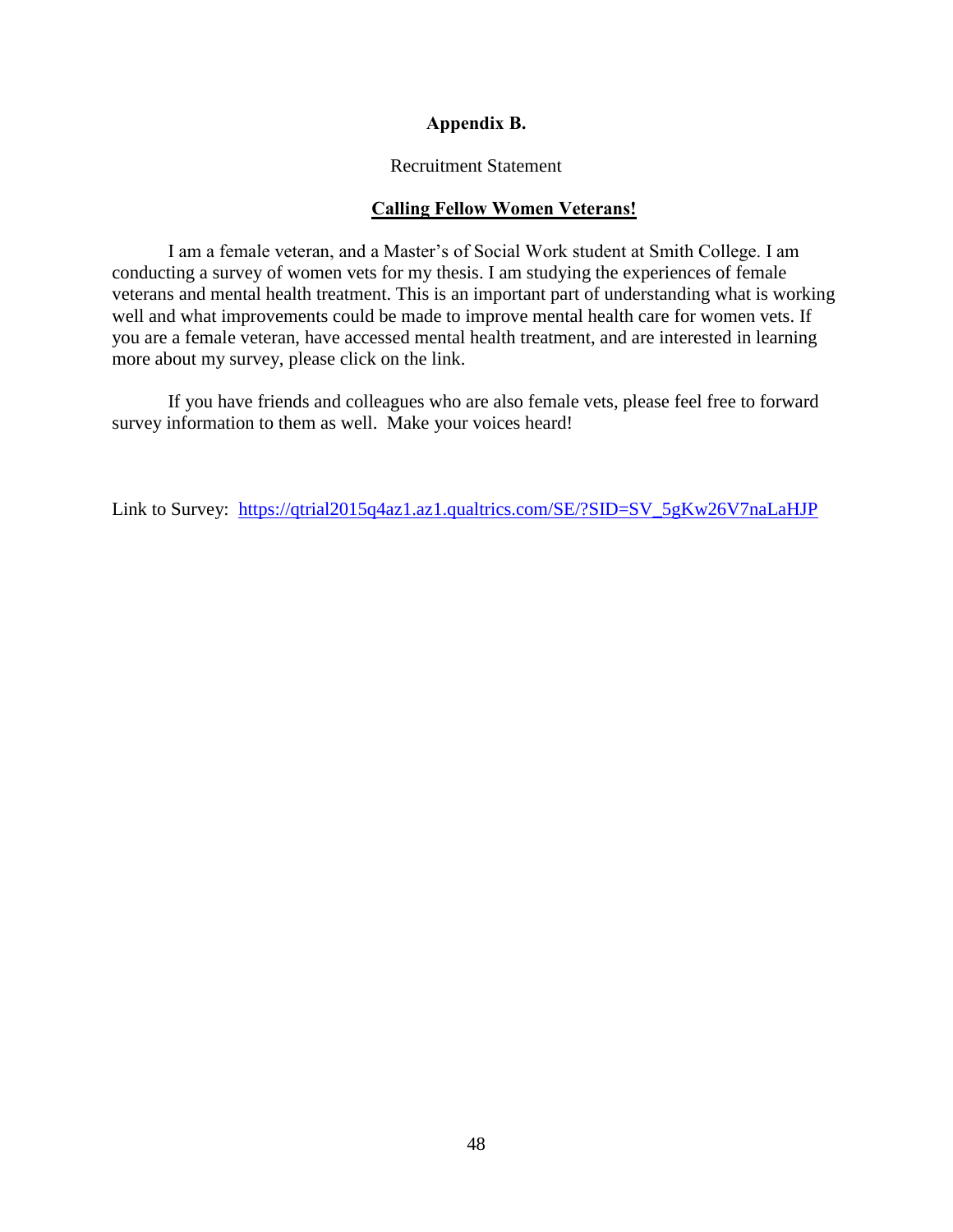**Appendix C.** 

Informed Consent



**2015-2016**

**Consent to Participate in a Research Study Smith College School for Social Work ● Northampton, MA** 

**………………………………………………………………………………….** 

**Title of Study: Exploring Mental Health Treatment for Female Veterans in the U.S.:** 

**Assessing the Influences on Female Veterans in Selection of Treatment Location,** 

**Comparing VA and Non-VA Settings** 

**Investigator(s): Bethany Ferry, bferry@smith.edu** 

**………………………………………………………………………………….** 

**Introduction** 

● **You are being asked to be in a research study of the experiences of female veterans who seek mental health treatment at the VA, non-VA services or a combination of both.**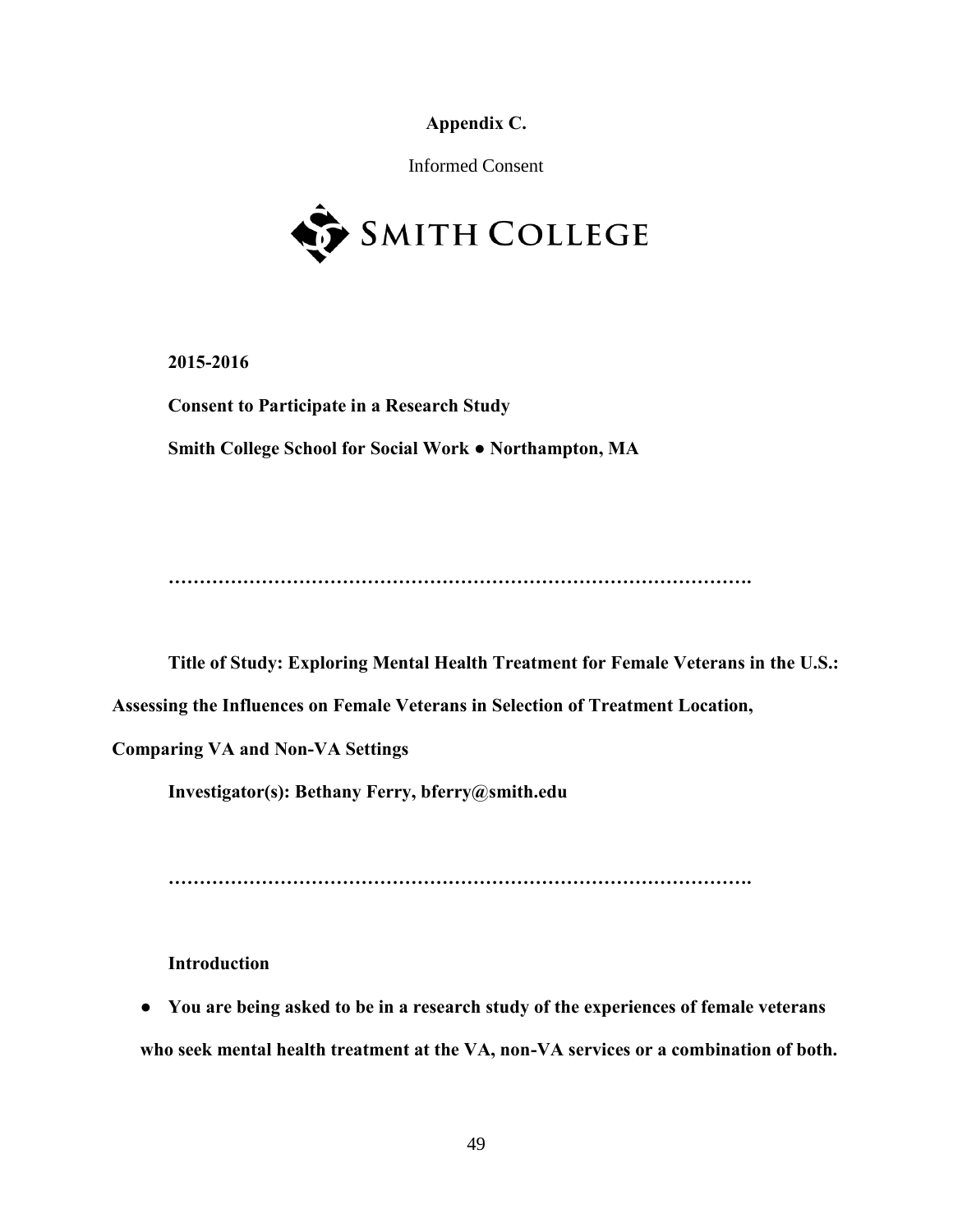● **You were selected as a possible participant because you are a female veteran who has sought mental health treatment.** 

● **We ask that you read this form and ask any questions that you may have before agreeing to be in the study.** 

## **Purpose of Study**

●**The purpose of the study is to learn about choices that women veterans make when deciding to seek mental health supports and services. Mental health treatment can include but is not limited to such conditions as depression, Military Sexual Trauma, Post-Traumatic Stress Syndrome (PTSD) or any other mental health issue/condition. The information gathered will contribute to our understanding of choices female veterans make about where they seek mental health treatment** 

●**This study focuses on the locations female veterans choose, and why they choose the specific location. Female veterans may choose support from a number of different treatment locations, including the Veteran Administration, private clinicians, churches and more. As a researcher, a Social work student, and a fellow female veteran, I am curious about why women choose one treatment location over another, and what women think of the treatment when they receive it. Learning the answers to these questions will inform the treatment field about what motivates women veterans to choose one location over another and why.** 

●**This study is being conducted as a research requirement for my master's in social work (MSW) degree at Smith College School for Social Work***.*

● **Ultimately, this research may be published or presented at professional conferences.**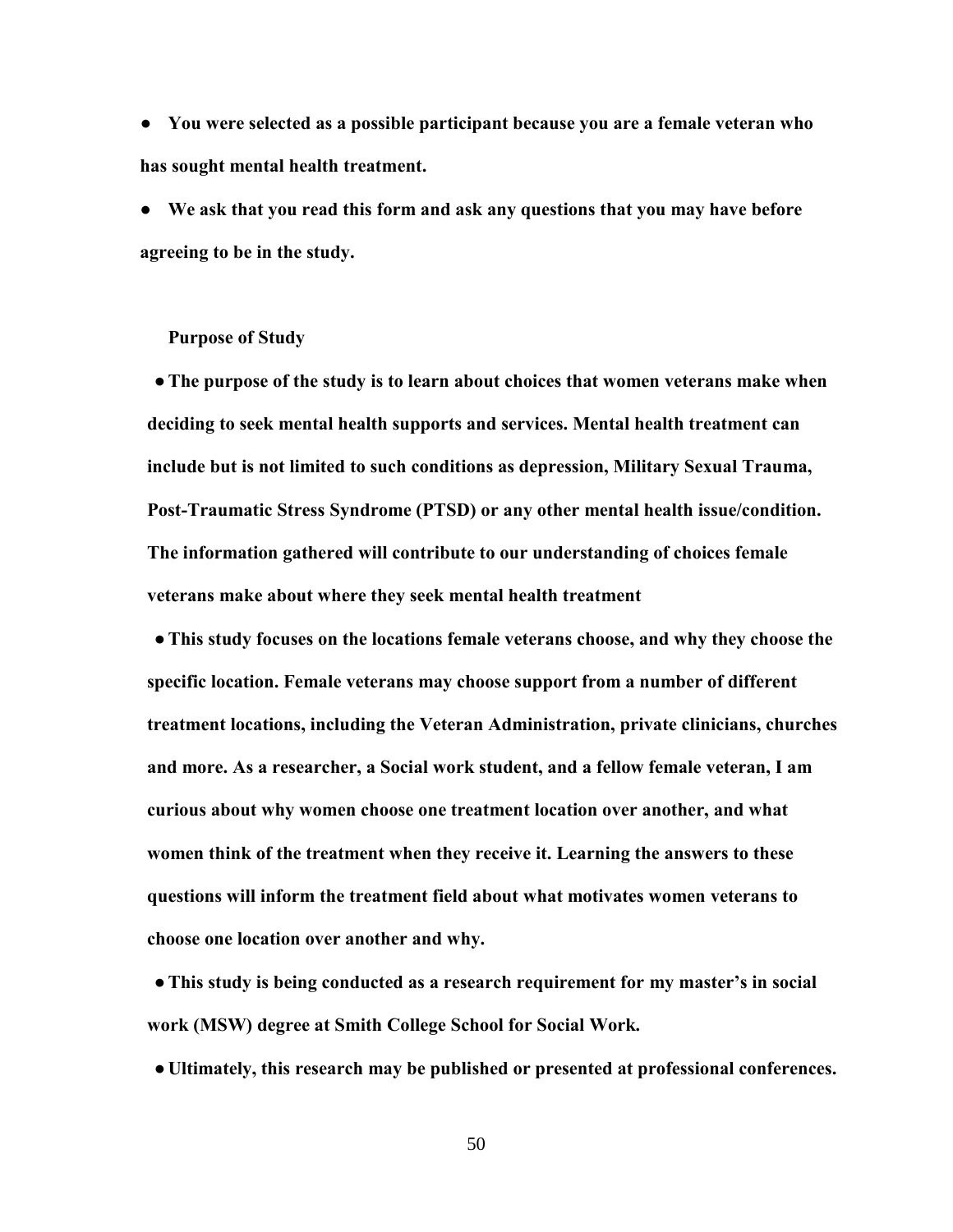**Description of the Study Procedures** 

● **If you agree to be in this study, you will be asked to do the following things:** 

**First, you will be asked a set of pre-screening questions to ensure that you are eligible to be part of the study. If you are not, you have my thanks for your willingness to participate, and will not receive additional questions. If you are eligible you will be taken to the survey, and initially asked to answer a set of demographic questions designed to describe the study pool. Finally, you will be asked a set of questions designed to learn about location choices you make when choosing mental health services and why you choose the location over another. Finally, you will be asked some open ended questions in which you can add comments.** 

**No questions will be asked about the specific nature of the mental health conditions for which you seek treatment.** 

**Completing this survey will take approximately 20 minutes. This study is conducted entirely online via a survey program called Qualtrics.** 

#### **Risks/Discomforts of Being in this Study**

● **There are no reasonable foreseeable (or expected) risks of participating in this study. However, every individual is different, and it is important to remember that** *all*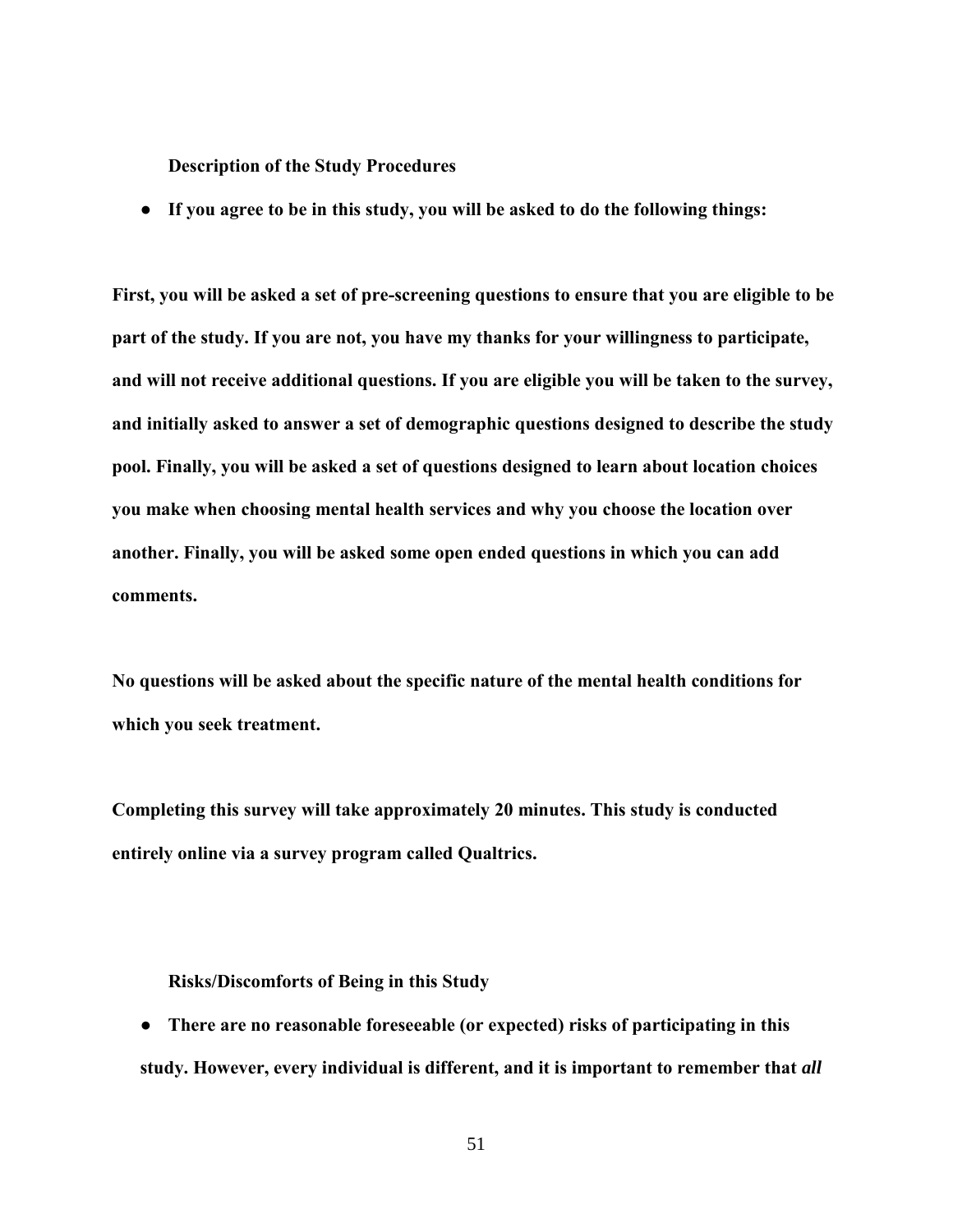*of these survey questions are optional***. In the unlikely event that answering questions makes you feel please stop the survey and contact your mental health provider if necessary. Alternately, please contact the Veterans Crisis Line at 800-273-8255.** 

**Benefits of Being in the Study** 

● **The potential benefits of participation are that you may reflect on what lead you to choices about where you receive your mental health treatment.** 

● **The benefits to social work/society include learning about what motivates women vets to choose specific locations for their mental health** 

#### **Confidentiality**

●**This study is anonymous. The survey is set up in such a way that all identifying information (e.g. email address) is "swiped' from the survey. We will not be collecting or retaining any information about your identity.** 

#### **Payments/gift**

● **You will not receive any financial payment for your participation.** 

**Right to Refuse or Withdraw** 

● **The decision to participate in this study is entirely up to you. You may choose to withdraw at any time in the study without affecting your relationship with the researchers of this study or Smith College. Your decision to refuse will not result in any loss of benefits (including access to services) to which you are otherwise entitled.**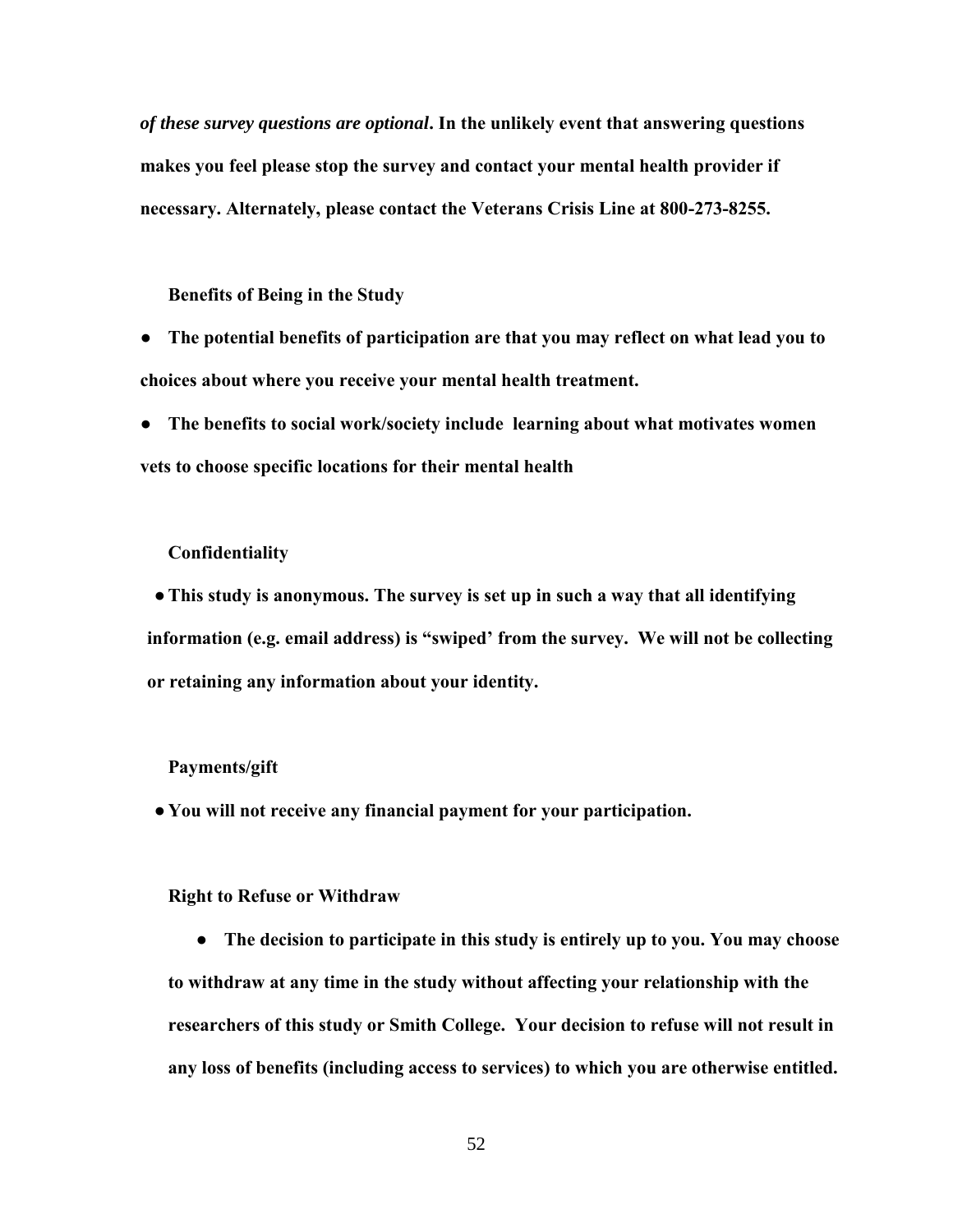**You have the right not to answer any single question, as well as to withdraw completely at any point. If you choose to withdraw, data gathered will remain in the system, but I will eliminate all incomplete surveys. As noted above, there is no way for me to know the identity of anyone who initiates the survey process .** 

**Right to Ask Questions and Report Concerns** 

● **You have the right to ask questions about this research study and to have those questions answered by me before, during or after the research. If you have any further questions about the study at any time feel free to contact me, Bethany Ferry at bferry@smith.edu or by telephone at (xxx) xxx-xxxx. If you would like a summary of the study results, one will be sent to you once the study is completed. If you have any other concerns about your rights as a research participant, or if you have any problems as a result of your participation, you may contact the Chair of the Smith College School for Social Work Human Subjects Committee at (413) 585- 7974.**

#### **Consent**

**Agreement to participate in this study is provided by checking the box below. If you check this box, you will be taken to the survey. If, after reading the consent, you choose not to participate, you can exit by clicking 'Escape'** 

**Thank you for your interest.** 

**\_\_\_ I agree to participate in this study**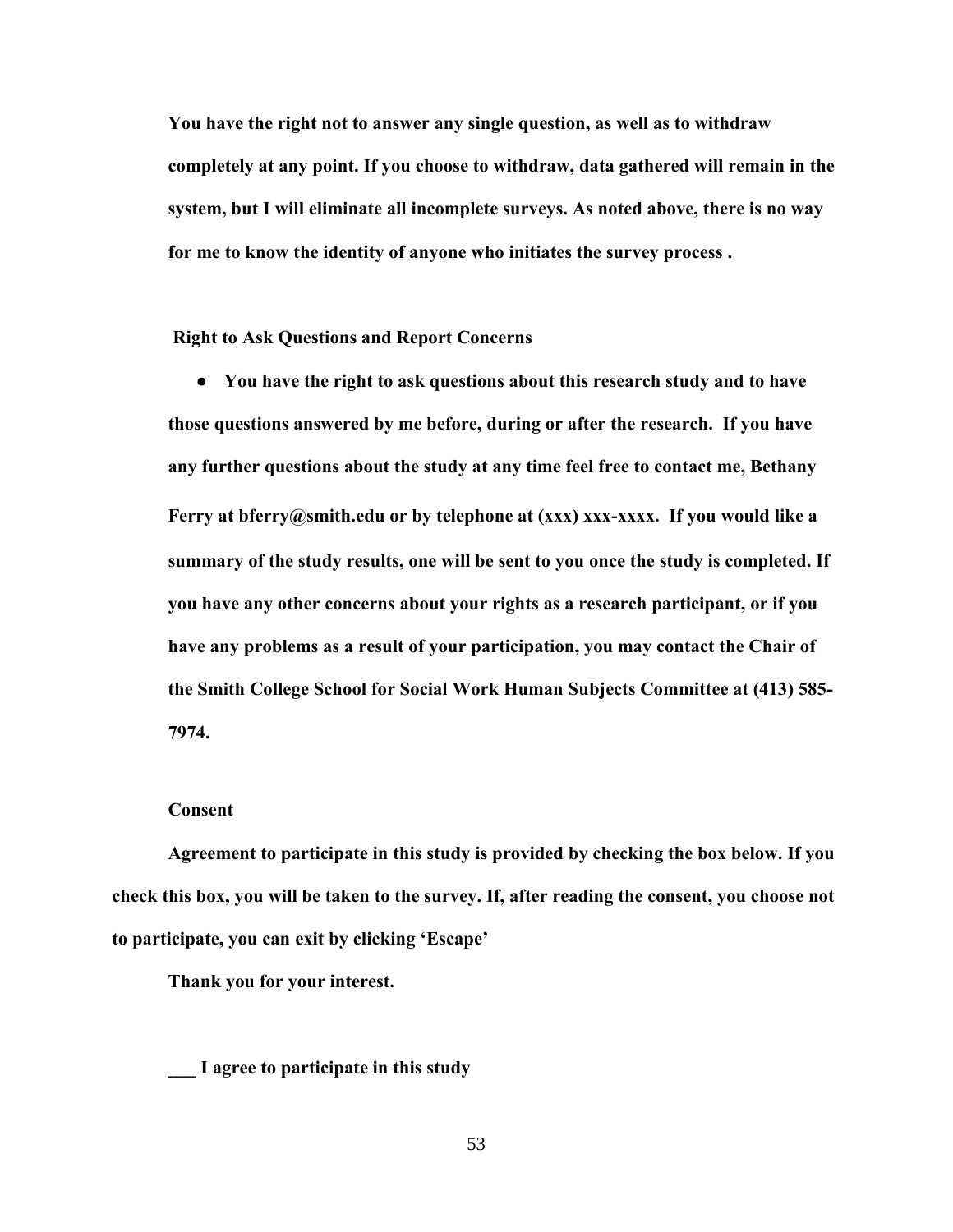**Appendix D.** 

HSR Approval Letter



**School for Social Work**  Smith College Northampton, Massachusetts 01063 T (413) 585-7950 F (413) 585-7994

January 4, 2016

Bethany Ferry

Dear Bethany,

You did a very nice job on your revisions. Your project is now approved by the Human Subjects Review Committee.

*Please note the following requirements:* 

**Consent Forms**: All subjects should be given a copy of the consent form.

**Maintaining Data**: You must retain all data and other documents for at least three (3) years past completion of the research activity.

*In addition, these requirements may also be applicable:* 

**Amendments**: If you wish to change any aspect of the study (such as design, procedures, consent forms or subject population), please submit these changes to the Committee.

**Renewal**: You are required to apply for renewal of approval every year for as long as the study is active.

**Completion**: You are required to notify the Chair of the Human Subjects Review Committee when your study is completed (data collection finished). This requirement is met by completion of the thesis project during the Third Summer.

Congratulations and our best wishes on your interesting study.

Sincerely,<br>Marche Kline Ruett

Marsha Kline Pruett, Ph.D. Co-Chair, Human Subjects Review Committee

CC: Elaine Kersten, Research Advisor **Human Subjects Review Board Approval Letter**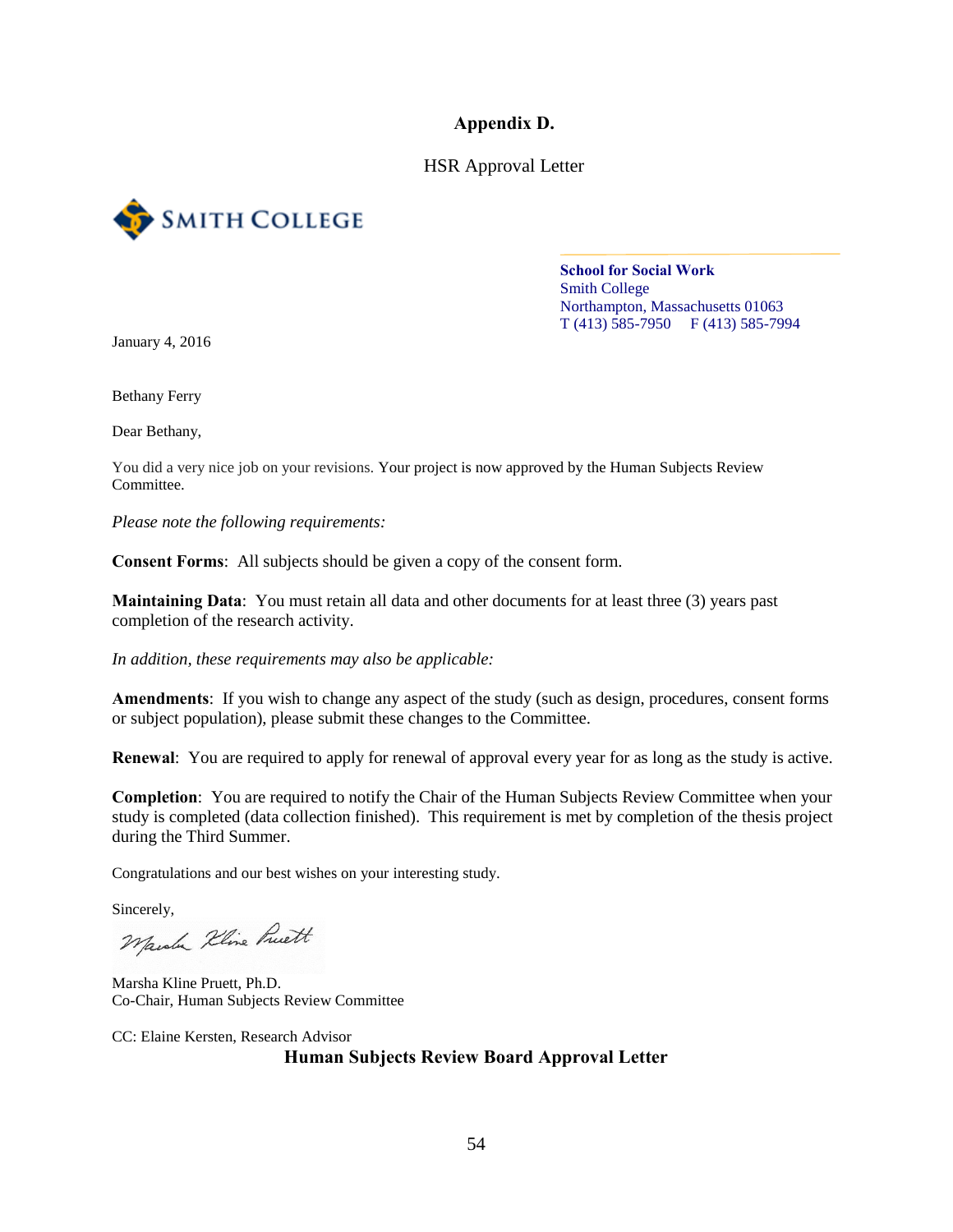# **Appendix E.**

# Protocol Change Form 1.

# **2015-2016 RESEARCH PROJECT PROTOCOL CHANGE FORM Smith College School for Social Work**

You are presently the researcher on the following *approved* research project by the Human Subjects Committee (HSR) of Smith College School for Social Work:

**Exploring Mental Health Treatment for Female Veterans in the U.S.: Assessing the Influences on Female Veterans in Selection of Treatment Location, Comparing VA and Non-VA Settings**

# **Bethany Ferry Elaine Kersten**

**………………………………………………………………………………….** 

Please complete the following:

I am requesting changes to the study protocols, as they were originally approved by the HSR Committee of Smith College School for Social Work. These changes are as follows:

1.) Due to limited survey participation I am requesting to post recruitment material and survey link to the following public Facebook Groups. No prior authorization is needed by the groups for posts by the public.

Women Veterans Foundation Leave No Female Veteran Behind Veteran Women Igniting the Spirit of Entrepreneurship Women Joining Forces Women Veterans Interactive Women Veterans Rock Female Veterans of America Women Veterans of America Women Veterans Support Services Women Veterans Marching On

2.) I am also requesting permission to post recruitment materials and survey link to my own Facebook page for the purpose of snowball sampling.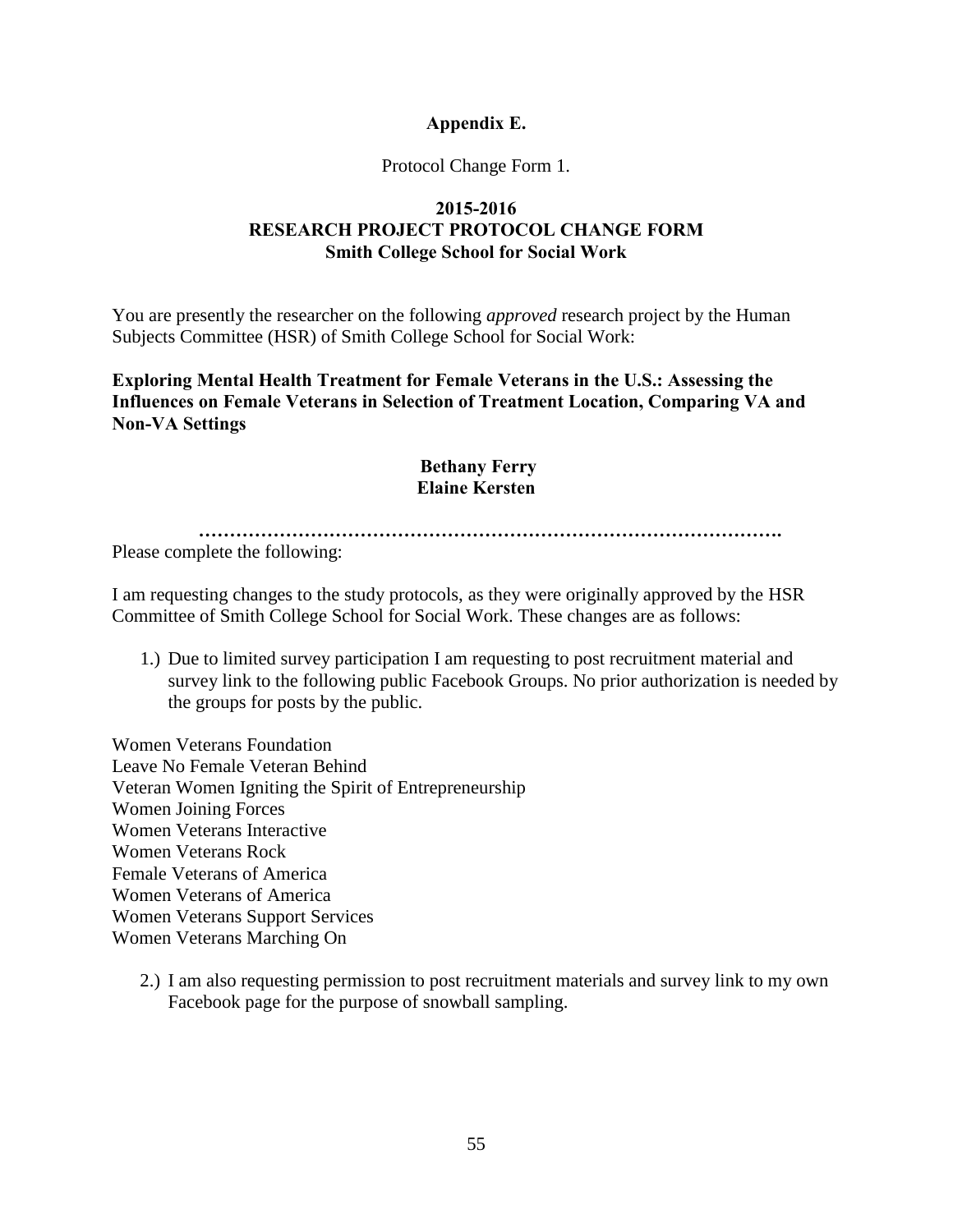**………………………………………………………………………………….** 

\_X\_\_\_I understand that these proposed changes in protocol will be reviewed by the Committee. \_X\_\_\_I also understand that any proposed changes in protocol being requested in this form cannot be implemented until they have been fully approved by the HSR Committee. \_X\_\_I have discussed these changes with my Research Advisor and he/she has approved them.

Your signature below indicates that you have read and understood the information provided above.

**Signature of Researcher:** Bethany Ferry

**Name of Researcher (PLEASE PRINT): Bethany Ferry Date: \_2/15/16\_\_\_\_\_\_\_\_\_\_** 

PLEASE RETURN THIS SIGNED & COMPLETED FORM TO Laura Wyman at [LWyman@smith.edu](mailto:LWyman@smith.edu) or to Lilly Hall Room 115.

\*\*\**Include your Research Advisor/Doctoral Committee Chair in the 'cc'. Once the Advisor/Chair writes acknowledging and approving this change, the Committee review will be initiated.* 

**………………………………………………………………………………….**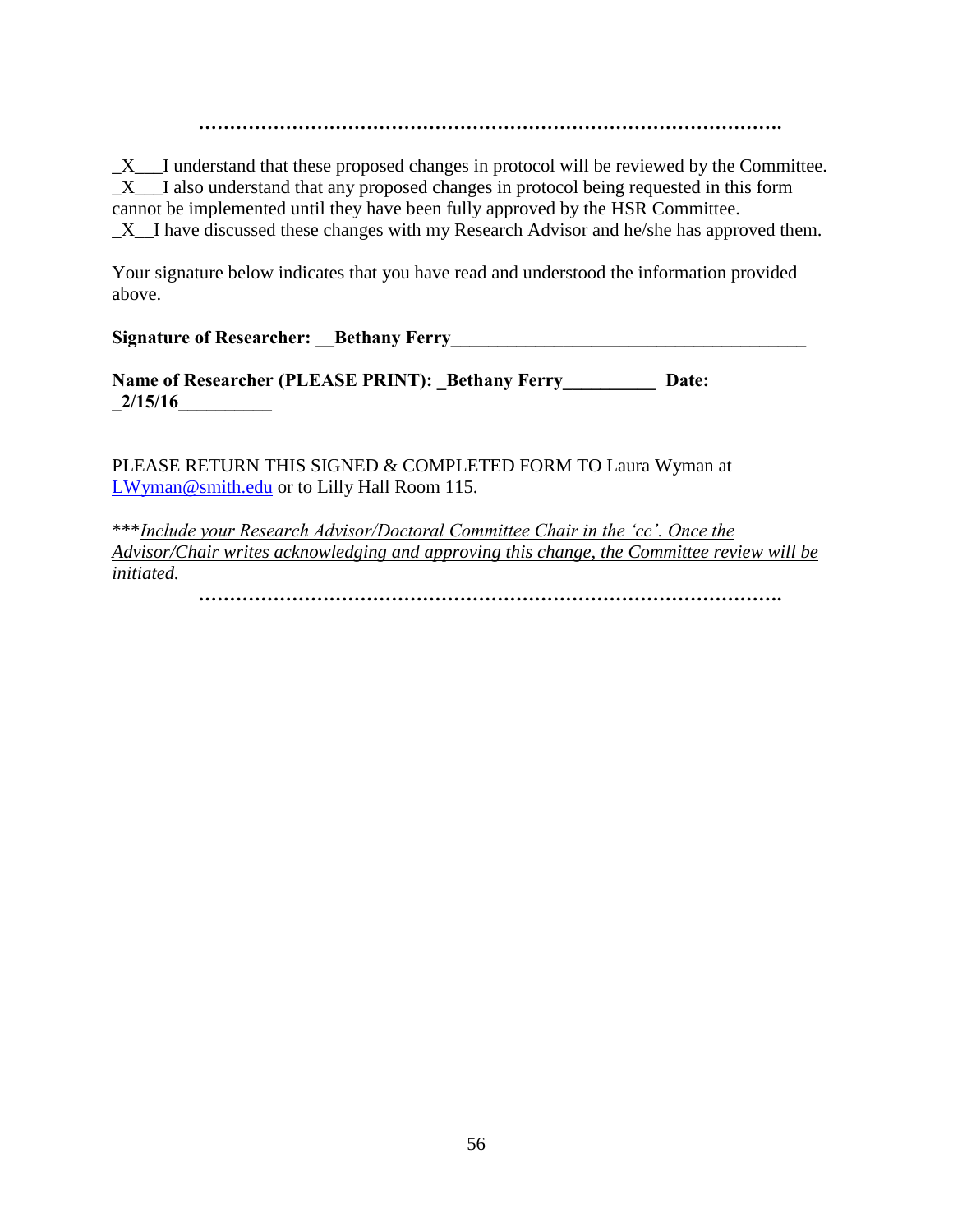**Appendix F.** 

Protocol Change Approval Letter 1.



**School for Social Work**  Smith College Northampton, Massachusetts 01063 T (413) 585-7950 F (413) 585-7994

February 15, 2016

Bethany Ferry

Dear Bethany,

I have reviewed your amendments and they look fine. The amendments to your study are therefore approved. Thank you and best of luck with your project.

Sincerely,<br>Marche Kline Pruett

Marsha Pruett, PhD Co-Chair, Human Subjects Review Committee

CC: Elaine Kersten, Research Advisor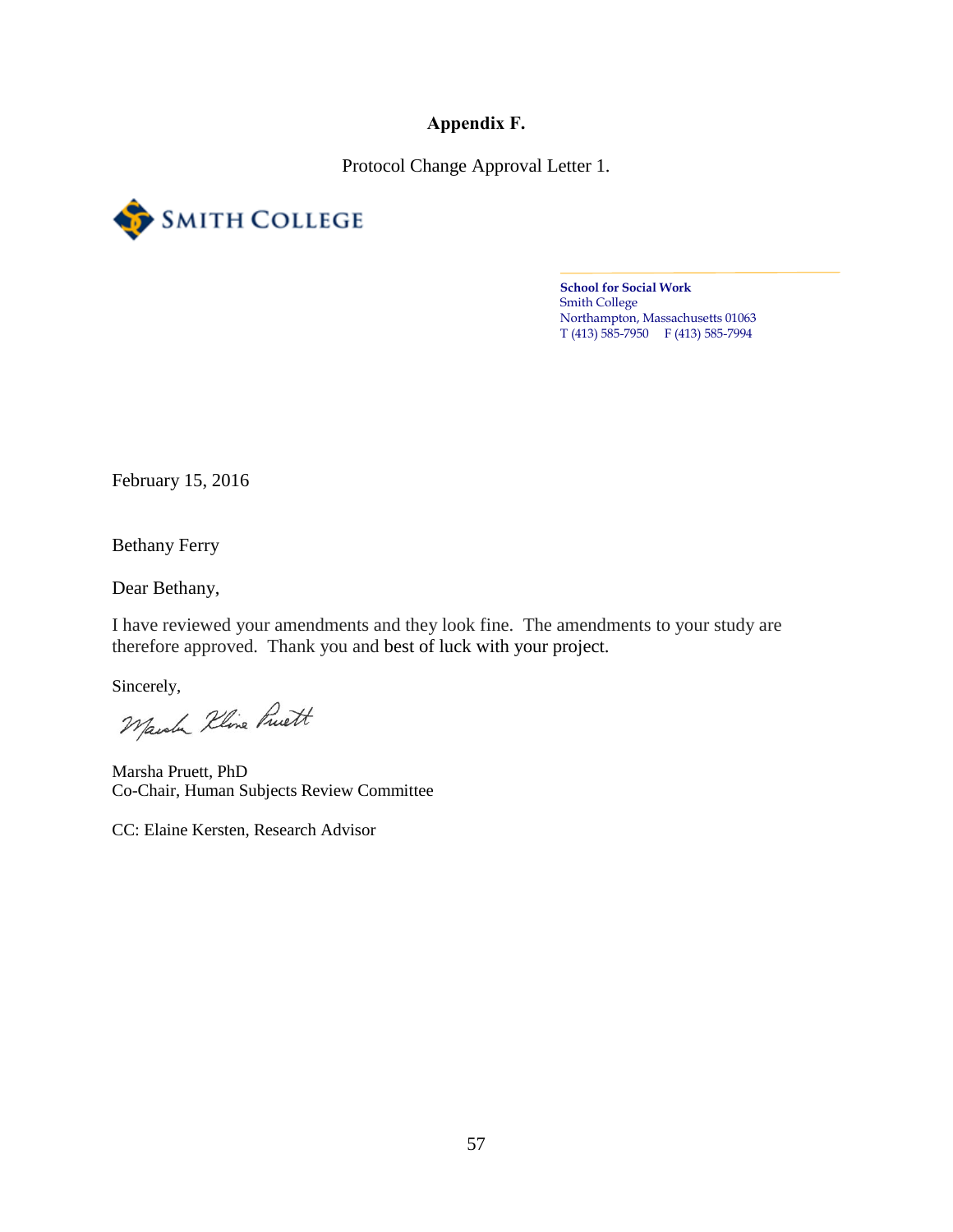# **Appendix G.**

# Protocol Change Form 2.

# **2015-2016 RESEARCH PROJECT PROTOCOL CHANGE FORM Smith College School for Social Work**

You are presently the researcher on the following *approved* research project by the Human Subjects Committee (HSR) of Smith College School for Social Work: **Exploring Mental Health Treatment for Female Veterans in the U.S.: Assessing the Influences on Female Veterans in Selection of Treatment Location, Comparing VA and Non-VA Settings**

# **Bethany Ferry Elaine Kersten**

**………………………………………………………………………………….**

Please complete the following:

I am requesting changes to the study protocols, as they were originally approved by the HSR Committee of Smith College School for Social Work. These changes are as follows:

1. Due to limited survey participation I am requesting to post recruitment material and survey link to the following additional public Facebook Groups. No prior authorization is needed by the groups for posts by the public.

Massachusetts Women Veterans The Center for Veterans and their Families at Rush Veterans Today Veterans for Peace Women Veteran Social Justice Network Dysfunctional Veterans The Veterans Site Veterans Empowered to Protect African Wildlife Veterans of Foreign Wars Department of Connecticut Student Veterans of America

 $\_X$ <sub> $\_$ I</sub> understand that these proposed changes in protocol will be reviewed by the Committee.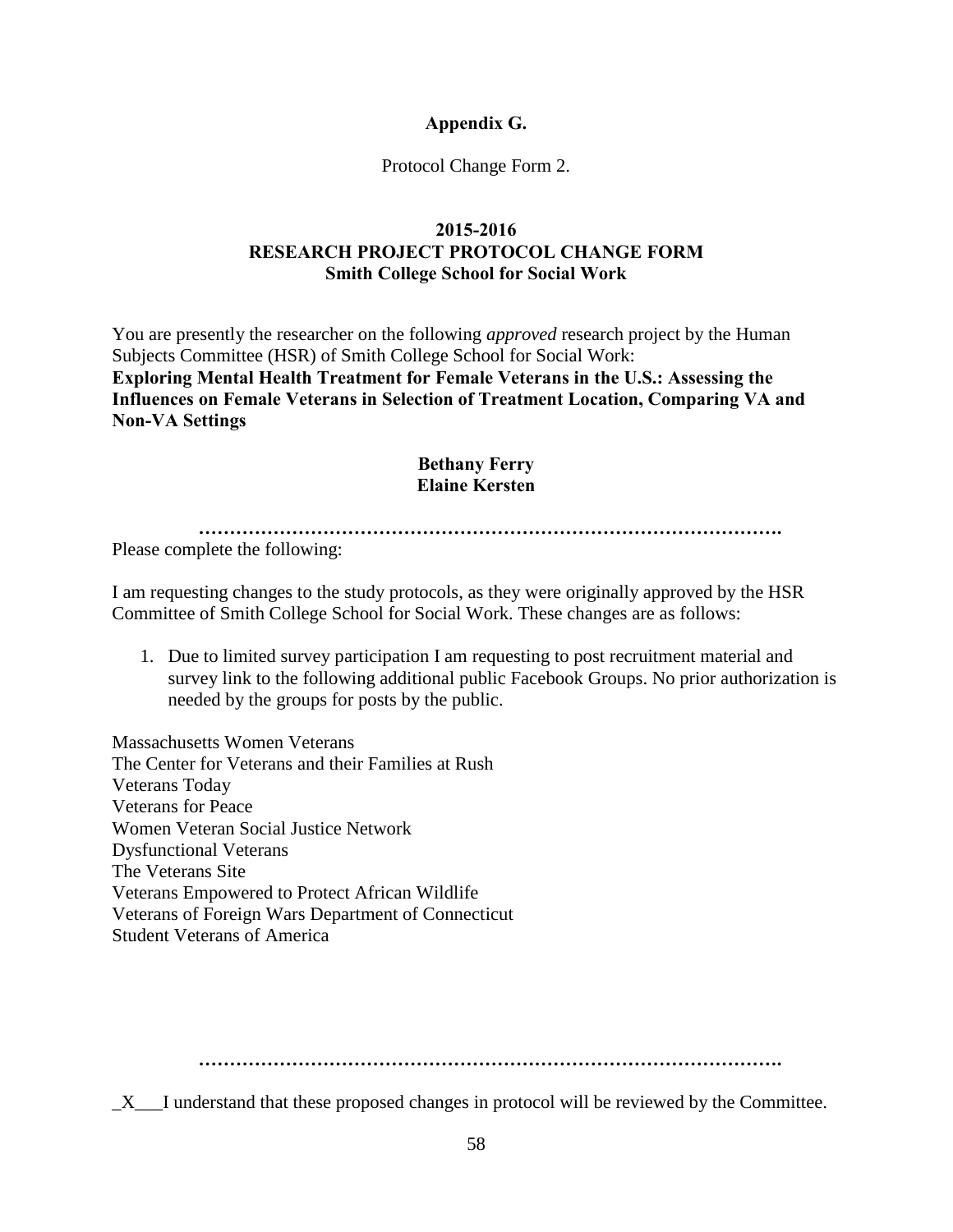$X$  I also understand that any proposed changes in protocol being requested in this form cannot be implemented until they have been fully approved by the HSR Committee.  $X$ <sub>L</sub>I have discussed these changes with my Research Advisor and he/she has approved them.

Your signature below indicates that you have read and understood the information provided above.

# **Signature of Researcher:** Bethany Ferry

**Name of Researcher (PLEASE PRINT): Bethany Ferry Date: \_2/28/16\_\_\_\_\_\_\_\_\_\_**

PLEASE RETURN THIS SIGNED & COMPLETED FORM TO Laura Wyman at [LWyman@smith.edu](mailto:LWyman@smith.edu) or to Lilly Hall Room 115.

\*\*\**Include your Research Advisor/Doctoral Committee Chair in the 'cc'. Once the Advisor/Chair writes acknowledging and approving this change, the Committee review will be initiated.* 

**…………………………………………………………………………………**